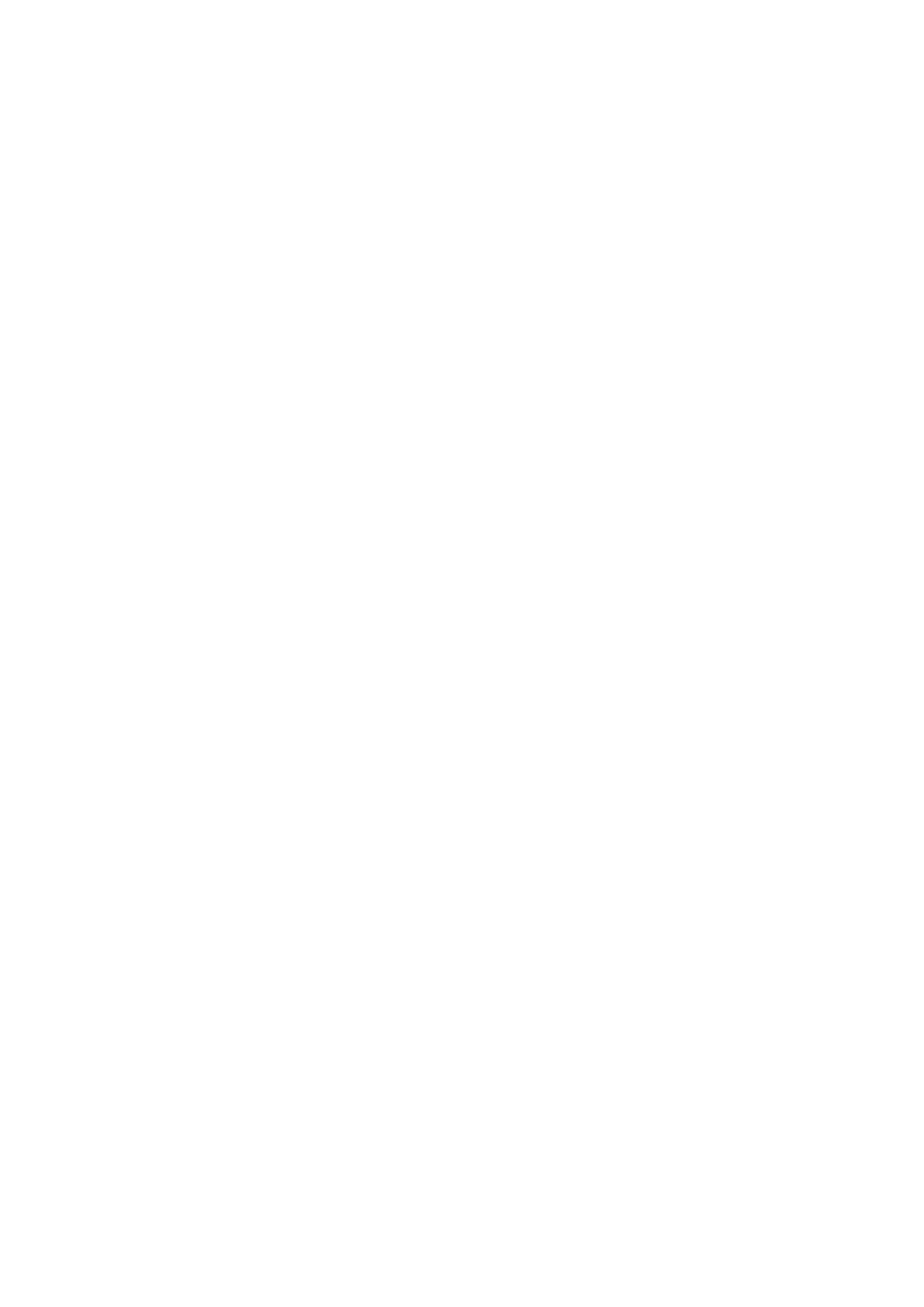



## **NEW ACCOUNT RELATIONSHIP FORM نموذج فتح حساب جديد**

| <b>Customer Number</b>                                                                |                 |  |  |  |             |                         |      |                  |             | رقم العميل        |            |                            |              |                     |                             |          |               | Date       |      |                                                                                              |  | التاريخ                        |
|---------------------------------------------------------------------------------------|-----------------|--|--|--|-------------|-------------------------|------|------------------|-------------|-------------------|------------|----------------------------|--------------|---------------------|-----------------------------|----------|---------------|------------|------|----------------------------------------------------------------------------------------------|--|--------------------------------|
| Please use BLOCK LETTERS. Tick ⊠ in the boxes as appropriate                          |                 |  |  |  |             |                         |      |                  |             |                   |            |                            |              |                     |                             |          |               |            |      | يرجى إكمال كافة التفاصيل بخط واضح. ضع علامة ⊠عند المربع الملائم                              |  |                                |
| <b>NAME</b>                                                                           |                 |  |  |  |             |                         |      |                  |             |                   |            |                            |              |                     |                             |          |               |            |      |                                                                                              |  | الاسم                          |
| Name of Firm or Company                                                               |                 |  |  |  |             |                         |      |                  |             |                   |            |                            |              |                     |                             |          |               |            |      |                                                                                              |  | اسم الشركة أو المؤسسة          |
|                                                                                       |                 |  |  |  |             |                         |      |                  |             |                   |            |                            |              |                     |                             |          |               |            |      |                                                                                              |  |                                |
|                                                                                       |                 |  |  |  |             |                         |      |                  |             |                   |            |                            |              |                     |                             |          |               |            |      |                                                                                              |  |                                |
| Nature of Business                                                                    |                 |  |  |  |             |                         |      |                  |             |                   |            |                            |              |                     |                             |          |               |            |      |                                                                                              |  | طبيعة النشاط التجارى           |
|                                                                                       |                 |  |  |  |             |                         |      |                  |             |                   |            |                            |              |                     |                             |          |               |            |      |                                                                                              |  |                                |
| <b>INCORPORATION DETAILS</b>                                                          |                 |  |  |  |             |                         |      |                  |             |                   |            |                            |              |                     |                             |          |               |            |      |                                                                                              |  | تفاصيل التأسيس                 |
| <b>Status</b>                                                                         | Under-formation |  |  |  | قيد الإنشاء |                         |      | Established      |             |                   |            |                            |              | قائمة               |                             | Offshore |               |            |      | خارج الدولة                                                                                  |  | الحالة                         |
| Date of Incorporation                                                                 |                 |  |  |  |             |                         |      | تاريخ التأسيس    |             |                   |            |                            |              |                     | Country of Incorporation    |          |               |            |      |                                                                                              |  | بلد التأسيس                    |
| Licence/Registration Number                                                           |                 |  |  |  |             |                         |      |                  |             |                   |            |                            |              |                     |                             |          |               |            |      |                                                                                              |  | رقم الرخصة/رقم السجل           |
| <b>Issue Date</b>                                                                     |                 |  |  |  |             |                         |      | تاريخ الإصدار    |             |                   | Valid till |                            |              |                     |                             |          |               |            |      |                                                                                              |  | صالح لغاية                     |
| Country of Issue                                                                      |                 |  |  |  |             |                         |      |                  | بلد الإصدار |                   |            | <b>Issued By</b>           |              |                     |                             |          |               |            |      |                                                                                              |  | أصدر من قبل                    |
| <b>CONSTITUTION</b>                                                                   |                 |  |  |  |             |                         |      |                  |             |                   |            |                            |              |                     |                             |          |               |            |      |                                                                                              |  | نوع الشركة                     |
| Sole Proprietorship                                                                   |                 |  |  |  |             |                         |      | مؤسسة فردية      |             |                   |            | Partnership                |              |                     |                             |          |               |            |      |                                                                                              |  | شراكة                          |
| <b>Limited Liability Company</b>                                                      |                 |  |  |  |             | شركة ذات مسؤولية محدودة |      |                  |             |                   |            |                            |              | Foreign Partnership |                             |          |               |            |      |                                                                                              |  | شركة تضامنية أجنبية            |
| <b>Public Joint Stock Company</b>                                                     |                 |  |  |  |             |                         |      | شركة مساهمة عامة |             |                   |            |                            |              |                     | Branch of a Foreign Company |          |               |            |      |                                                                                              |  | فرع شركة أجنية                 |
| Private Joint Stock Company                                                           |                 |  |  |  |             | شركة مساهمة محدودة      |      |                  |             |                   |            |                            |              |                     | Freezone Company FZE/FZC    |          |               |            |      |                                                                                              |  | مؤسسة/شركة منطقة حرة           |
| Charity/Association                                                                   |                 |  |  |  |             |                         |      | هيئة خيرية/اتحاد |             |                   |            |                            |              |                     | Social/Professional Society |          |               |            |      |                                                                                              |  | جمعية إجتماعية/مهنية           |
|                                                                                       |                 |  |  |  |             |                         |      |                  |             |                   |            |                            |              |                     |                             |          |               |            |      |                                                                                              |  |                                |
| <b>Cooperative Society</b>                                                            |                 |  |  |  |             |                         |      | جمعية تعاونية    |             |                   |            | Others<br>(Please specify) |              |                     |                             |          |               |            |      |                                                                                              |  | أخرى<br><u>(يرجى ا</u> لتحديد) |
| <b>REGISTERED ADDRESS</b>                                                             |                 |  |  |  |             |                         |      |                  |             |                   |            |                            |              |                     |                             |          |               |            |      |                                                                                              |  | العنوان المسجل                 |
| P.O.Box and Emirate/State                                                             |                 |  |  |  |             |                         |      |                  |             |                   |            |                            |              |                     |                             |          |               |            |      |                                                                                              |  | ص.ب. والإمارة/الولاية          |
| Shop/Unit No. and Building                                                            |                 |  |  |  |             |                         |      |                  |             |                   |            |                            |              |                     |                             |          |               |            |      |                                                                                              |  | محل/وحدة رقم والمبنى           |
|                                                                                       |                 |  |  |  |             |                         |      |                  |             |                   |            |                            |              |                     |                             |          |               |            |      |                                                                                              |  |                                |
| Makani number                                                                         |                 |  |  |  |             |                         |      |                  |             |                   |            |                            |              |                     |                             |          |               |            |      |                                                                                              |  | رقم مكاني                      |
| Street/Area                                                                           |                 |  |  |  |             |                         |      |                  |             |                   |            |                            |              |                     |                             |          |               |            |      |                                                                                              |  | الشارع/المنطقة                 |
| Country                                                                               |                 |  |  |  |             |                         |      |                  |             |                   |            |                            |              |                     |                             |          |               |            |      |                                                                                              |  | الدولة                         |
| ADDRESS FOR COMMUNICATION/TRADING ADDRESS (If different from registered address)      |                 |  |  |  |             |                         |      |                  |             |                   |            |                            |              |                     |                             |          |               |            |      | عنوان المراسلة/العنوان التجاري (إذا اختلف عن العنوان المسجل)                                 |  |                                |
| P.O.Box and Emirate/State                                                             |                 |  |  |  |             |                         |      |                  |             |                   |            |                            |              |                     |                             |          |               |            |      |                                                                                              |  | ص.ب. والإمارة/الولاية          |
| Shop/Unit No. and                                                                     |                 |  |  |  |             |                         |      |                  |             |                   |            |                            |              |                     |                             |          |               |            |      |                                                                                              |  | محل/وحدة رقم والمبنى           |
| <b>Building</b>                                                                       |                 |  |  |  |             |                         |      |                  |             |                   |            |                            |              |                     |                             |          |               |            |      |                                                                                              |  |                                |
| Makani number                                                                         |                 |  |  |  |             |                         |      |                  |             |                   |            |                            |              |                     |                             |          |               |            |      |                                                                                              |  | رقم مكاني                      |
| Street/Area                                                                           |                 |  |  |  |             |                         |      |                  |             |                   |            |                            |              |                     |                             |          |               |            |      |                                                                                              |  | الشارع/المنطقة                 |
| Country                                                                               |                 |  |  |  |             |                         |      |                  |             |                   |            |                            |              |                     |                             |          |               |            |      |                                                                                              |  | الدولة                         |
|                                                                                       |                 |  |  |  |             |                         |      |                  |             |                   |            |                            |              |                     |                             |          |               |            |      |                                                                                              |  |                                |
| <b>CONTACT DETAILS</b><br>Telephone                                                   |                 |  |  |  |             |                         |      |                  |             |                   |            |                            |              |                     |                             |          |               |            |      |                                                                                              |  | بيانات الاتصال<br>رقم الهاتف   |
|                                                                                       |                 |  |  |  |             |                         |      |                  |             |                   |            |                            |              |                     |                             |          |               |            |      |                                                                                              |  |                                |
| Mobile*                                                                               |                 |  |  |  |             |                         |      |                  |             |                   |            |                            |              |                     |                             |          |               |            |      |                                                                                              |  | رقم الهاتف النقال*             |
| Fax                                                                                   |                 |  |  |  |             |                         |      |                  |             |                   |            |                            |              |                     |                             |          |               |            |      |                                                                                              |  | رقم الفاكس                     |
| Email                                                                                 |                 |  |  |  |             |                         |      |                  |             |                   |            |                            |              |                     |                             |          |               |            |      |                                                                                              |  | البريد الإلكتروني              |
| *This number may be utilized by the Bank for call back verification/s, as applicable. |                 |  |  |  |             |                         |      |                  |             |                   |            |                            |              |                     |                             |          |               |            |      | *يمكن استخدام هذا الرقم من قبل البنك لإجراء مكالمات لأغراض التحقق/التحققات، كما يكون مطبقاً. |  |                                |
| <b>TYPE OF ACCOUNT &amp; CURRENCY</b>                                                 |                 |  |  |  |             |                         |      |                  |             |                   |            |                            |              |                     |                             |          |               |            |      |                                                                                              |  | نوع الحساب والعملة             |
| <b>Type</b>                                                                           |                 |  |  |  |             | النوع                   |      | <b>AED</b>       |             | <b>Currencies</b> |            |                            |              |                     |                             |          |               | <b>EUR</b> |      | Others                                                                                       |  | العملات                        |
|                                                                                       |                 |  |  |  |             |                         |      |                  |             | درهم              | <b>USD</b> |                            | دولار أمريكي |                     | GBP                         |          | جنيە إسترلينى |            | يورو | (Please specify)                                                                             |  | اخری<br><u>(یرجی التحدید)</u>  |
| Current                                                                               |                 |  |  |  |             |                         | جارى |                  |             |                   |            |                            |              |                     |                             |          |               |            |      |                                                                                              |  |                                |
| <b>Call Deposit</b>                                                                   |                 |  |  |  |             | وديعة تحت الطلب         |      |                  |             |                   |            |                            |              |                     |                             |          |               |            |      |                                                                                              |  |                                |
| <b>Islamic Current</b>                                                                |                 |  |  |  |             | جاري إسلامي             |      |                  |             |                   |            |                            |              |                     |                             |          |               |            |      |                                                                                              |  |                                |
| <b>Islamic Deposit</b>                                                                |                 |  |  |  |             | وديعة اسلامية           |      |                  |             |                   |            |                            |              |                     |                             |          |               |            |      |                                                                                              |  |                                |
| Others<br>(Please specify)                                                            |                 |  |  |  |             | اخری<br>(پرجی التحدید)  |      |                  |             |                   |            |                            |              |                     |                             |          |               |            |      |                                                                                              |  |                                |

AO BOOKLET - BUSINESS BANKING NE06FRM0579 PAGE 1 OF 35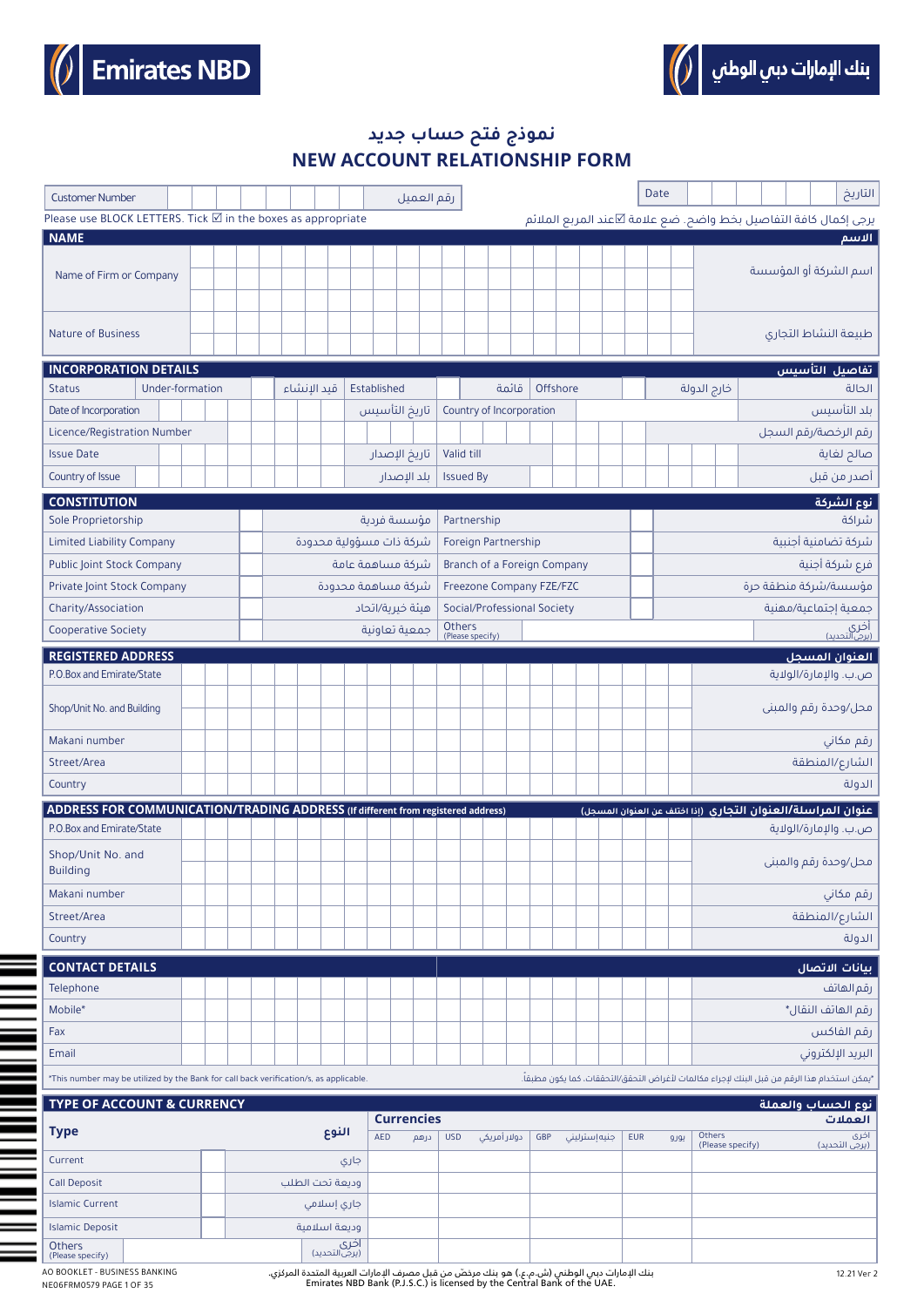| <b>ADDITIONAL BANKING SERVICES</b>                                                                                                                                                                                                                                                                                                                                                                                                                                                                          |                                             |         |            |     |                                            |           |  |                                |                                               |          |              |                                                                          |                                                                                                   |  | خدمات ىنكىة اضافىة                                                                                                                                                                                                                                                                                                                                                                                                                                                              |
|-------------------------------------------------------------------------------------------------------------------------------------------------------------------------------------------------------------------------------------------------------------------------------------------------------------------------------------------------------------------------------------------------------------------------------------------------------------------------------------------------------------|---------------------------------------------|---------|------------|-----|--------------------------------------------|-----------|--|--------------------------------|-----------------------------------------------|----------|--------------|--------------------------------------------------------------------------|---------------------------------------------------------------------------------------------------|--|---------------------------------------------------------------------------------------------------------------------------------------------------------------------------------------------------------------------------------------------------------------------------------------------------------------------------------------------------------------------------------------------------------------------------------------------------------------------------------|
|                                                                                                                                                                                                                                                                                                                                                                                                                                                                                                             | Daily<br><b>Account Statement Frequency</b> |         |            |     |                                            |           |  |                                |                                               | أسبوعى   | Fortnightly  |                                                                          | نصف شهری                                                                                          |  | الفترات الدورية لإصدار                                                                                                                                                                                                                                                                                                                                                                                                                                                          |
|                                                                                                                                                                                                                                                                                                                                                                                                                                                                                                             |                                             | Monthly |            |     | شهری                                       | Quarterly |  |                                |                                               | ربع سنوى | Not Required |                                                                          | غير مطلوب                                                                                         |  | كشف الحساب                                                                                                                                                                                                                                                                                                                                                                                                                                                                      |
| Non-standard frequency of account statement will be charged extra                                                                                                                                                                                                                                                                                                                                                                                                                                           |                                             |         |            |     |                                            |           |  |                                |                                               |          |              |                                                                          |                                                                                                   |  | يتم تحصيل ارسوم إضافية افي حال استلام كشف الحساب في فترات دورية غير المعتادة                                                                                                                                                                                                                                                                                                                                                                                                    |
| <b>Cheque Book Facility Required</b><br>(Applicable to Current Account only)                                                                                                                                                                                                                                                                                                                                                                                                                                |                                             |         |            | Yes |                                            | نعم       |  |                                | <b>No</b>                                     |          | L            |                                                                          |                                                                                                   |  | طلب دفتر شيكات<br>(ينطبق على الحساب الجارى فقط)                                                                                                                                                                                                                                                                                                                                                                                                                                 |
| Personal Name on Debit Card                                                                                                                                                                                                                                                                                                                                                                                                                                                                                 |                                             |         |            |     |                                            |           |  |                                |                                               |          |              |                                                                          |                                                                                                   |  | الاسم الشخصى على بطاقة<br>الخصم                                                                                                                                                                                                                                                                                                                                                                                                                                                 |
| (Max of 20 characters, leave one space between names)                                                                                                                                                                                                                                                                                                                                                                                                                                                       |                                             |         |            |     |                                            |           |  |                                |                                               |          |              |                                                                          |                                                                                                   |  | (الحد الأقصى ٢٠ حرفاً مع ترك مسافة واحدة  س الأسماء)                                                                                                                                                                                                                                                                                                                                                                                                                            |
| Company Name on Debit Card                                                                                                                                                                                                                                                                                                                                                                                                                                                                                  |                                             |         |            |     |                                            |           |  |                                |                                               |          |              |                                                                          |                                                                                                   |  | اسم الشركة على بطاقة الخصم                                                                                                                                                                                                                                                                                                                                                                                                                                                      |
| (Max of 20 characters, leave one space between names)                                                                                                                                                                                                                                                                                                                                                                                                                                                       |                                             |         |            |     |                                            |           |  |                                |                                               |          |              |                                                                          |                                                                                                   |  | (الحد الأقصى ٢٠ حرفاً مع ترك مسافة واحدة  بين الأسماء)                                                                                                                                                                                                                                                                                                                                                                                                                          |
| Please select a card type                                                                                                                                                                                                                                                                                                                                                                                                                                                                                   |                                             |         |            |     | حد الشراء اليومى<br><b>Daily POS Limit</b> |           |  |                                | الحد النقدى اليومص<br><b>Daily Cash Limit</b> |          |              |                                                                          |                                                                                                   |  | يرجى اختيار نوع البطاقة                                                                                                                                                                                                                                                                                                                                                                                                                                                         |
| Prime<br>Preferred                                                                                                                                                                                                                                                                                                                                                                                                                                                                                          | <b>Visa Business</b>                        |         |            |     |                                            | 125,000   |  | 50.000                         |                                               |          |              |                                                                          | فيزا للأعمال                                                                                      |  | برايم<br>بريفيرد                                                                                                                                                                                                                                                                                                                                                                                                                                                                |
| Prestige                                                                                                                                                                                                                                                                                                                                                                                                                                                                                                    | <b>Visa Signature Business</b>              |         | 125.000    |     | 50,000                                     |           |  | برستيج<br>فيزا سيغنتشر للأعمال |                                               |          |              |                                                                          |                                                                                                   |  |                                                                                                                                                                                                                                                                                                                                                                                                                                                                                 |
| Platinum                                                                                                                                                                                                                                                                                                                                                                                                                                                                                                    |                                             |         |            |     |                                            |           |  |                                |                                               |          |              | بلاتينوم                                                                 |                                                                                                   |  |                                                                                                                                                                                                                                                                                                                                                                                                                                                                                 |
| DISCLAIMER: SUBJECT TO MEETING THE BANK'S ELIGIBILITY<br>CRITERIA AND TERMS & CONDITIONS                                                                                                                                                                                                                                                                                                                                                                                                                    |                                             |         |            |     |                                            |           |  |                                |                                               |          |              | تنويه: شريطة استيفاء شروط الأهلية وكذلك الشروط والأحكام<br>الخآصة باللنك |                                                                                                   |  |                                                                                                                                                                                                                                                                                                                                                                                                                                                                                 |
| I do not require the Emirates NBD Free for life Debit Card being offered<br>with my account                                                                                                                                                                                                                                                                                                                                                                                                                 |                                             |         |            |     |                                            |           |  |                                |                                               |          |              |                                                                          |                                                                                                   |  | لا أحتاج إلى بطاقة خصم مجانية مدى الحياة من بنك الإمارات دبي الوطني المقدمة عند<br>ِ فتح حسّابي.                                                                                                                                                                                                                                                                                                                                                                                |
| ARE YOU A VAT REGISTERED IN UAE                                                                                                                                                                                                                                                                                                                                                                                                                                                                             |                                             |         |            |     | <b>Yes</b>                                 | نعم       |  | <b>No</b>                      |                                               | ŋ.       |              |                                                                          |                                                                                                   |  | هل أنت مسجل في ضريبة القيمة المضافة الإماراتية                                                                                                                                                                                                                                                                                                                                                                                                                                  |
| If yes, please provide the VAT number                                                                                                                                                                                                                                                                                                                                                                                                                                                                       |                                             |         |            |     |                                            |           |  |                                |                                               |          |              |                                                                          |                                                                                                   |  | إذا كانت الاجابة بنعم ,يرجى تزويدنا برقم ضريبة القيمة المضافة                                                                                                                                                                                                                                                                                                                                                                                                                   |
| If No, please specify in case you are a VAT registered in any other GCC countries.                                                                                                                                                                                                                                                                                                                                                                                                                          |                                             |         |            |     |                                            |           |  |                                |                                               |          |              |                                                                          |                                                                                                   |  | اذا لا , يرجى تحديد في حال كنت مسجلا في ضريبة القيمة المضافة في أي دولة أخرى من دول مجلس التعاون الخليجي                                                                                                                                                                                                                                                                                                                                                                        |
| <b>Country Name</b>                                                                                                                                                                                                                                                                                                                                                                                                                                                                                         |                                             |         | اسم الدولة |     | <b>VAT Number</b>                          |           |  |                                |                                               |          |              |                                                                          |                                                                                                   |  | رقم ضربية القيمة المضافة                                                                                                                                                                                                                                                                                                                                                                                                                                                        |
| <b>DECLARATION</b>                                                                                                                                                                                                                                                                                                                                                                                                                                                                                          |                                             |         |            |     |                                            |           |  |                                |                                               |          |              |                                                                          |                                                                                                   |  | اقرار                                                                                                                                                                                                                                                                                                                                                                                                                                                                           |
| I/We request you to open an account pursuant to the above data, I/We agree that the submitted infor-<br>mation is correct and complete. Please refer to all the Terms and Conditions on: https://www.emirates-<br>nbd.com/en/assets/File/GeneralTermsAndConditions.pdf. I/We have read and understood the terms &<br>conditions applicable to the accounts or the banking services which I/We have selected on which I/We<br>expressly agree and accept to abide by, whether in Arabic or English language. |                                             |         |            |     |                                            |           |  |                                |                                               |          |              |                                                                          |                                                                                                   |  | أطلب/نطلب منكم فتح حساب وفقا للبيانات المقدمة أعلاه، أوافق/نوافق على أن المعلومات المقدمة<br>والمبينة صحيحة وكاملة. يرجى الاطلاع على كافة الشروط والأحكام على الموقع الالكتروني: .https://www<br>emiratesnbd.com/en/assets/File/GeneralTermsAndConditions.pdf. و أنني/أننا قرأت/قرأنا فهمت/فهمنا<br>الشروط والأحكام التي تطبق على الحسابات أو الخدمات المصرفية الذي اخترتها/اخترناها والتي أوافق/نوافق<br>وأقبل/نقبل صراحة الإلتزام بها سواء كانت باللغة العربية أو الإنجليزية. |
| <b>Below Declaration applicable only for Sole Proprietorship</b>                                                                                                                                                                                                                                                                                                                                                                                                                                            |                                             |         |            |     |                                            |           |  |                                |                                               |          |              |                                                                          |                                                                                                   |  | الإقرار أدناه ينطبق فقط للمؤسسات ذات الملكية الفردية                                                                                                                                                                                                                                                                                                                                                                                                                            |
| I agree to waive my right to a "cooling off" period of 5 business<br>days, so that my account can be immediately processed.                                                                                                                                                                                                                                                                                                                                                                                 |                                             |         |            |     |                                            |           |  |                                |                                               |          |              |                                                                          | أوافق على التنازل عن حقي في فترة "التهدئة" 5 أيام عمل، لذا يمكن انهاء<br>إجراءات حسابي على الفور. |  |                                                                                                                                                                                                                                                                                                                                                                                                                                                                                 |
| I acknowledge receiving a Key Facts Statement (KFS) of<br>this product.                                                                                                                                                                                                                                                                                                                                                                                                                                     |                                             |         |            |     |                                            |           |  |                                |                                               |          |              |                                                                          | أقر باستلام كشف الحقائق الرئيسية لهذا المنتج.                                                     |  |                                                                                                                                                                                                                                                                                                                                                                                                                                                                                 |

|    | Name of the authorised person(s) | اسم/أسماء المفوضين بالتوقيع signature(s) | التوقيع/التوقيعات |
|----|----------------------------------|------------------------------------------|-------------------|
| 1. |                                  |                                          | W                 |
| 2. |                                  |                                          | $\cdot$ $\Gamma$  |
| 3. |                                  |                                          | $\mathbb{R}^n$    |
| 4. |                                  |                                          | $\mathcal{E}$     |

|                    | <b>FOR BANK USE ONLY</b> |          |  |                     |                       |                         |  |                  |  |              |  |  |  |
|--------------------|--------------------------|----------|--|---------------------|-----------------------|-------------------------|--|------------------|--|--------------|--|--|--|
| <b>Branch Name</b> |                          |          |  |                     | <b>Business owner</b> |                         |  |                  |  |              |  |  |  |
| <b>Branch Code</b> |                          |          |  |                     | Sourcing Agent/RM ID  |                         |  |                  |  |              |  |  |  |
| <b>RM Code1</b>    |                          |          |  |                     |                       | RM Code 2               |  |                  |  |              |  |  |  |
| <b>Segment</b>     |                          | Retail   |  | <b>Sub-Segment</b>  |                       | <b>Business Banking</b> |  | Personal Banking |  | Affluent     |  |  |  |
| Package Type       |                          | A. Prime |  | <b>B.</b> Preferred |                       | C. Prestige             |  | D. Platinum      |  | E. Expo 2020 |  |  |  |
| Sector             |                          |          |  |                     |                       | Sub Sector              |  |                  |  |              |  |  |  |
| Approved by        |                          |          |  |                     |                       | Sign ID/No.             |  |                  |  |              |  |  |  |

AO BOOKLET - BUSINESS BANKING NE06FRM0579 PAGE 2 OF 35

12.21 Ver 2- بنك الإمارات دبي الوطني (ش.م.ع.) هو بنك مرخصّ من قبل مصرف الإمارات العربية المتحدة المركزي.<br>Emirates NBD Bank (P.J.S.C.) is licensed by the Central Bank of the UAE.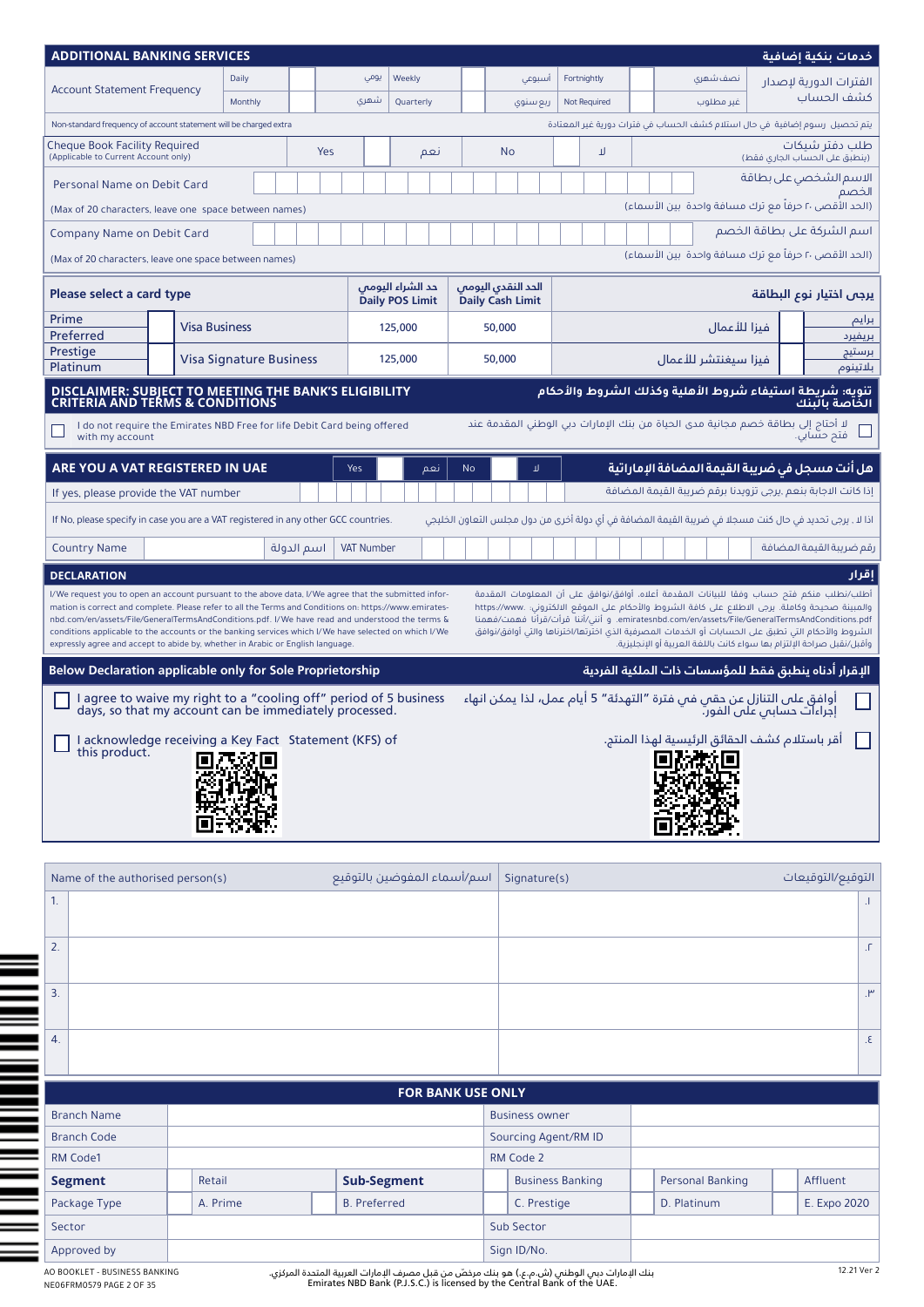|                                                        | <b>businessONLINE REGISTRATION</b>                                                               |                                                                                                                       |                                                                 |                           |                                   |                                                                                         |                                      |                                                                   | تسجيل بيزنس اونلاين                                                                                                                                                                                                                                                    |  |
|--------------------------------------------------------|--------------------------------------------------------------------------------------------------|-----------------------------------------------------------------------------------------------------------------------|-----------------------------------------------------------------|---------------------------|-----------------------------------|-----------------------------------------------------------------------------------------|--------------------------------------|-------------------------------------------------------------------|------------------------------------------------------------------------------------------------------------------------------------------------------------------------------------------------------------------------------------------------------------------------|--|
| رمز تعريف المشترك<br><b>Subscriber ID</b>              |                                                                                                  | Enter your existing Subscriber ID here. If you are<br>a new client, enter your first preferred Subscriber<br>ID here. |                                                                 |                           |                                   |                                                                                         |                                      |                                                                   | Suggest two subscription IDs for your new businessONLINE profile (subscription ID is<br>a unique identifier for the company to access the application). It should contain 3-20<br>characters and can be alphabets only, numbers only or a combination of alphabets and |  |
| قائم<br><b>Existing</b>                                | حدىد<br><b>New</b>                                                                               | Enter your second preferred Subscriber ID here.<br>(For new clients only)                                             |                                                                 |                           |                                   | numbers. No spaces are allowed.                                                         |                                      |                                                                   |                                                                                                                                                                                                                                                                        |  |
| <b>Contact Person Name</b>                             | اسم الشخص المفوض للتواصل                                                                         |                                                                                                                       |                                                                 |                           |                                   |                                                                                         |                                      |                                                                   |                                                                                                                                                                                                                                                                        |  |
| رقم الهاتف المتحرك                                     | <b>Contact Person Mobile number</b>                                                              |                                                                                                                       | e.g. +971 XXXXXXXXX                                             |                           |                                   | البريد الإلكترونى<br><b>Contact Person E-mail</b>                                       |                                      |                                                                   |                                                                                                                                                                                                                                                                        |  |
| نوع المدير(المديرين)<br>Administrator(s) Type          |                                                                                                  |                                                                                                                       | إدارة منفردة                                                    | Single Administration     |                                   | ادارة مزدوحة<br><b>Dual Administration</b>                                              |                                      |                                                                   |                                                                                                                                                                                                                                                                        |  |
| *نوع المصادقة<br>Authentication Type*                  |                                                                                                  |                                                                                                                       |                                                                 |                           | OTP (SMS) + Token                 | كلمة السر لمرة واحدة (رسالة نصية قصيرة) + الرمز                                         |                                      |                                                                   |                                                                                                                                                                                                                                                                        |  |
| تعليمات خاصة (اختيارى)                                 | Special Instructions (Optional)                                                                  |                                                                                                                       |                                                                 |                           |                                   |                                                                                         |                                      |                                                                   |                                                                                                                                                                                                                                                                        |  |
| <b>PRODUCTS PACKAGE</b>                                |                                                                                                  |                                                                                                                       |                                                                 |                           |                                   |                                                                                         |                                      |                                                                   | <u>حزمة ال</u> خدمات                                                                                                                                                                                                                                                   |  |
|                                                        | حدد ( $\bullet$ ) خيار حزمة منتجات واحدة<br>Select [v] one products package option               |                                                                                                                       | حزمة<br>الاستعلام<br>Enguiry                                    | حزمة<br>الأجور<br>Payroll | حزمة<br>المرافق<br>Utili-<br>ties | تحويلات داخل البنك<br><b>Within Bank Transfers</b>                                      |                                      | التحويلات المحلية (بالدرهم)<br><b>Local Payments</b><br>in AED    | الدفعات الدولية<br>International<br>Payments                                                                                                                                                                                                                           |  |
| بيزنس أونلاين                                          | businessONLINE                                                                                   |                                                                                                                       | ✔                                                               | v                         | v                                 | v                                                                                       | v                                    |                                                                   | v                                                                                                                                                                                                                                                                      |  |
|                                                        | businessONLINE ADMINISTRATOR(s)*                                                                 |                                                                                                                       |                                                                 |                           |                                   |                                                                                         |                                      |                                                                   | مدیر (مدیرو) بیزنس أونلاین                                                                                                                                                                                                                                             |  |
|                                                        | *حدد ( ▼ ) لاضافة/تعديل/حذف مستخدم المدير<br>Select [v] to Add/Modify/Delete Administrator user* |                                                                                                                       |                                                                 |                           |                                   | *حدد ( $\bullet$ ) نوع دخول مستخدم المدير<br>Select [v] Administrator user access type* |                                      |                                                                   |                                                                                                                                                                                                                                                                        |  |
| إضافة<br>Add                                           | تعديل<br>Modify                                                                                  | حذف (غلق)<br>Delete (Close)                                                                                           |                                                                 |                           |                                   | دخول مدير + عمليات مزدوج<br>Dual (Admin+Transaction Access)                             |                                      |                                                                   | دخول مدیر (مشرف)<br>Administrator (Admin Access)                                                                                                                                                                                                                       |  |
| *معرف<br>تسجيل<br>الدخول<br>Login ID*                  | 3-32 حرفا. فقط الأرقام غير مسموح بها<br>3-32 characters in length. Only numbers<br>not allowed.  |                                                                                                                       | *الدور<br>Role*                                                 |                           | Authorizer                        | مشرف مقدم طلب العمليات<br>المفوض (مزدوج)<br><b>Admin Transaction Maker</b>              | *محموعة<br>المستخدم<br>User Group*   | المشرف ومقدم الطلب المفوض<br>Admin and Maker Authorizer<br>(Dual) |                                                                                                                                                                                                                                                                        |  |
| *الاسم الأول<br>First name*                            | يرجى التحديد<br>Please Specify                                                                   |                                                                                                                       | الاسم الأوسط<br><b>Middle Name</b>                              |                           | يرجى التحديد<br>Please Specify    |                                                                                         | اسم العائلة<br><b>Last Name</b>      | يرجى التحديد<br>Please Specify                                    |                                                                                                                                                                                                                                                                        |  |
| البريد<br>الإلكترونى<br><b>Email</b><br><b>Address</b> | يرجى التحديد<br>Please Specify                                                                   |                                                                                                                       |                                                                 |                           |                                   |                                                                                         | رقم الهاتف<br>الأرضى<br>Landline No. | مثال: +971 xxxxxxx<br>e.g. +971 XXXXXXXXX                         |                                                                                                                                                                                                                                                                        |  |
| الهاتف<br>المحمول<br>Mobile No.                        | ايرجى التحديد<br>Please Specify                                                                  |                                                                                                                       | رقم الهوية<br>الإماراتية / جواز<br>السفر<br>EID/Passport<br>No. |                           | يرجى التحديد<br>Please Specify    |                                                                                         | المصادقة<br>Authentication           | OTP (SMS) + Token                                                 | كلمة السر لمرة واحدة (رسالة نصية قصيرة) + نموذج                                                                                                                                                                                                                        |  |
|                                                        | *حدد ( ▼ ) لإضافة/تعديل/حذف مستخدم المدير                                                        |                                                                                                                       |                                                                 |                           |                                   | *حدد ( $\bullet$ ) نوع دخول مستخدم المدير                                               |                                      |                                                                   |                                                                                                                                                                                                                                                                        |  |
|                                                        | Select [v] to Add/Modify/Delete Administrator user*                                              |                                                                                                                       |                                                                 |                           |                                   | Select [v] Administrator user access type*                                              |                                      |                                                                   |                                                                                                                                                                                                                                                                        |  |
| إضافة<br>Add                                           | تعديل<br>Modify                                                                                  | حذف (غلق)<br>Delete (Close)                                                                                           |                                                                 |                           |                                   | دخول مدير + عمليات مزدوج<br>Dual (Admin+Transaction Access)                             |                                      |                                                                   | دخول مدیر (مشرف)<br>Administrator (Admin Access)                                                                                                                                                                                                                       |  |
| *معرف<br>تسجيل<br>الدخول<br>Login ID*                  | 3-32 حرفا. فقط الأرقام غير مسموح بها<br>3-32 characters in length. Only numbers<br>not allowed.  |                                                                                                                       | *الدور<br>Role*                                                 |                           | Authorizer                        | مشرف مقدم طلب العمليات<br>المفوض (مزدوج)<br>Admin Transaction Maker                     | *محموعة<br>المستخدم<br>User Group*   | (Dual)                                                            | المشرف ومقدم الطلب المفوض<br>Admin and Maker Authorizer                                                                                                                                                                                                                |  |
| *الاسم الأول<br>First name*                            | يرجى التحديد<br>Please Specify                                                                   | الاسم الأوسط<br><b>Middle Name</b>                                                                                    |                                                                 |                           |                                   | يرجى التحديد<br>Please Specify                                                          | اسم العائلة<br><b>Last Name</b>      | يرجى التحديد<br>Please Specify                                    |                                                                                                                                                                                                                                                                        |  |
| البريد<br>الإلكتروني<br>Email<br>Address               | يرجى التحديد<br>Please Specify                                                                   |                                                                                                                       |                                                                 |                           |                                   |                                                                                         | رقم الهاتف<br>الأرضى<br>Landline No. | مثال: +971 xxxxxxx<br>e.g. +971 XXXXXXXXX                         |                                                                                                                                                                                                                                                                        |  |
| الهاتف<br>المحمول<br>Mobile No.                        | يرجى التحديد<br>Please Specify                                                                   |                                                                                                                       | رقم الهوية<br>الإماراتية / جواز<br>السفر<br>EID/Passport<br>No. |                           | يرجى التحديد<br>Please Specify    |                                                                                         | المصادقة<br>Authentication           | OTP (SMS) + Token                                                 | كلمة السر لمرة واحدة (رسالة نصية قصيرة) + نموذج                                                                                                                                                                                                                        |  |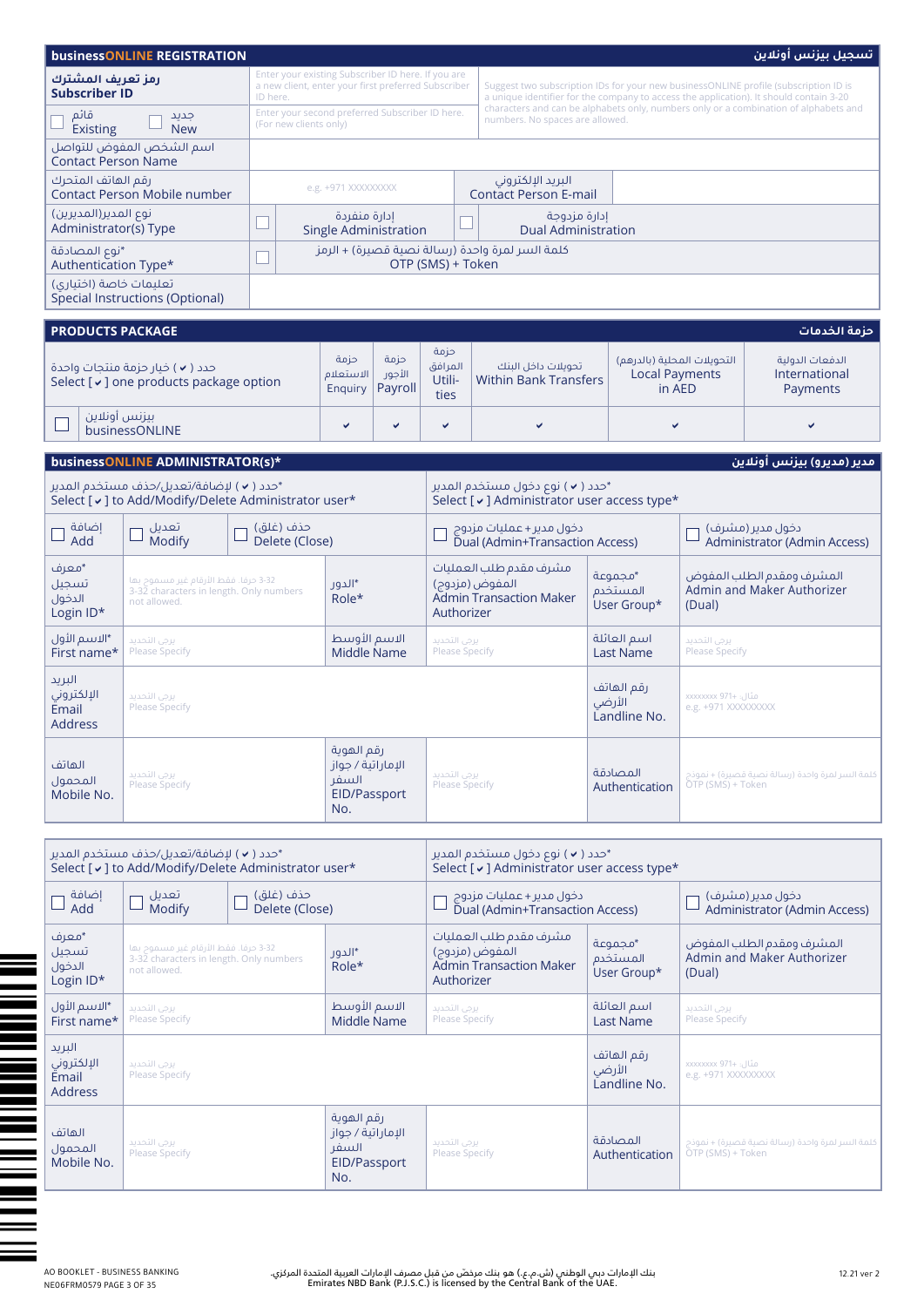This form is for Users who can Initiate and Approve payments

| <b>MAKER AUTHORIZER USER DETAILS</b>    |                                                                                         |                             |                                                                      |  |                                                     |                                                             |                                             |  | بيانات المستخدم مقدم الطلب ومفوض التحويلات                                                                                                                                                               |
|-----------------------------------------|-----------------------------------------------------------------------------------------|-----------------------------|----------------------------------------------------------------------|--|-----------------------------------------------------|-------------------------------------------------------------|---------------------------------------------|--|----------------------------------------------------------------------------------------------------------------------------------------------------------------------------------------------------------|
| رمز الدخول<br>Login ID                  |                                                                                         |                             |                                                                      |  | allowed as "." (Dot) and " " (Underscore).          |                                                             |                                             |  | The 'Login ID' is a unique ID for the User. It should be 3-32 characters in length. Only alphabets or<br>Alpha-numeric characters are allowed. No spaces are allowed and only two special characters are |
| الاسم الأول<br>First name               |                                                                                         | الاسم الأوسط<br>Middle name |                                                                      |  |                                                     |                                                             | الاسم الأخير<br>Last name                   |  |                                                                                                                                                                                                          |
| البريد الإلكترونى<br>Email address      |                                                                                         |                             |                                                                      |  |                                                     |                                                             |                                             |  |                                                                                                                                                                                                          |
| رقم الهاتف<br>المتحرك<br>Mobile number  | e.g. +971 XXXXXXXX                                                                      |                             | رقم الهاتف<br>Landline No.                                           |  | e.g. +971 XXXXXXXX                                  |                                                             | الهوية/جواز السفر<br>EIDA / Passport<br>No. |  |                                                                                                                                                                                                          |
| دور المستخدم<br>Role                    | مقدم الطلب ومفوض<br><b>Maker Authorizer</b>                                             |                             |                                                                      |  |                                                     |                                                             |                                             |  |                                                                                                                                                                                                          |
| محموعة<br>المستخدم<br><b>User Group</b> | مقدم الطلب ومفوض<br>Maker Authorizer                                                    |                             |                                                                      |  | مقدم الطلب ومفوض ومحرر<br>Maker Authorizer Releaser |                                                             |                                             |  |                                                                                                                                                                                                          |
|                                         | This is only applicable if your businessONLINE profile has'Transaction Releaser' access |                             |                                                                      |  |                                                     |                                                             |                                             |  |                                                                                                                                                                                                          |
| <b>Authentication Type</b>              |                                                                                         |                             | كلمة مرور لمرة واحدة (رسالة نصية قصيرة) + الرمز<br>OTP (SMS) + TOKEN |  |                                                     |                                                             |                                             |  | نوع التصديق                                                                                                                                                                                              |
| smartTRADE<br><b>Access</b>             | تفعيل<br>Enable                                                                         |                             | تعطيل<br><b>Disable</b>                                              |  |                                                     | Applicable if you have opted for the<br>smartTRADE product. | صلاحية سمارت تريد                           |  |                                                                                                                                                                                                          |

**الحسابات والمنتجات المسموح بها على بيزنس أونالين businessONLINE through accessible Products and Accounts**

| Select [v] one of the Account Access options, below |               |                                                                                                               |  |  |  |  |  |  |  |  |
|-----------------------------------------------------|---------------|---------------------------------------------------------------------------------------------------------------|--|--|--|--|--|--|--|--|
| All Accounts                                        | جميع الحسابات | Allows the user to access all the company's accounts available on your businessONLINE subscription            |  |  |  |  |  |  |  |  |
| <b>Specific Accounts</b>                            | انعض الحسانات | Please enter the 8 digit CIF number(s) e.g. 1234568 or the 13 digit account number(s) e.g. 101XXXXXXXX01 here |  |  |  |  |  |  |  |  |
| Select [v] one of the Product Access options, below |               |                                                                                                               |  |  |  |  |  |  |  |  |
| <b>All Products</b>                                 | جميع المنتجات | Allows the user to access all Products available on your businessONLINE subscription                          |  |  |  |  |  |  |  |  |
| <b>Specific Products</b>                            | ابعض المنتحات | Please enter the specific product names separated by a comma e.g. Within Bank Transfer, Salary WPS etc.       |  |  |  |  |  |  |  |  |
| Special Instructions<br>(Optional)                  | تعلىمات خاصة  |                                                                                                               |  |  |  |  |  |  |  |  |

|                  | المفوض/المفوضون بالتوقيع وفقا لقرار مجلس الإدارة المعتمد<br>Authorized Signature as per certified board resolution |                | المفوض/المفوضون بالتوقيع وفقا لقرار مجلس الإدارة المعتمد<br>Authorized Signature as per certified board resolution |  |                |  |  |  |  |
|------------------|--------------------------------------------------------------------------------------------------------------------|----------------|--------------------------------------------------------------------------------------------------------------------|--|----------------|--|--|--|--|
|                  |                                                                                                                    |                |                                                                                                                    |  |                |  |  |  |  |
|                  |                                                                                                                    |                |                                                                                                                    |  |                |  |  |  |  |
| Name             |                                                                                                                    | الاسم          | Name                                                                                                               |  | الاسم          |  |  |  |  |
| Designation      |                                                                                                                    | المسمى الوظيفى | Designation                                                                                                        |  | المسمى الوظيفي |  |  |  |  |
| Company<br>Stamp |                                                                                                                    |                |                                                                                                                    |  | ختم الشركة     |  |  |  |  |
|                  |                                                                                                                    |                |                                                                                                                    |  |                |  |  |  |  |
|                  |                                                                                                                    |                |                                                                                                                    |  |                |  |  |  |  |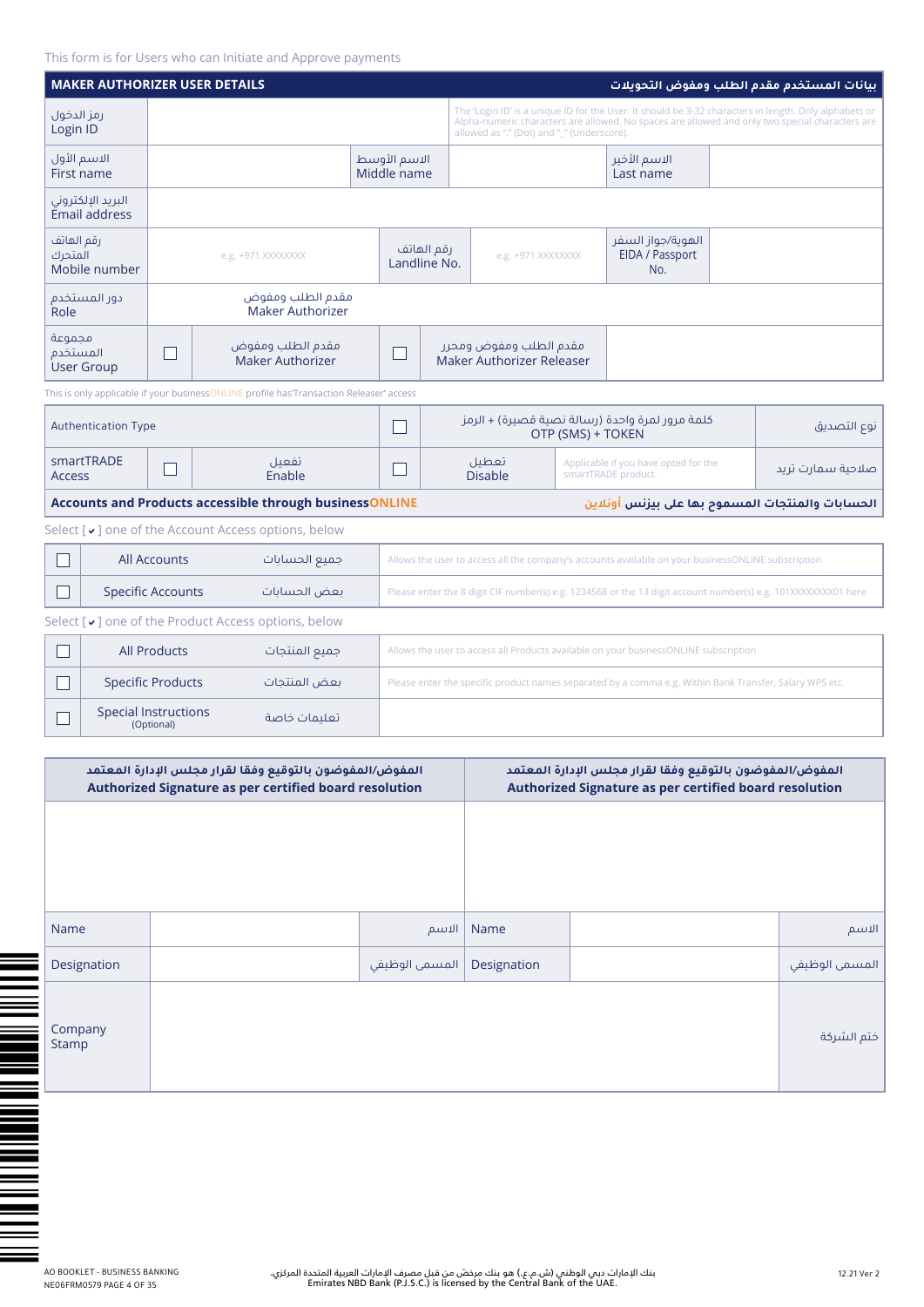| This form is for Users who can Initiate Payments |  |  |  |
|--------------------------------------------------|--|--|--|
|--------------------------------------------------|--|--|--|

|                                                  |                                           |                          | This form is for Users who can Initiate Payments               |                             |                                                                                                         |                                   |                                                     |                                                                                                    |  |                                                                                                               |  |
|--------------------------------------------------|-------------------------------------------|--------------------------|----------------------------------------------------------------|-----------------------------|---------------------------------------------------------------------------------------------------------|-----------------------------------|-----------------------------------------------------|----------------------------------------------------------------------------------------------------|--|---------------------------------------------------------------------------------------------------------------|--|
|                                                  | <b>MAKER USER DETAILS</b>                 |                          |                                                                |                             |                                                                                                         |                                   |                                                     |                                                                                                    |  | بيانات المستخدم مقدم طلب التحويلات                                                                            |  |
| رمز الدخول<br>Login ID                           |                                           |                          |                                                                |                             |                                                                                                         |                                   | ters are allowed as "." (Dot) and "_" (Underscore). | or Alpha-numeric characters are allowed. No spaces are allowed and only two special charac-        |  | The 'Login ID' is a unique ID for the User. It should be 3-32 characters in length. Only alphabets            |  |
| الاسم الأول                                      | First name                                |                          |                                                                | الاسم الأوسط<br>Middle name |                                                                                                         |                                   |                                                     | الاسم الأخير<br>Last name                                                                          |  |                                                                                                               |  |
|                                                  | البريد الإلكترونى<br><b>Email address</b> |                          |                                                                |                             |                                                                                                         |                                   |                                                     |                                                                                                    |  |                                                                                                               |  |
| رقم الهاتف<br>المتحرك<br><b>Mobile</b><br>number |                                           | e.g. +971 XXXXXXXXX      |                                                                |                             | رقم الهاتف<br>Landline No.                                                                              | e.g. +971 XXXXXXXX                |                                                     | الهوية/حواز السفر<br>EIDA / Passport<br>No.                                                        |  |                                                                                                               |  |
| Role                                             | دور المستخدم                              |                          | مقدم الطلب<br>Maker                                            |                             |                                                                                                         |                                   |                                                     |                                                                                                    |  |                                                                                                               |  |
| محموعة<br>المستخدم                               | <b>User Group</b>                         |                          | مقدم الطلب<br>Maker                                            |                             |                                                                                                         | محرر مقدم الطلب<br>Maker Releaser |                                                     |                                                                                                    |  |                                                                                                               |  |
|                                                  |                                           |                          |                                                                |                             |                                                                                                         |                                   |                                                     | This is only applicable if your businessONLINE profile has'Transaction Releaser' access            |  |                                                                                                               |  |
|                                                  | <b>Authentication Type</b>                |                          |                                                                |                             |                                                                                                         |                                   | OTP (SMS) + TOKEN                                   | كلمة مرور لمرة واحدة (رسالة نصية قصيرة) + الرمز                                                    |  | نوع التصديق                                                                                                   |  |
| <b>Access</b>                                    | smartTRADE                                |                          | تفعيل<br>Enable                                                |                             |                                                                                                         | تعطيل<br><b>Disable</b>           |                                                     |                                                                                                    |  | صلاحية سمارت تريد                                                                                             |  |
|                                                  |                                           |                          | <b>Accounts and Products accessible through businessONLINE</b> |                             |                                                                                                         |                                   |                                                     |                                                                                                    |  | الحسابات والمنتجات المسموح بها على بيزنس أونلاين                                                              |  |
|                                                  |                                           |                          | Select [v] one of the Account Access options, below            |                             |                                                                                                         |                                   |                                                     |                                                                                                    |  |                                                                                                               |  |
|                                                  |                                           | <b>All Accounts</b>      | جميع الحسابات                                                  |                             |                                                                                                         |                                   |                                                     | Allows the user to access all the company's accounts available on your businessONLINE subscription |  |                                                                                                               |  |
|                                                  |                                           | <b>Specific Accounts</b> | يعض الحسابات                                                   |                             |                                                                                                         |                                   |                                                     |                                                                                                    |  | Please enter the 8 digit CIF number(s) e.g. 1234568 or the 13 digit account number(s) e.g. 101XXXXXXXX01 here |  |
|                                                  |                                           |                          | Select [v] one of the Product Access options, below            |                             |                                                                                                         |                                   |                                                     |                                                                                                    |  |                                                                                                               |  |
|                                                  |                                           | <b>All Products</b>      | جميع المنتجات                                                  |                             |                                                                                                         |                                   |                                                     | Allows the user to access all Products available on your businessONLINE subscription               |  |                                                                                                               |  |
|                                                  |                                           | <b>Specific Products</b> | بعض المنتحات                                                   |                             | Please enter the specific product names separated by a comma e.g. Within Bank Transfer, Salary WPS etc. |                                   |                                                     |                                                                                                    |  |                                                                                                               |  |
|                                                  | <b>Special Instructions</b>               | (Optional)               | تعلىمات خاصة                                                   |                             |                                                                                                         |                                   |                                                     |                                                                                                    |  |                                                                                                               |  |

|                  | المفوض/المفوضون بالتوقيع وفقا لقرار مجلس الإدارة المعتمد<br>Authorized Signature as per certified board resolution |                | المفوض/المفوضون بالتوقيع وفقا لقرار مجلس الإدارة المعتمد<br>Authorized Signature as per certified board resolution |  |                |  |  |  |  |
|------------------|--------------------------------------------------------------------------------------------------------------------|----------------|--------------------------------------------------------------------------------------------------------------------|--|----------------|--|--|--|--|
|                  |                                                                                                                    |                |                                                                                                                    |  |                |  |  |  |  |
|                  |                                                                                                                    |                |                                                                                                                    |  |                |  |  |  |  |
| Name             |                                                                                                                    | الاسم          | Name                                                                                                               |  | الاسم          |  |  |  |  |
| Designation      |                                                                                                                    | المسمى الوظيفي | Designation                                                                                                        |  | المسمى الوظيفي |  |  |  |  |
| Company<br>Stamp |                                                                                                                    |                |                                                                                                                    |  | ختم الشركة     |  |  |  |  |
|                  |                                                                                                                    |                |                                                                                                                    |  |                |  |  |  |  |
|                  |                                                                                                                    |                |                                                                                                                    |  |                |  |  |  |  |
|                  |                                                                                                                    |                |                                                                                                                    |  |                |  |  |  |  |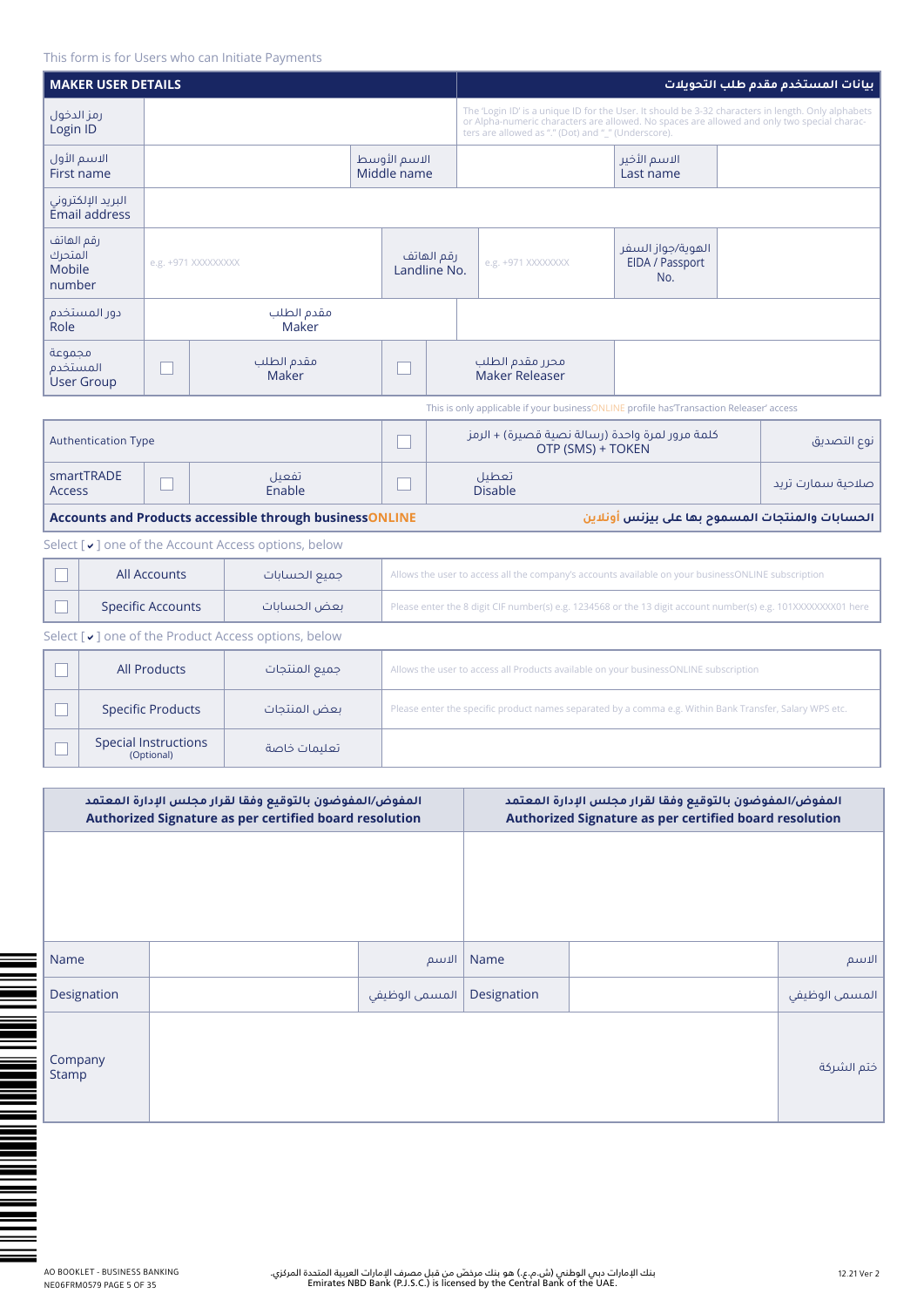### This form is for Users who can approve Payments

| <b>AUTHORIZER USER DETAILS</b>          |                                                   |            |  |                             |  |                                                                                         |                                                                                                                                                                                                                                                          |                                             | بيانات المستخدم المفوض |  |  |  |
|-----------------------------------------|---------------------------------------------------|------------|--|-----------------------------|--|-----------------------------------------------------------------------------------------|----------------------------------------------------------------------------------------------------------------------------------------------------------------------------------------------------------------------------------------------------------|---------------------------------------------|------------------------|--|--|--|
| رمز الدخول<br>Login ID                  |                                                   |            |  |                             |  |                                                                                         | The 'Login ID' is a unique ID for the User. It should be 3-32 characters in length. Only alphabets<br>or Alpha-numeric characters are allowed. No spaces are allowed and only two special charac-<br>ters are allowed as "." (Dot) and "_" (Underscore). |                                             |                        |  |  |  |
| الاسم الأول<br>First name               |                                                   |            |  | الاسم الأوسط<br>Middle name |  |                                                                                         |                                                                                                                                                                                                                                                          | الاسم الأخير<br>Last name                   |                        |  |  |  |
| البريد الإلكترونى<br>E-mail address     |                                                   |            |  |                             |  |                                                                                         |                                                                                                                                                                                                                                                          |                                             |                        |  |  |  |
| رقم الهاتف المتحرك<br>Mobile number     | رقم الهاتف<br>e.g. +971 XXXXXXXXX<br>Landline No. |            |  |                             |  |                                                                                         | e.g. +971 XXXXXXXX                                                                                                                                                                                                                                       | الهوية/جواز السفر<br>EIDA / Passport<br>No. |                        |  |  |  |
| دور المستخدم<br>Role                    |                                                   | Authorizer |  |                             |  |                                                                                         |                                                                                                                                                                                                                                                          |                                             |                        |  |  |  |
| مجموعة<br>المستخدم<br><b>User Group</b> | مفوض<br>Authorizer                                |            |  |                             |  | مفوض ومحرر<br><b>Authorizer Releaser</b>                                                |                                                                                                                                                                                                                                                          |                                             |                        |  |  |  |
|                                         |                                                   |            |  |                             |  | This is only applicable if your businessONLINE profile has'Transaction Releaser' access |                                                                                                                                                                                                                                                          |                                             |                        |  |  |  |
|                                         |                                                   |            |  |                             |  |                                                                                         | the control of the control of the control of the control of the control of the control of the control of the control of the control of the control of the control of the control of the control of the control of the control                            |                                             |                        |  |  |  |

| Authentication Type  |  |                 | $\overline{\phantom{a}}$ | ً كلمة مرور لمرة واحدة (رسالة نصية قصيرة) + الرمز ا<br>OTP (SMS) + TOKEN | نوع التصديق       |
|----------------------|--|-----------------|--------------------------|--------------------------------------------------------------------------|-------------------|
| smartTRADE<br>Access |  | تفعيل<br>Enable |                          | تعطيل<br><b>Disable</b>                                                  | صلاحية سمارت تريد |
|                      |  |                 |                          |                                                                          |                   |

**الحسابات والمنتجات المسموح بها على بيزنس أونالين businessONLINE through accessible Products and Accounts**

.<br>**تعليمات خاصة** (اختياري)

Select [v] one of the Account Access options, below

Special Instructions (Optional(

| All Accounts                                        | جميع الحسابات | Allows the user to access all the company's accounts available on your businessONLINE subscription            |
|-----------------------------------------------------|---------------|---------------------------------------------------------------------------------------------------------------|
| <b>Specific Accounts</b>                            | انعض الحسانات | Please enter the 8 digit CIF number(s) e.g. 1234568 or the 13 digit account number(s) e.g. 101XXXXXXXX01 here |
| Select [v] one of the Product Access options, below |               |                                                                                                               |
| <b>All Products</b>                                 | جميع المنتجات | Allows the user to access all Products available on your businessONLINE subscription                          |
| <b>Specific Products</b>                            | ابعض المنتحات | Please enter the specific product names separated by a comma e.g. Within Bank Transfer, Salary WPS etc.       |
|                                                     |               |                                                                                                               |

|   |                  | المفوض/المفوضون بالتوقيع وفقا لقرار مجلس الإدارة المعتمد<br>Authorized Signature as per certified board resolution |                | المفوض/المفوضون بالتوقيع وفقا لقرار مجلس الإدارة المعتمد<br>Authorized Signature as per certified board resolution |  |                |  |
|---|------------------|--------------------------------------------------------------------------------------------------------------------|----------------|--------------------------------------------------------------------------------------------------------------------|--|----------------|--|
|   |                  |                                                                                                                    |                |                                                                                                                    |  |                |  |
|   |                  |                                                                                                                    |                |                                                                                                                    |  |                |  |
|   | Name             |                                                                                                                    | الانتتم        | Name                                                                                                               |  | الاسم          |  |
|   | Designation      |                                                                                                                    | المسمى الوظيفى | Designation                                                                                                        |  | المسمى الوظيفى |  |
| Ξ | Company<br>Stamp |                                                                                                                    |                |                                                                                                                    |  | ختم الشركة     |  |
| ≡ |                  |                                                                                                                    |                |                                                                                                                    |  |                |  |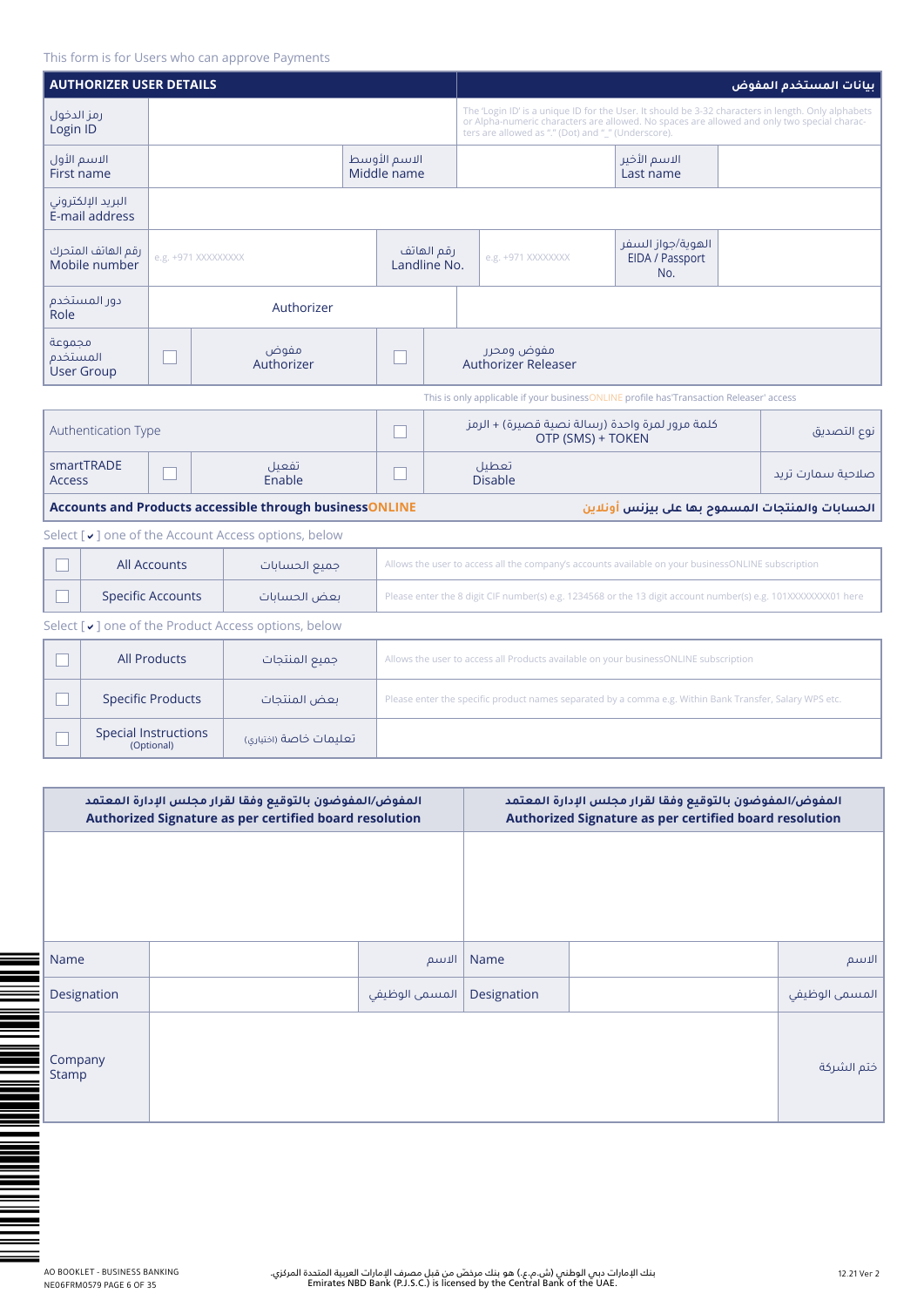هذا النموذج مخصص للحفاظ على قواعد سير العمل . This form is for maintaining Workflow Rules .

| <b>FINANCIAL TRANSACTION WORKFLOW (PAYMENTS)</b>                                    |  |  |                               |  | اسير عمل المعاملات المالية (المدفوعات) |                                                                          |  |
|-------------------------------------------------------------------------------------|--|--|-------------------------------|--|----------------------------------------|--------------------------------------------------------------------------|--|
| حدد [ ▼ ] أي واحد من اختيارات المنتجات<br>Select [v] any one of the Product Options |  |  | جميع المنتجات<br>All Products |  | امنتحات محددة<br>Specific Product(s)   | e.g. Own Account, Salary, Local Payments, International Payments<br>etc. |  |
| اسم القاعدة<br><b>Rule Name</b>                                                     |  |  |                               |  |                                        | should be 3-15 Characters. No special Characters allowed.                |  |
| توصيف القاعدة<br><b>Rule Description</b>                                            |  |  |                               |  |                                        | should be 3-15 Characters. No special Characters allowed.                |  |
| Select $[\vee]$ one of the below options                                            |  |  |                               |  |                                        | حدد ( ▼ ) أحد الاختيارات أدناه                                           |  |

| _ | كل ملفات تعريف العميل<br>All CIFS         | _ | ملف(ملفات) تعريف عميل محددة<br>Specific CIF(s) |   |                                |                                                                                                                                               |
|---|-------------------------------------------|---|------------------------------------------------|---|--------------------------------|-----------------------------------------------------------------------------------------------------------------------------------------------|
|   | ر سير عمل الموافقة ا<br>Approval workflow |   | ىدرىجى<br>Hierarchical                         | ᅳ | غير تدريجي<br>Non-Hierarchical | Please refer the 'Roles' sheet to know how Hier-<br>archical and non Hierarchical workflows will be<br>annlicable when annroving transactions |

#### Provide transaction limit band and approval matrix\* الموافقة ومصفوفة المعاملة حد نطاق توفير\*

| #                        | من<br>From       | إلى<br>To                  | الرقم<br>No.    | دور الموافق(الموافقين)<br>Approver(s) Role | و/أو<br>And/Or | الرقم<br>No.     | دور الموافق(الموافقين)<br>Approver(s) Role | gĺ/g<br>And/Or | الرقم<br>No.     | دور الموافق(الموافقين)<br>Approver(s) Role |
|--------------------------|------------------|----------------------------|-----------------|--------------------------------------------|----------------|------------------|--------------------------------------------|----------------|------------------|--------------------------------------------|
|                          | مثال 0<br>e.g. 0 | مثال 100000<br>e.g. 100000 | مثال2<br>e.g. 2 | المفوض ب<br>Authorizer B                   | gÌ<br>Or       | مثال 1<br>e.g. 1 | المفوض أ<br>Authorizer A                   | Q<br>And       | مثال 2<br>e.g. 2 | المفوض ب<br>Authorizer B                   |
| $\overline{2}$           |                  |                            |                 |                                            |                |                  |                                            |                |                  |                                            |
| 3                        |                  |                            |                 |                                            |                |                  |                                            |                |                  |                                            |
| $\overline{4}$           |                  |                            |                 |                                            |                |                  |                                            |                |                  |                                            |
| 5                        |                  |                            |                 |                                            |                |                  |                                            |                |                  |                                            |
| 6                        |                  |                            |                 |                                            |                |                  |                                            |                |                  |                                            |
| $\overline{\phantom{0}}$ |                  |                            |                 |                                            |                |                  |                                            |                |                  |                                            |
| 8                        |                  |                            |                 |                                            |                |                  |                                            |                |                  |                                            |
| 9                        |                  |                            |                 |                                            |                |                  |                                            |                |                  |                                            |
| 10                       |                  |                            |                 |                                            |                |                  |                                            |                |                  |                                            |

Tip: Signatory Combinations - This section specifies how the authorizers will approve payments for each Amount Range. In the prefilled example above, payments between AED 0/- to<br>AED 100,000/- can be signed by 2 Authorizers who belong to the category/role (Authorizer B), or<br>they can alternatively be signed by 1 Auth

نصيحة: المجموعات المفوضة بالتوقيع- يحدد هذا القسم كيف سيوافق المفوضون على المدفوعات لكل نطاق مبلغ. في المثال المعبأ مسبقًا أعلاه، يمكن توقيع الدفعات التي تتراوح بين 0/- درهم إلى -/100,000 درهم إماراتي<br>من خلال 2 من المفوضين ينتميان إلى الفئة/الدور (المفوض ب)، أو يمكن بدلاً من ذلك التوقيع بواسطة مفوض<br>واحد من الفئة/ واحد من العصد الدور / المسوحين ) سم عصوصي واحد من الصحا العور (المسوحين<br>مفوضة بالتوقيع بديلة واستخدام (و) حيث يُطلب من المفوضين التوقيع معا.

| ً تعليمات خاصة (اختياري) ا<br>Special instructions (optional) |                                                                                                                                      |                                |
|---------------------------------------------------------------|--------------------------------------------------------------------------------------------------------------------------------------|--------------------------------|
| <b>Non-Financial Transaction workflow*</b>                    |                                                                                                                                      | استراعمل المعاملات غير المالية |
| اسم القاعدة<br>Rule Name                                      | -قدم اسم القاعدة، بمعنى آخر المعاملات غير المالية (15-3 درف)<br>Provide rule name i.e. NON FINANCIAL Transactions (3-15 Characters)  |                                |
| توصيف القاعدة<br><b>Rule Description</b>                      | - قدم اسم القاعدة، بمعنى آخر المعاملات غير المالية (40-3 حرف)<br>Provide rule name i.e. NON FINANCIAL Transactions (3-40 Characters) |                                |

#### حدد ( v ) أحد الاختيارات أدناه أن حدد ( v ) مسلح اللختيارات أدناه المسلح المسلح الختيارات أحد الاختيارات أحدة الختيارات أحد

|                                                      | كل ملفات تعريف العميل<br><b>All CIFs</b> | ملف(ملفات) تعريف عميل محددة <br>Specific CIF(s)<br>___ |                        | - يرجى إدخال رقم(أرقام) ملف تعريف العميل المكون من 8 أرقام مثال 1234568 أو رقم (أرقام) الحساب المكون من 13 رقم<br>مثال xxxxxxxx101<br>Please enter the 8 digit CIF number(s) e.g. 1234568 or the 13 digit account number(s) e.g. 101xxxxxxxx01<br>here. |                                |                                                                                                                                                                                                                                                                          |  |  |  |
|------------------------------------------------------|------------------------------------------|--------------------------------------------------------|------------------------|---------------------------------------------------------------------------------------------------------------------------------------------------------------------------------------------------------------------------------------------------------|--------------------------------|--------------------------------------------------------------------------------------------------------------------------------------------------------------------------------------------------------------------------------------------------------------------------|--|--|--|
| ، سير عمل الموافقة <sub>ا</sub><br>Approval workflow |                                          | _                                                      | ىدرىجى<br>Hierarchical |                                                                                                                                                                                                                                                         | غير تدريجي<br>Non-Hierarchical | - يرجى الرجوع إلى ورقة "الأدوار" لمعرفة كيفية تطبيق تدفقات العمل التدريجية وغير<br>- التدريجية عند الموافقة على المعاملات  <br>Please refer the 'Roles' sheet to know how Hierarchical and non Hierarchical<br>workflows will be applicable when approving transactions. |  |  |  |

Provide transaction limit band and approval matrix\* الموافقة ومصفوفة المعاملة حد نطاق توفير\*

| # | المنتح                         | الرقم  | دور الموافق(الموافقين) | $g\dot{I}/g$ | الرقم  | دور الموافق(الموافقين) | و/آو   | الرقم  | دور الموافق(الموافقين) |
|---|--------------------------------|--------|------------------------|--------------|--------|------------------------|--------|--------|------------------------|
|   | Product                        | No.    | Approver(s) Role       | And/Or       | No.    | Approver(s) Role       | And/Or | No.    | Approver(s) Role       |
|   | دفتر شىكات                     | مثال2  | المفوض ب               |              | مثال 1 | المفوض أ               |        | مثال 2 | المقوض ب               |
|   | Cheque Book                    | e.g. 2 | Authorizer B           | Or           | e.g. 1 | Authorizer A           | And    | e.g. 2 | Authorizer B           |
|   | طلب خدمة عامة                  |        |                        |              |        |                        |        |        |                        |
| ∠ | <b>Generic Service Request</b> |        |                        |              |        |                        |        |        |                        |
|   | ا حساب افتراضی                 |        |                        |              |        |                        |        |        |                        |
|   | <b>Virtual Account</b>         |        |                        |              |        |                        |        |        |                        |

Tip: Signatory Combinations - This section specifies how the authorizers will approve non-financial requests such as 'Cheque book requests' or 'Self-Service' requests. In the prefilled example above,<br>Cheque book requests can be signed by 2 Authorizers who belong to the category/role "Authorizer<br>B", or they can alternativ

نصيحة: المجموعات المفوضة بالتوقيع - يحدد هذا القسم كيفية موافقة المفوضين على الطلبات غير المالية<br>مثل "طلبات دفتر الشيكات"؛ أو طلبات "الخدمة الذاتية". في المثال المعبأ مسبقًا أعلاه، يمكن توقيع طلبات دفتر<br>الشيــــّــات بواس ُ لتوفير مجموعة مفوضة بالتوقيع بديلة واستخدم "و" حيث ي ً طلب من المفوضين التوقيع معا.

|                      | التوقيع المعتمد حسب قرار مجلس الإدارة المعتمد<br>Authorized Signature as per certified board resolution |                | المفوض/المفوضون بالتوقيع حسب قرار مجلس الإدارة المعتمد<br>Authorized Signature as per certified board resolution |  |                |
|----------------------|---------------------------------------------------------------------------------------------------------|----------------|------------------------------------------------------------------------------------------------------------------|--|----------------|
|                      |                                                                                                         |                |                                                                                                                  |  |                |
|                      |                                                                                                         |                |                                                                                                                  |  |                |
| Name                 |                                                                                                         | الاسم          | Name                                                                                                             |  | الاسم          |
| Designation          |                                                                                                         | المسمى الوظيفى | Designation                                                                                                      |  | المسمى الوظيفى |
| <b>Company Stamp</b> |                                                                                                         |                |                                                                                                                  |  | ختم الشركة     |

AO BOOKLET - BUSINESS BANKING NE06FRM0579 PAGE 7 OF 35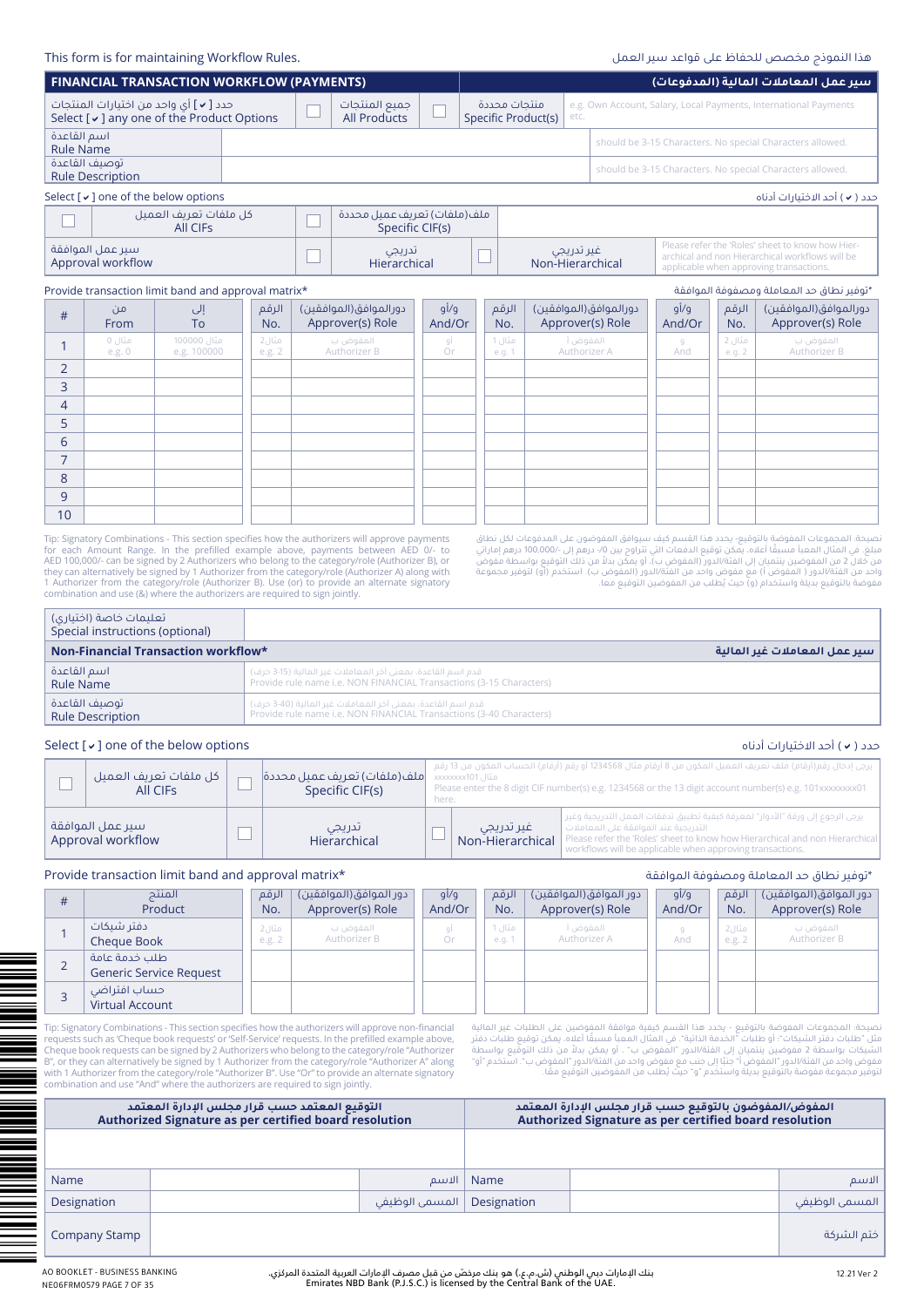

## **تفويض لفتح وتشغيل حساب**

## **MANDATE FOR OPENING & OPERATING AN ACCOUNT**

#### M/S \_\_\_\_\_\_\_\_\_\_\_\_\_\_\_\_\_\_\_\_\_\_\_\_\_\_\_\_\_\_\_\_\_\_\_\_\_\_\_\_\_\_\_\_\_\_\_\_\_\_\_\_\_\_\_\_\_\_\_\_\_\_\_\_\_\_

(hereinafter referred to as "the Customer") hereby agree and authorise Emirates NBD Bank PJSC (hereinafter referred to as the "Bank") to open bank account(s) in the name of the Customer as per the Account opening form(s) attached hereto (hereinafter referred to as "the Account" which expression shall include any account(s) to be opened at the Bank in the name of the Customer).

In consideration of the Bank opening the Account for the Customer, the Customer agrees as follows:

1. The Customer hereby authorises the individuals named below to sign the Account Opening Form and all relevant documents:

| IVII.<br>________<br>__________ |  |
|---------------------------------|--|
| IVII.                           |  |

- 2. The Customer undertakes to furnish the Bank immediately with a copy of its legal instruments including but not limited to trade licenses, memorandum and articles of association together with their addenda, register and resolution of shareholders certificate of commercial registration and any other documents that the Bank may require for opening the Account together with copies of all amendments to such documents which may from time to time be made.
- 3. The Customer undertakes to legalise and attest all documents executed outside the geographical limits of the United Arab Emirates by the concerned local authorities, the consulate of the United Arab Emirates which has jurisdiction over the location where the execution of documents took place and the Ministry of Foreign Affairs in the United Arab Emirates or any other competent authorities or bodies.
- 4. The Customer hereby authorises the individuals whose names and specimen signatures are shown in the Account opening form and/or in the specimen signature form attached to the Account opening form to operate the Account in accordance with the stipulated limits and powers (hereinafter referred to as the "Authorised Signatories").
- 5. The Customer acknowledges that the "Authorised Signatories" possess full authority and power to operate the Account.
- 6. The Customer undertakes to immediately inform the Bank in writing of any changes in the details given on the Account opening form and any subsequent changes to the legal status of the Customer including any change to or incapacity of the "Authorised Signatories".
- 7. This mandate shall remain valid and effective until the Bank is advised in writing of the issuance of a resolution amending it, provided that the Customer shall furnish the Bank with a copy of such a duly amended resolution.
- 8. The Account shall be subject to the Bank's general terms and conditions governing the accounts and banking services in the Bank as amended from time to time. Please refer to all the Terms & Conditions at: https:// www.emiratesnbd.com/en/assets/File/GeneralTermsAndConditions. pdf
- 9. This mandate shall apply to all the Accounts whether already opened or to be opened with the Bank in the name of the Customer from time to time. This mandate shall also apply to all Accounts opened with the Bank in the name of the Customer bearing the same basic number but with different suffixes without the need for executing fresh account opening documentation for such other Accounts, unless, expressly requested to do so.

بموجبه يوافق ويفوض السادة/ \_\_\_\_\_\_\_\_\_\_\_\_\_\_\_\_\_\_\_\_\_\_\_\_\_\_\_\_\_\_\_\_\_\_\_\_\_\_\_\_\_\_ )ويشار إليهم فيما بعد بـ"العميل") بنك الإمارات دبي الوطني ش.م.ع (ويشار إليه فيما بعد بـ"البنك") بفتح حساب/حسابات مصرفية باسم العميل (ويشار إليها فيما بعد بـ"الحساب" ويشمل هذا التعريف أي حساب أو حسابات يتم فتحها لدى البنك باسم العميل) وذلك وفقاً لنموذج طلب/طلبات فتح الحساب المرفقة.

مقابل قيام البنك بفتح حساب للعميل، يوافق العميل على اآلتي:

ا. يفوض العميل بموجبه الأشخاص الواردة أسمائهم أدناه بتوقيع نموذج طلب فتح الحساب وكافة المستندات المتعلقة بذلك:

> السيد/ \_\_\_\_\_\_\_\_\_\_\_\_\_\_\_\_\_\_\_\_\_\_\_\_\_\_\_\_\_\_\_\_\_\_\_\_\_\_\_\_\_\_\_\_\_\_\_\_\_\_\_\_\_\_\_\_\_\_\_\_ و السيد/ \_\_\_\_\_\_\_\_\_\_\_\_\_\_\_\_\_\_\_\_\_\_\_\_\_\_\_\_\_\_\_\_\_\_\_\_\_\_\_\_\_\_\_\_\_\_\_\_\_\_\_\_\_\_\_\_\_\_\_\_

- r. يتعهد العميل بتزويد البنك فوراً بنسخة من المستندات القانونية الخاصة به وعلى سبيل المثال ولكن دون حصر نسخة من الرخص التجارية، عقد التأسيس والنظام الأساسي وملاحقه، سجل وقرارات الشركاء، شهادة السجل التجاري وغيرها من المستندات التي يتطلبها البنك لفتح الحساب باإلضافة إلى نسخ من جميع التعديالت التي قد تطرأ على مثل تلك المستندات من وقت آلخر.
- .3 يتعهد العميل بتوثيق وتصديق جميع المستندات الصادرة خارج الحدود الجغرافية لدولة اإلمارات العربية المتحدة من قبل السلطات المحلية المختصة، وقنصلية دولة اإلمارات العربية المتحدة ذات االختصاص المكاني الذي يتم فيه توقيع المستندات وكذلك وزارة الخارجية في دولة اإلمارات العربية المتحدة أو من أية جهات أو سلطات أخرى مختصة.
- يفوض العميل بموجبه الأشخاص، المبينة أسمائهم ونماذج توقيعاتهم في نموذج طلب فتح الحساب المرفق و/أو نموذج طلب التوقيع المرفق بنموذج طلب فتح الحساب، وذلك لتشغيل الحساب وفقاً للحدود والصلاحيات المشترطة )ويشار إليهم فيما بعد بـ"المفوضين بالتوقيع").
- .5 يقر العميل بأن "المفوضين بالتوقيع" لديهم التفويض والصالحية الكاملة لتشغيل الحساب.
- ٦. يتعهد العميل بإخطار البنك كتابياً فوراً عن أية تغييرات تطرأ على البيانات المعطاة على نموذج طلب فتح الحساب وكذلك أي تغييرات تطرأ على الشكل القانوني للعميل لاحقاً، بما في ذلك أي تغيير أو عارض قانوني يطرأ على "المفوضين بالتوقيع".
- v. يبقى هذا التفويض سارى المفعول والأثر إلى أن يتم إبلاغ البنك خطياً بصدور قرار معدل له، على أن يقدم العميل صورة من القرار المعدل للبنك حسب األصول.
	- يخضع الحساب للشروط والأحكام العامة للحسابات والخدمات المصرفية للبنك وأي تعديالت تطرأ عليها من حين آلخر. يرجى االطالع على كافة .<br>الشروط والأحكام على الموقع الالكتروني: https://www.emiratesnbd.com/en/assets/File/ GeneralTermsAndConditions.pdf
- .9 يطبق هذا التفويض على كافة الحسابات القائمة أو التي سيتم فتحها باسم العميل لدى البنك من حين آلخر. كما يطبق هذا التفويض على جميع الحسابات المفتوحة لدى البنك باسم العميل والتي تحمل نفس الرقم الأساسي ولكن مع أرقام فرعية مختلفة دون الحاجة لتوقيع مستندات فتح حساب جديدة لمثل تلك الحسابات األخرى إال إذا طلب ذلك منه صراحة.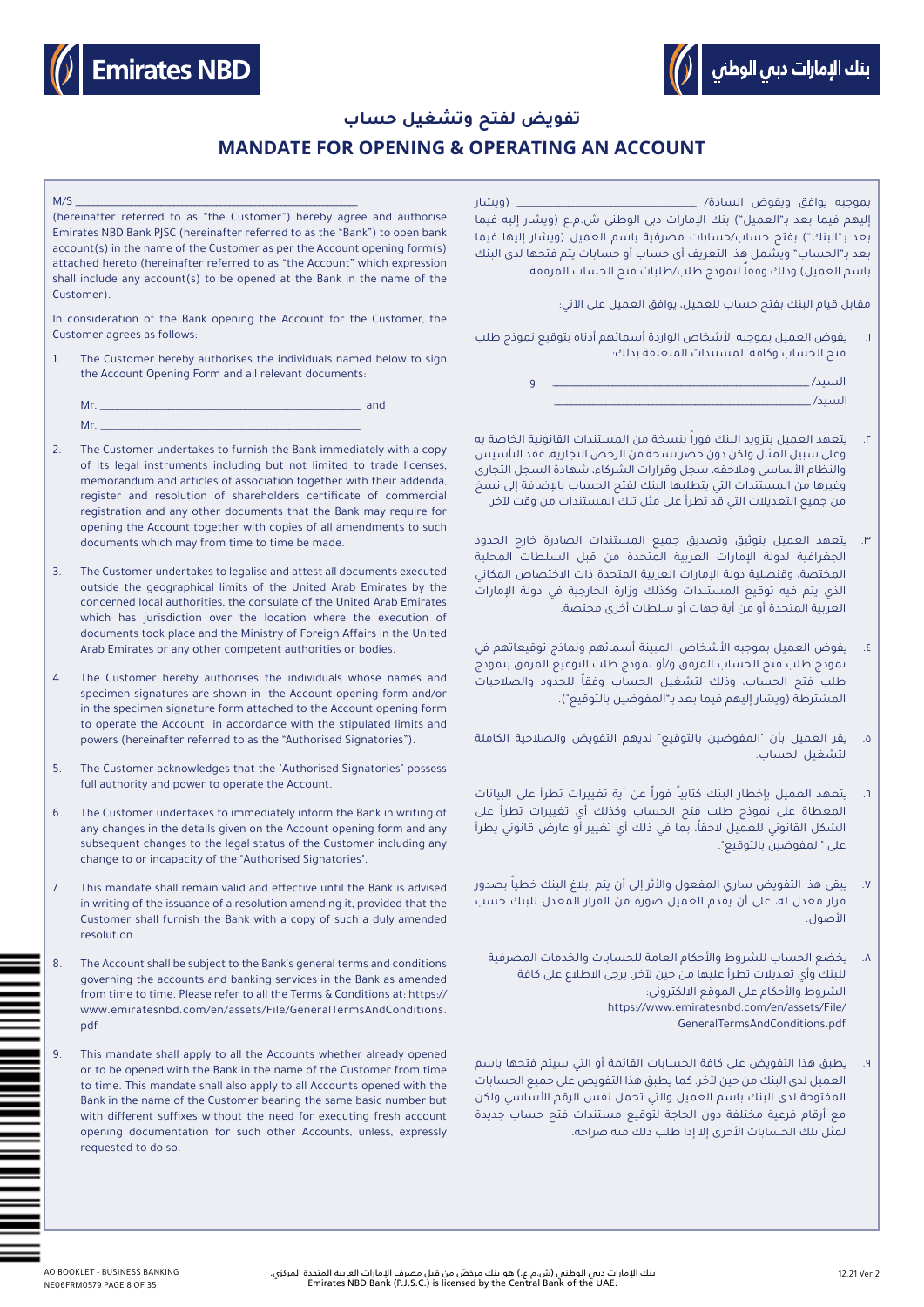- .10 يجوز للبنك إصدار دفتر شيكات للعميل ليمكنه من إدارة الحساب الجاري، يفوض العميل بموجبه البنك بإرسال دفتر شيكات له بالبريد على عنوانه المبين في طلب فتح الحساب وعلى مسؤوليته الكاملة كما يتحمل العميل أية خسارة تنجم عن ضياع أو تأخير في وصول دفتر الشيكات إليه. يوافق العميل بأن إصدار دفتر شيكات معدل بناءً على رغبته سيكون رهناً بدفع تكلفة إصدار مثل ذلك الدفتر المعدل. يتعهد العميل باالحتفاظ بدفتر الشيكات في مكان آمن، كما يتعهد بتوجيه إشعار كتابي فوري للبنك في حالة ضياع دفتر الشيكات من أجل الحد من مخاطر إساءة استعمال الشيكات بدون تفويض.
- .11 يفوض العميل بموجبه البنك بخصم أي شيكات وكمبياالت وسندات أذنية مسحوبة أو مقبولة صادرة من قبل "المفوضين بالتوقيع" من الحساب وان ينفذ أي تعليمات صادرة عن "المفوضين بالتوقيع" فيما يتعلق بالحساب حتى وإن أدت تلك التعليمات إلى كشف الحساب أو زيادة حد السحب على المكشوف دون المساس دائما بحق البنك في رفض السماح بأي سحب على المكشوف أو زيادة حد السحب على المكشوف.
- .12 يجب أال يتعدى إجمالي مبلغ الشيكات المسحوبة على الحساب والتي لم تقدم بعد لصرفها، في أي وقت، قيمة الأرصدة الدائنة في الحساب والمتوفرة للسحب، ولن يكون البنك ملزما بصرف شيكات مسحوبة مقابل مبالغ غير محصلة أو لم يتم توفرها فعليا للسحب، كما يوافق العميل على قيام البنك بفرض رسوم على أي شيك يرجع دون تحصيل بسبب عدم وجود رصيد كاف.
- .13 يقر العميل بأن البنك لن يقبل أي تعليمات لوقف صرف شيكات إال إذا توافقت مع أحكام القانون، وأن البنك لن يتحمل أية مسؤولية بسبب عدم االلتزام بمثل تلك التعليمات، كما لن يتحمل البنك مسؤولية أيه نتائج أو تكاليف وتشمل دون حصر الرسوم القانونية والجزاءات التي قد تنجم عن التزام البنك أو عدم التزامه بمثل تلك التعليمات.
- .14 يتعهد العميل بإعادة عوائد األوراق التجارية المدفوعة من البنك للعميل إذا كان البنك مطالبا بردها إلى الجهات التي قامت بدفعها لأي سبب من الأسباب بما في ذلك ودون حصر نتيجة خطأ فني أو عطل في نظام المقاصة االلكترونية بين البنوك أو نتيجة أي ادعاء بتزوير تلك الأوراق التجارية أو نتيجة تطبيق قوانين وأنظمة محلية أو دولية يكون بموجبها أي شخص ملزما بإعادة تلك العوائد. ولهذا الغرض يخول العميل بموجبه البنك بخصم أي مبلغ من الحساب )وإذا تطلب الأمر كشف الحساب) بما يعادل قيمة العوائد المطالب بها وكافة المصاريف والنفقات المترتبة على البنك بهذا الخصوص.
- ها. يتعهد العميل بأن لا يقوم بكشف الحساب إلا بموجب ترتيبات مسبقة مع البنك وإذا أصبح الحساب الجاري مكشوفا لأي سبب كان، يقر العميل بحق البنك بفرض فائدة تحسب على الأرصدة اليومية القائمة بالحساب على ان يتم تحديد سعر الفائدة المطبق بعد الرجوع إلى أسعار الفائدة الأساسية للبنك المعلنة من وقت لآخر ووفقاً لتقدير البنك المطلق.
- .16 يوافق العميل على انه سيتم احتساب الفائدة على حساب الوديعة بالمعدل والتواتر المحدد فى طلب فتح الحساب الخاص بالوديعة أو وفقاً لمعدلات الفائدة المطبقة على حسابات الودائع في البنك والتي يحددها البنك من حين لآخر وفقاً لتقديره المطلق.
- .17 يوافق العميل على دفع غرامة أو فائدة جزائية المطبقة لدى البنك في حالة سحب الأموال من حساب الوديعة قبل تاريخ استحقاقها أو قبل انتهاء مدة الوديعة المحددة في طلب فتح حساب الوديعة أو بخلافه وفقاً لتقدير البنك المطلق.
- 10. The Bank may issue a cheque book to the Customer to enable it to operate the current Account. The Customer hereby authorises the Bank to send the cheque book by mail to the Customer's address set out in the Account opening form under its full liability. The Customer is liable for any loss which is resulting from any failure or delay in receiving the cheque book. The Customer agrees that issuance of a customised cheque book is subject to Customer's paying the cost of issuing such customised cheque book. The Customer undertakes to keep the cheque book in safe custody and to immediately notify the Bank in writing in the event that the cheque book is lost in order to minimize the risk of unauthorised misuse of the cheques.
- 11. The Customer hereby authorises the Bank to debit the Account with any cheques, bills of exchange, promissory notes drawn or accepted or made by the "Authorised Signatories" and to carry out any instructions given by the "Authorised Signatories" in connection with the Account, notwithstanding that any such instructions may cause the Account to be overdrawn or the overdraft limit to be increased, but always without prejudice to the Bank's right to refuse allowing any overdraft or increase of overdraft limit.
- 12. The total amount of cheques drawn on the Account but not yet presented for payment must not, at any time, exceed the credit balances of the Account available for withdrawal. The Bank is not obliged to honour cheques drawn against unrealised or unavailable payments. The Customer also agrees that the Bank will levy charges for any cheque that is returned unpaid for insufficient funds.
- 13. The Customer acknowledges that the Bank will not accept any instructions for stopping payment of cheques unless such instructions are complying with the provisions of the law. The Bank accepts no liability for any failure to comply with such instructions or for any consequences or costs including but without limitation legal fees and penalties which may arise out of its compliance or non compliance with such instructions.
- 14. The Customer undertakes to refund the amount of returns of any commercial papers paid by the Bank to the Customer if the Bank was requested to refund the same to the entities who paid it for whatever reason including but not limited to a result of a technical fault or breakdown of the inter-banks electronic clearance system, any claim that such commercial papers are forged or applying local or international laws and regulations under which any body is obliged to refund the amount of the said returns. For this purpose, the Customer authorises the Bank to debit the Account with any amount (and to overdraw the account if necessary) equivalent to the returns claimed amount along with all costs and expenses payable by the Bank in this regard.
- 15. The Customer undertakes not to overdraw the Account except by previous arrangements with the Bank. In the event of the current Account becoming overdrawn for any reason, the Customer acknowledges the Bank's right to charge interest on the outstanding daily balances of the Account provided that the applicable interest rate shall be determined by reference to the Bank's rate published from time to time and at the Bank's sole discretion.
- 16. The Customer agrees that interest on the deposit Account is payable at the rate and frequency specified in the deposit Account opening form, the interest rates applicable to deposit accounts in the Bank laid down by the Bank from time to time at its sole discretion.
- 17. The Customer agrees to pay a penalty or penal interest as applied by the Bank in case of withdrawing the funds from the deposit Account before the maturity date or before the expiry of the deposit term set out in the deposit Account opening form or otherwise at the Bank's sole discretion.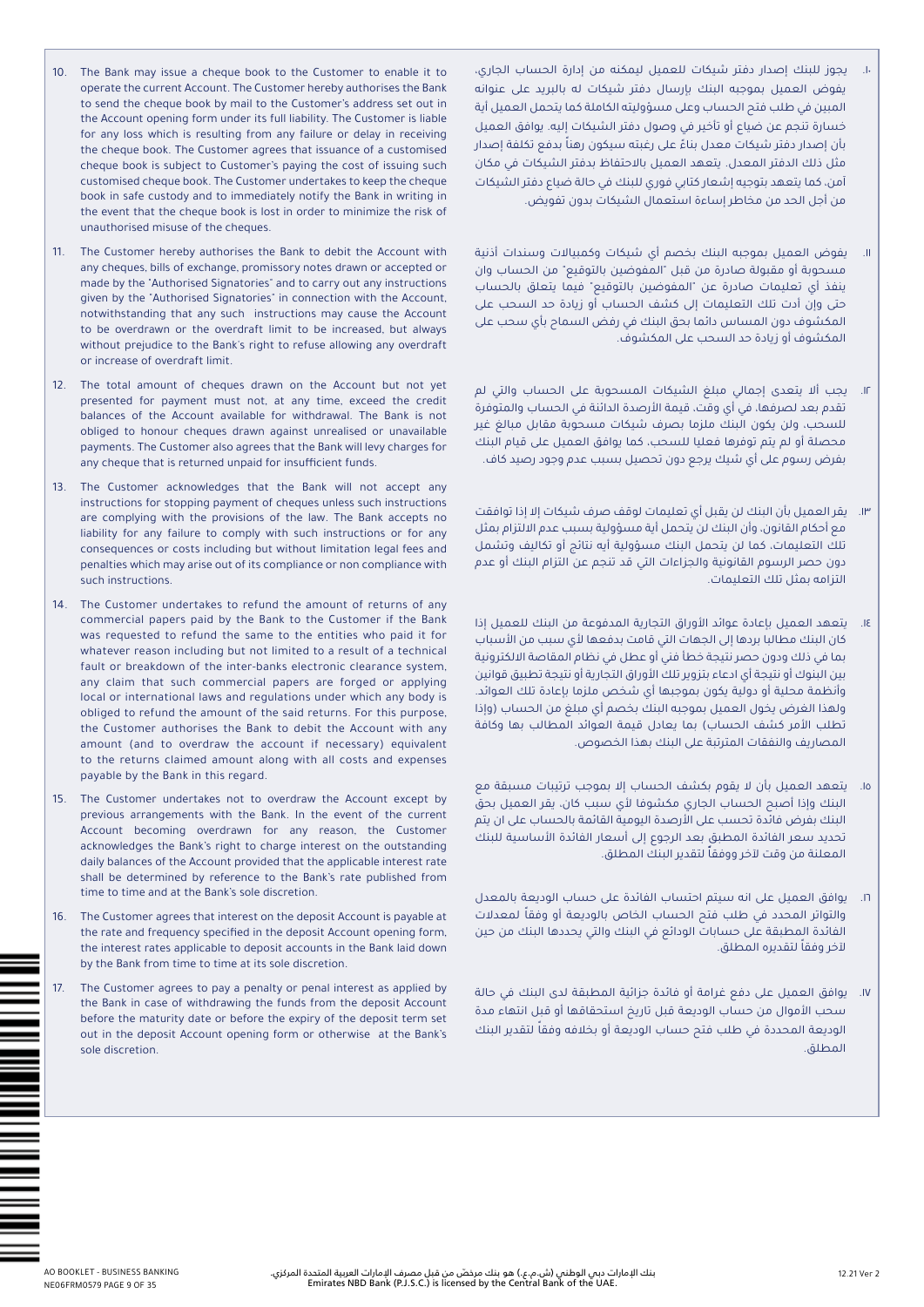- .18 سيتم إرسال كشف الحساب إلى عنوان العميل المذكور في طلب فتح الحساب ً للفترة المتفق عليها أو بما يتناسب مع سياسات البنك المطبقة من وفقا حين آلخر بالنسبة لنوع الحساب، ومع ذلك يقر العميل بحق البنك في إيقاف إصدار وإرسال كشوف الحساب إلى العميل في حال رجوع كشف الحساب أكثر من مرتين متتاليتين إلى أن يتم تزويد البنك بعنوان بديل إلرسال الكشوف عليه. ويعفي البنك من أي تبعات أو خسائر أو أضرار أو مطالبات أو أي إجراءات أخرى تنشأ نتيجة عدم قيام البنك بإرسال كشوف الحساب إلى العميل، كما يوافق العميل على حماية البنك ضد أي خسارة أو ضرر أو مطالبة مهما تكن فيما يتعلق بما ذكر أعاله.
- .19 يتعهد العميل بمراجعة كشف الحساب بعناية عند استالمه وإخطار البنك خطياً بوجود أي خطأ أو اختلاف خلال خمسة عشر (١٥) يوماً من تاريخ إرسال الكشف إلى عنوان العميل كما هو موضح في سجالت البنك. سيعتبر كشف الحساب صحيحا إذا لم يتم إعطاء مثل ذلك اإلخطار من قبل العميل ولن يحق للعميل بعد ذلك تقديم أية اعتراضات على ذلك الكشف. إذا لم يستلم العميل ً كشف حساب عن أي فترة فسيكون مسؤوال عن طلب كشف حساب من البنك خالل شهر واحد من التاريخ الذي يتم فيه عادة إرسال ذلك الكشف إليه.
- يوافق العميل على الاحتفاظ برصيد في الحساب لا يقل عن الحد الأدنى المطلوب، المطبق بالنسبة لنوع الحساب، والذي يحدده البنك من وقت آلخر ً حسبما يراه البنك ملائماً. يقر العميل بحق البنك بمراجعة الحساب دورياً وفرض رسوم خدمة إذا انخفض رصيد الحساب عن الحد األدنى المقرر من قبل البنك ويدرك العميل بأن البنك لن يدفع أي فائدة على الأرصدة الدائنة في الحساب الجاري.
- .21 ً لن يكون البنك مسئوال عن أي خسارة يتكبدها العميل بشأن تحويل/تغيير الرصيد من حساب بعملة ما إلى حساب بعملة أخرى.
- .22 يؤكد العميل أنه لن يتم تفسير أي تأخير أو سهو من قبل البنك قي ممارسة أو تنفيذ (سواء كلياً أو جزئياً) أي حق أو تعويض بشأن الحساب على أنه تنازل عن مثل ذلك الحق أو التعويض.
- .23 يتعهد العميل بتزويد البنك بكل/أي من المعلومات المتعلقة باألنشطة التي تتم إدارتها من خالل الحساب إذا طلب ذلك.
- .24 يحق للبنك إقفال الحساب في أي وقت ومن دون إبداء أية أسباب وذلك بعد توجيه إشعار مسبق للعميل، وفي هذه الحالة يتعهد العميل بسداد كافة االلتزامات المترتبة في الحساب أو أي التزامات أخرى تجاه البنك.
- .25 يقر الموقع/الموقعين أدناه بأن لديهم التخويل والصالحية الكاملة نيابة عن العميل إلصدار هذا التفويض وكذلك لتخويل األشخاص المفوضين بفتح الحساب والأشخاص "المفوضين بالتوقيع" للممارسة الصلاحيات والسلطات الممنوحة لهم بموجب هذا التفويض و/أو نموذج فتح الحساب وأية مستندات متعلقة بذلك.
- 18. The statement of Account will be dispatched to the Customer's address stated in the Account opening form at the agreed frequency or according to the Bank's policies applicable from time to time on that type of Account. However, the Customer acknowledges that the Bank will be entitled to cease generating statements and discontinue their dispatch if the statements dispatched to the Customer's address are returned undelivered consecutively twice till such time the Bank is provided with an alternative address for mailing the statements. The Bank shall be released from any consequences, losses, damages, claims or other proceedings arising of not dispatching the statements of Account to the Customer. The Customer agrees to indemnify the Bank against any loss, damage or claim whatsoever which may arise in relation to the above.
- 19. The Customer undertakes to carefully check the statement of Account on receipt and to notify any error or discrepancy in writing to the Bank within fifteen (15) days of the date of sending the statement to the Customer at its address set out in the Bank's records. If no such notice is given by the Customer, the statement is deemed to be correct and the Customer may not thereafter raise any objections to such statement. If the Customer does not receive a statement of Account for any period, it shall be responsible to demand a statement from the Bank within one month of the date on which such statement would normally have been sent to it.
- 20. The Customer agrees to maintain a balance in the Account not less than the required minimum balance as applicable for the type of Account as determined by the Bank from time to time at the Bank's sole discretion. The Customer acknowledges that the Bank will have the right to review the Account periodically and levy service charges if the balance in the Account falls below the minimum prescribed by the Bank. The Customer also understands that the Bank does not pay any interest on the credit balances of the current Account.
- 21. The Bank shall not be held liable for any exchange loss incurred by the Customer in converting/transferring the balance of an account in one currency to an Account in another currency.
- 22. The Customer confirms that any delay or omission by the Bank in exercising or enforcing (whether wholly or partially) any right or remedy in respect of the Account shall not be construed as a waiver of such right or remedy.
- 23. The Customer undertakes to provide the Bank with all/any such information regarding the activities conducted through the Account, if so requested.
- 24. The Bank has the right to close the Account at any time without giving any reason after serving a prior notice to the Customer and in such case, the Customer undertakes to settle all liabilities in the Account or any other liabilities due to the Bank.
- 25. The undersigned(s) acknowledge(s) he/she/they has/have full authority and power to issue this mandate on behalf of the Customer and to authorise those individuals authorised to open the Account as well as the "Authorised Signatories" to exercise the powers vested in them under this mandate and/or under the Account opening form and any other relevant documents.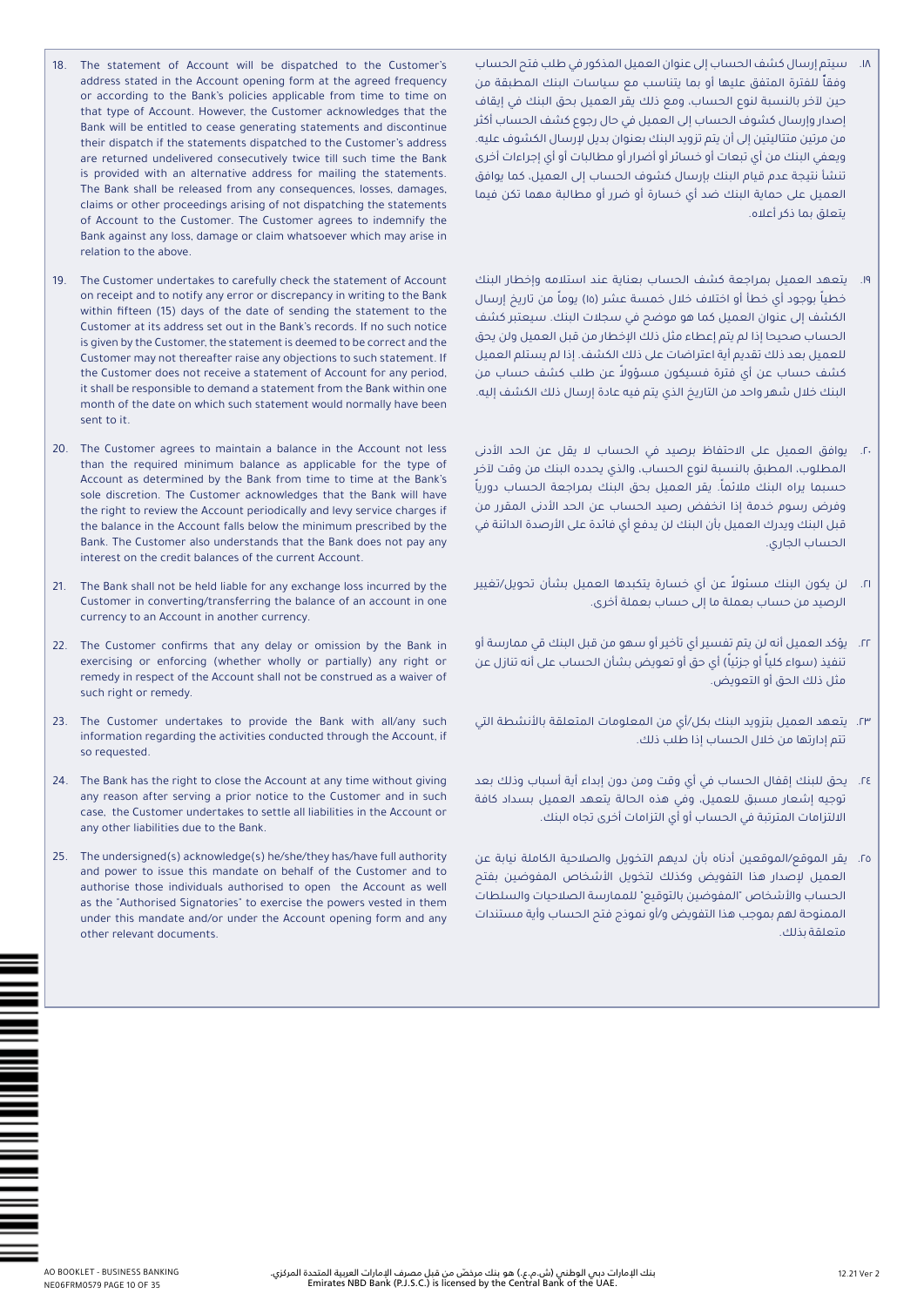- .26 يخول العميل بموجبه البنك بالخصم من أي حساب للعميل لدى البنك وذلك لسداد أية التزامات مترتبة على العميل تجاه البنك، كما يفوض البنك بدمج وتوحيد جميع حسابات العميل لدى البنك ومقاصة أي أرصدة دائنة متوفرة في هذه الحسابات لتسوية أية التزامات على العميل تجاه البنك أو أي من الشركات التابعة للبنك.
- .27 يخضع الحساب وهذا التفويض لقانون دولة اإلمارات العربية المتحدة وكذلك ألية تعليمات أو توجيهات تصدر عن مصرف اإلمارات العربية المتحدة المركزي، وفي حالة وجود نزاع يتعلق بهذا التفويض أو بالحساب فيكون لمحاكم دولة اإلمارات العربية المتحدة االختصاص القضائي غير الحصري لنظر هذا النزاع، على أنه يجوز للبنك إذا رأى ذلك مناسباً أن يقوم باتخاذ إجراءات قانونية أمام أي محكمة أخرى داخل أو خارج دولة اإلمارات العربية المتحدة ينعقد لها اختصاص قضائي على العميل أو أي من أصوله.
- ٢٨. يحتفظ البنك بحق مراجعة جدول الرسوم والشروط والأحكام من وقت لآخر وأن يجري تعديالت عليها عندما يرى ضرورة ذلك.
- This Mandate is issued for and on behalf of: :عن ونيابة باسم التفويض هذا صدر Date D D M M Y Y Y Y التاريخ This Mandate is issued for and on behalf of: :عن ونيابة باسم التفويض هذا صدر Date D D M M Y Y Y Y التاريخ This Mandate is issued for and on behalf of: :عن ونيابة باسم التفويض هذا صدر Date D D M M Y Y Y Y التاريخ This Mandate is issued for and on behalf of: :عن ونيابة باسم التفويض هذا صدر Date D D M M Y Y Y Y التاريخ
- 26. The Customer hereby authorises the Bank to debit the Customer's Account held in the Bank for any liabilities payable by the Customer to the Bank. Further, the Customer authorises the Bank to combine and consolidate all accounts of the Customer held with the Bank and to set off any credit balances available in such accounts for the settlement of any liabilities payable by the Customer to the Bank or to any of the Bank's subsidiaries.
- 27. The Account and this mandate are subject to the laws of the United Arab Emirates and any regulations or directives issued by the Central Bank of the United Arab Emirates. In the event that a dispute arises in relation to this mandate or the Account, the Courts of the United Arab Emirates shall have non-exclusive jurisdiction over that dispute provided that the Bank may, if it deems appropriate, initiate legal proceedings before any other competent court, inside or outside the United Arab Emirates, which has jurisdiction over the Customer or any of its assets.
- 28. The Bank reserves the right to review the schedule of charges and terms and conditions from time to time and amend these as and when the Bank deems necessary.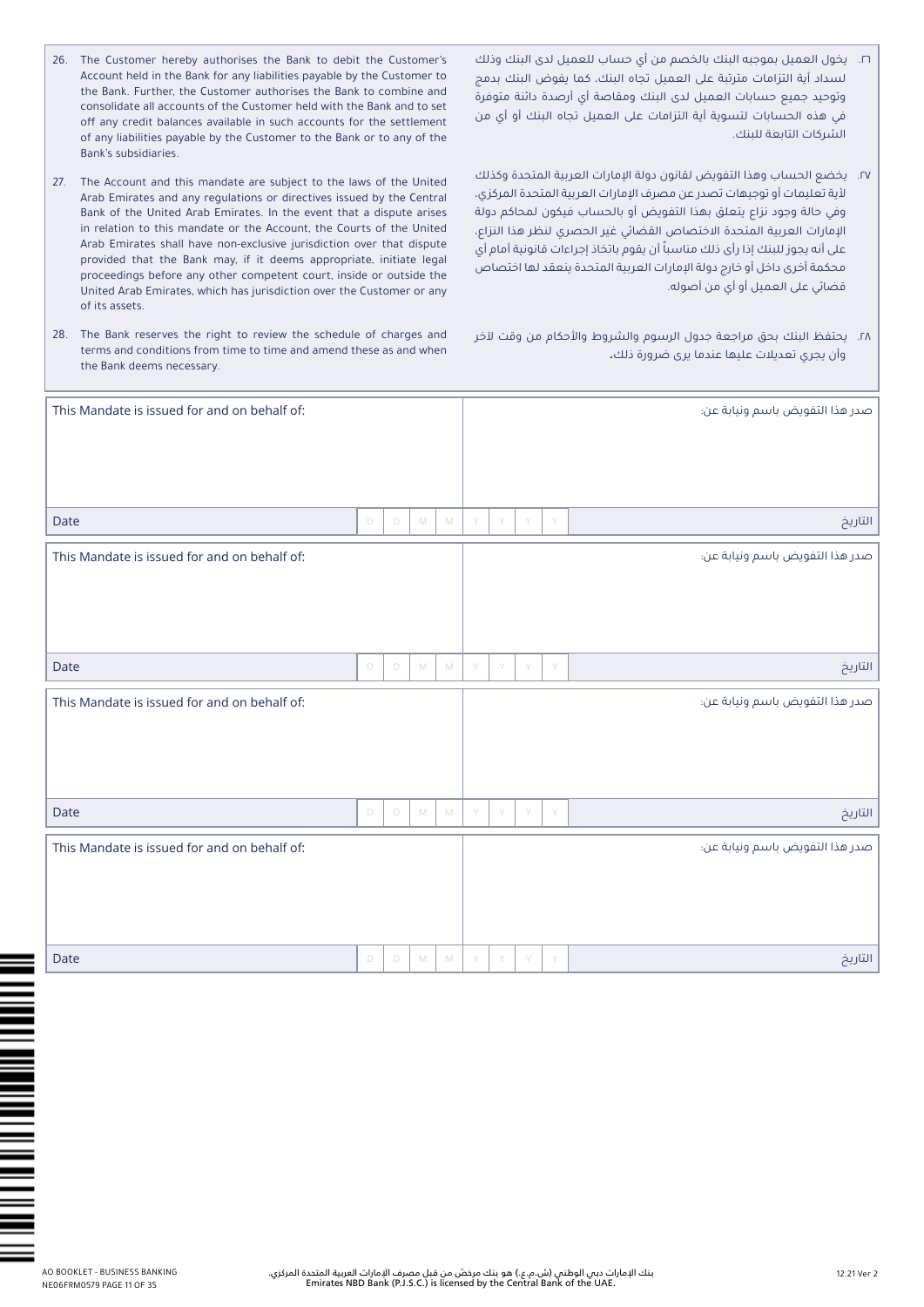## **الشروط واألحكام Terms & Conditions**

- أوافق/نوافق على أن المعلومات المقدمة صحيحة وكاملة. لقد قرأت/قرأنا، فهمت/فهمنا وأوافق/نوافق صراحة على قبول الشروط واألحكام العامة للحسابات والخدمات المصرفية (بصيغتها المعدلة من وقت لآخر) (الشروط العامة لبنك الإمارات دبي الوطني ش.م.ع ("البنك"). تشكل الشروط العامة جزءاً لا يتجزأ من نموذج الطلب هذا والذي أتاحه البنك أيضا على https://www.emiratesnbd.com/en/assets/File/ .GeneralTermsAndConditions.pdf
- أتعهد/نتعهد بتقديم أي معلومات أو وثائق أخرى كما قد يطلبها البنك من وقت لآخر.
- أفوض/نفوض البنك بموجب هذا باسترداد جميع رسوم الخدمة المتعلقة باستخدامي/استخدامنا لـبيزنس أونالين عن طريق الخصم من الحساب(الحسابات) لدى البنك كما هو محدد في نموذج الطلب.
- أفهم/نفهم بموجب هذا أن تغيير، تعديل أو إضافة توقيعي(توقيعاتي)/ توقيعنا(توقيعاتنا) سيصبح ساري المفعول عند استكمال عمليات الفحص الالزمة من قبل البنك بما يتماشى مع اإلجراءات الداخلية للبنك و/أو في الوقت الذي تكون فيه جميع التقديمات من قبلكم قد تمت الموافقة عليها قبل البنك.
- يؤكد المفوض/المفوضون بالتوقيع على أن المستخدمين المحددين في ملف(ملفات) المستخدم لديهم السلطة لأداء الأدوار والوظائف كما تم تأكيدها من قبلي/قبلنا في ملف(ملفات) المستخدم ونموذج طلب طباعة الشيكات عن بعد الذي تم استكماله حسب األصول من قبلي/قبلنا.
- أتعهد/نتعهد بإبالغ البنك دون تأخير بأي تغييرات فيما يتعلق بالصالحية وحق الدخول الممنوح من قبلي/قبلنا من خالل ملف المستخدم على بيزنس أونالين، وأن أساسه القانوني، صالحيته ودقته تظل مسؤوليتي/مسؤوليتنا الوحيدة في جميع الأوقات.
- I/We agree that the submitted information is correct and complete. I/We have read, understood and expressly agree to accept the General Terms and Conditions of Accounts and Banking Services (as amended from time to time) (General Terms of Emirates NBD Bank PJSC (the "Bank") . The General Terms form an integral part of this Application Form and also made available by the Bank on https://www.emiratesnbd.com/en/assets/File/ GeneralTermsAndConditions.pdf.
- I/We undertake to provide any further information or documentation as may be required by the Bank from time to time.
- I/We hereby authorize the Bank to recover all service charges pertaining my/our use of **businessONLINE** by debiting the account(s) with the Bank as specified in the Application Form.
- I/We herby understand that a change, amendment or addition of my/our signature(s) will come into effect upon completion of necessary checks by the Bank in line with the Bank's internal procedures and/or at such time when all submissions by you have been accepted by the Bank.
- The Authorized signatory/signatories confirm that Users specified in the User Profile(s) have the authority to perform the roles and functions as confirmed by me/us in the User Profile(s) and the Remote Cheque Printing application Form duly completed by me/ us.
- I/We undertake to inform the Bank without delay upon any changes with respect to the authority and access granted through the User Profile an businessONLINE by me/us and that its legal basis, validity and accuracy remains at all times my/our sole responsibility.

|                  | المفوض/المفوضون بالتوقيع حسب قرار مجلس الإدارة المعتمد<br>Authorized Signature as per certified board resolution |                | المفوض/المفوضون بالتوقيع حسب قرار مجلس الإدارة المعتمد<br>Authorized Signature as per certified board resolution |  |                |  |
|------------------|------------------------------------------------------------------------------------------------------------------|----------------|------------------------------------------------------------------------------------------------------------------|--|----------------|--|
|                  |                                                                                                                  |                |                                                                                                                  |  |                |  |
|                  |                                                                                                                  |                |                                                                                                                  |  |                |  |
| <b>Name</b>      |                                                                                                                  | الاسم          | $\vert$ Name                                                                                                     |  | الاسم          |  |
| Designation      |                                                                                                                  | المسمى الوظيفى | Designation                                                                                                      |  | المسمى الوظيفي |  |
| Company<br>Stamp |                                                                                                                  |                |                                                                                                                  |  | ختم الشركة     |  |

## **FOR BANK USE ONLy** Bank Authorized Signatory/Relationship Manager Bank Office Checklist Signature(s) verified Processor Input Signature Code Name of Signature Name of Signature<br>Verifying Bank Official Approved By Approved By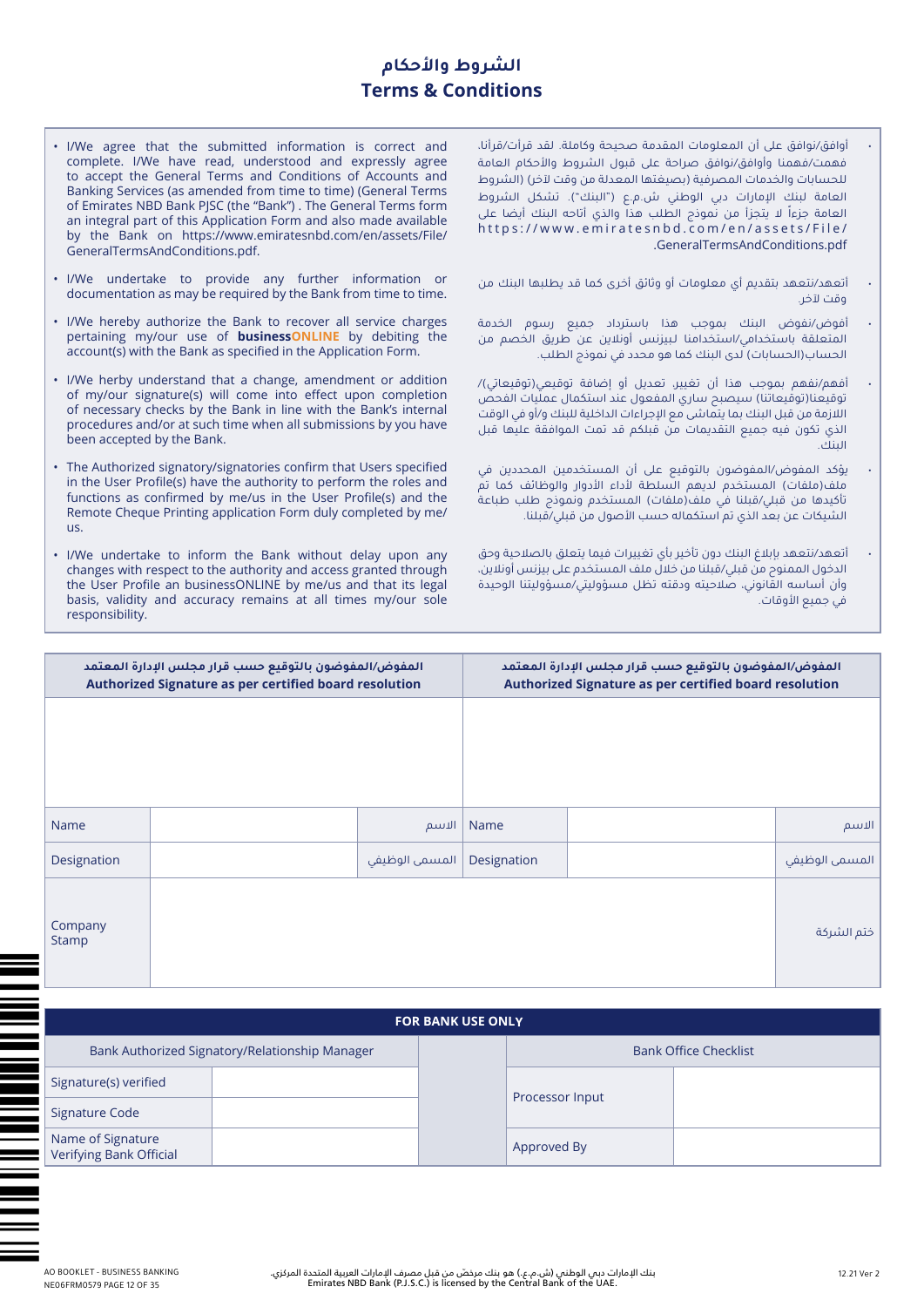



**نموذج من قرار مجلس اإلدارة المعتمد أو قرار المجلس )على ترويسة الشركة(**

## **SAMPLE CERTIFIED BOARD RESOLUTION or BOARD RESOLUTION (ON COMPANY's LETTERHEAD)**

#### إلى: بنك الإمارات دبي الوطني (ش.م.ع)

عن الشركة.

المحرر فقط.

الشركة وتفويض السلطة.

To: Emirates NBD Bank PJSC

> ً نقر بموجبه أن اجتماعا لمجلس إدارة/مديري **>اسم الشركة<** )"**الشركة**"( في **>العنوان<** في **>ي ي/ش ش/س س س س<** قد اتخذ القرارات التالية:

- .<br>ا. يتم تشغيل هذا الحساب (الحسابات) لدى بنك الإمارات دبي الوطني ش.م.ع )"البنك"( من خالل الخدمات المصرفية اإللكترونية والرقمية بما في ذلك على سبيل المثال ال الحصر الهاتف، الفاكس، البريد اإللكتروني، الخدمات المصرفية عبر اإلنترنت، تطبيقات الهاتف المحمول وغيرها من المنصات الرقمية على النحو الذي يقدمه البنك من وقت لآخر("الخدمات المصرفية الالكترونية").
- أن الأفراد التالية أسماؤهم بموجب هذا مفوضون بتنفيذ باسم ونيابة عن الشركة بتوقيع االتفاقيات وأي مستندات أخرى مطلوبة لالستفادة من الخدمة المصرفية اإللكترونية، بما في ذلك على سبيل المثال ال الحصر توقيع االتفاقيات، استكمال النماذج واإلعالنات عبر اإلنترنت وغيرها من الوثائق المطلوبة لالستفادة من الخدمات المصرفية اإللكترونية وتشغيلها.

.4 ً أنه يمكن للمفوضين المذكورين أيضا تعيين مدير )مديرين( آخرين وفقا لتقديرهم، دون أن يتطلب هذا الحصول على موافقة أخرى من الشركة، حيث يقتصر دور المديرين على إضافة/حذف/تعديل مجموعة المستخدم/المستخدم/تفضيالت العميل /سير عمل المعامالت ألدوار مقدم طلب التحويالت/المفوض/المدقق/

.5 تقبل الشركة مخاطرة أن االتصاالت، التعليمات، المطالبات والمستندات المرسلة إلى أو من البنك عبر قناة إلكترونية قد يتم اعتراضها، مراقبتها، .<br>تعديلها، إتلافها، احتوائها على فيروسات أو التدخل فيها من قبل أطراف ثالثة وتقر وتوافق على أن البنك ليس مسؤوال أو ملتزما تجاه الشركة أو أي طرف ثالث، ويتنازل العميل عن أي وجميع المطالبات فيما يتعلق بأي خسائر تنشأ عن ً ذلك. تقر الشركة بأن وظائف التفويض والميزات األخرى ليست بديال عن حوكمة

We hereby certify that a meeting of the Board of Directors/Managers of **<COMPANY NAME>** (the "**Company**") at **<ADDRESS**> on **<DD/ MM/YYYY>** passes the following resolutions:

- 1. That account(s) with Emirates NBD Bank (PJSC) (the "Bank") be operated through electronic and digital banking service including without limitation phone, fax, email, internet banking, mobile application and other digital platforms as provided by the Bank from time to time ("Electronic Banking Services").
- 2. That the following individuals are hereby authorized to execute for and on behalf of the Company agreements and any other documentation required for availing Electronic Banking Service, including but not limited to signing agreements, completing online forms and declarations and other documentation required for availing and operating Electronic Banking Service.

| الانتتم الكامل<br><b>Full Name</b> | الوظيفة<br><b>Position</b> | التفويض (فردي/مشترك)<br>  Authority (Individually/Jointly) | التوقيع<br>Signature |  |  |  |
|------------------------------------|----------------------------|------------------------------------------------------------|----------------------|--|--|--|
|                                    |                            |                                                            |                      |  |  |  |
|                                    |                            |                                                            |                      |  |  |  |
|                                    |                            |                                                            |                      |  |  |  |
|                                    |                            |                                                            |                      |  |  |  |

- 3. That the said authorized signatories can act in the capacities specified above as Administrator(s) to avail and operate Electronic Banking Service on behalf of the company. .3 يمكن للمفوضين بالتوقيع المذكورين التصرف بالصفات المحددة أعاله كمدير(مديرين) للاستفادة من الخدمات المصرفية الالكترونية وتشغيلها نيابة
- 4. That the said authorized signatories can further appoint other Administrator(s) at their discretion, without further approval from the Company being needed, whereby the Administrators role is limited to add/delete/modify the user group / user / customer preferences / transaction workflow for the Maker / Authorizer / Checker / Releaser roles only.
- 5. The Company accepts the risk that communications, instructions, claims and documents sent to or from the Bank through an Electronic Channel may be intercepted, monitored, amended, corrupted, contain viruses or be otherwise interfered with by third parties and acknowledge and agree that the Bank is not responsible or liable to the Company or any third party for, and the Customer waive any and all claims in respect of, any losses arising from the same. The Company acknowledges that the delegation functionalities and other features are not a substitute for the Company's own corporate governance, and delegation of authority. .

| Specimen Signature |                        | موذج التوقيع   Specimen Signature   نموذج التوقيع<br>نموذج التوقيع |  |                |  |  |  |  |
|--------------------|------------------------|--------------------------------------------------------------------|--|----------------|--|--|--|--|
|                    |                        |                                                                    |  |                |  |  |  |  |
|                    |                        |                                                                    |  |                |  |  |  |  |
|                    |                        |                                                                    |  |                |  |  |  |  |
| Name               | الاسم                  | Name                                                               |  | الاسم          |  |  |  |  |
|                    |                        |                                                                    |  |                |  |  |  |  |
| <b>Title</b>       | Title   المسمى الوظيفي |                                                                    |  | المسمى الوظيفي |  |  |  |  |
| Date               | التاريخ                | Date                                                               |  | التاريخ        |  |  |  |  |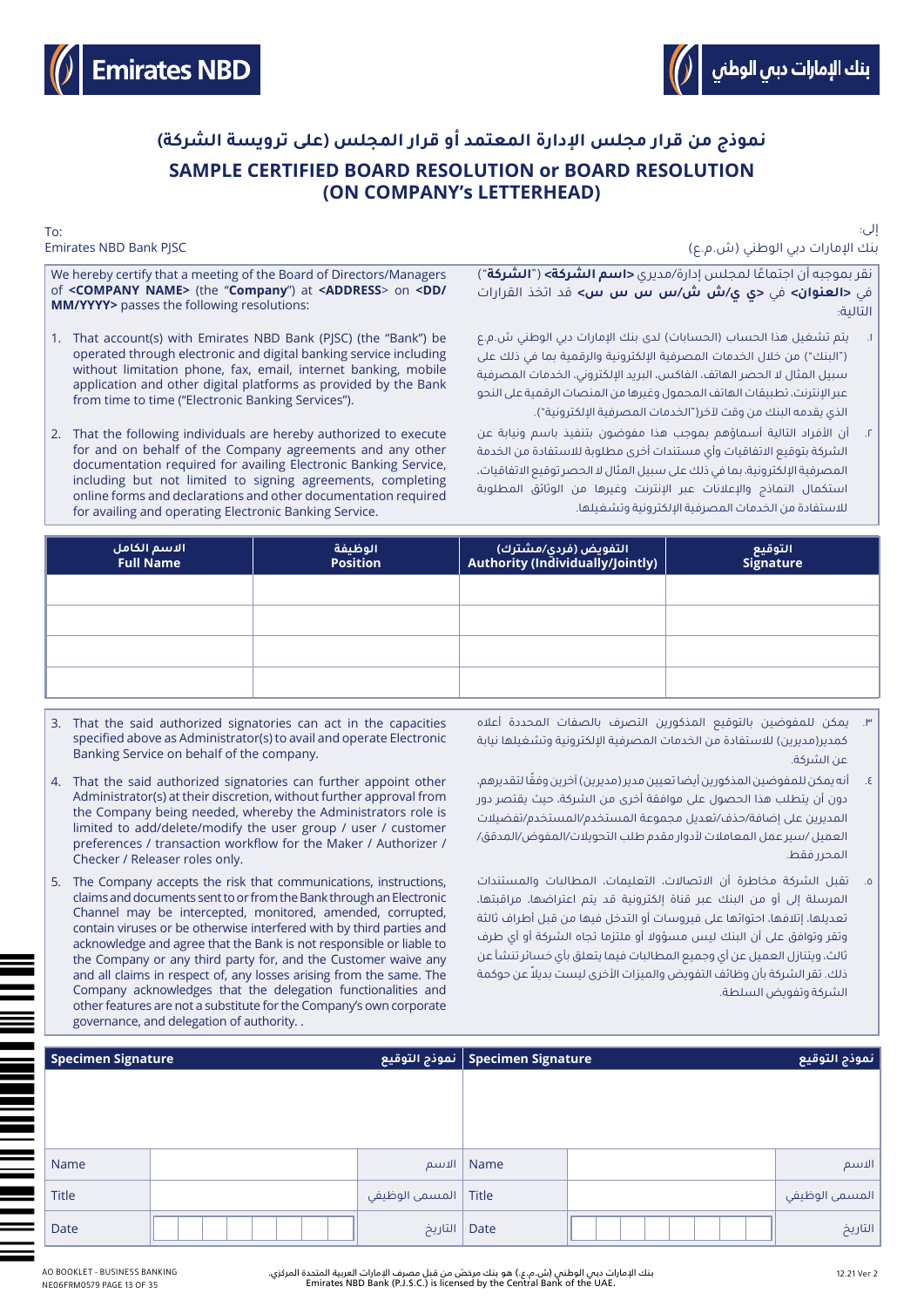

through the use thereof;

(i) open, operate and close the Account;

actions in respect thereof; and

applicable):

## **قرار المساهمين إلصدار بطاقة الخصم )على ترويسة الشركة( SHAREHOLDERS' RESOLUTION FOR DEBIT CARD ISSUANCE (ON COMPANY'S LETTERHEAD)**

RESOLUTION OF THE SHAREHOLDERS/BOARD OF DIRECTORS OF [INSERT NAME OF COMPANY] (THE "**COMPANY**") PASSED IN THE MEETING HELD ON [INSERT DATE OF MEETING]

The Company intends to establish a banking relationship and open a bank account (the "**Account**") with Emirates NBD P.J.S.C. (the "**Bank**") and proposes to avail debit cards (the "**Debit Cards**" or singly the "**Debit Card**") that are/ is linked to the Account and issued to the individual(s) authorized by the Company. The Bank has agreed to provide the Debit Card(s) subject to certain terms and conditions.

1. That the Account be linked to the Debit Card(s) and operated

2. That [insert name] and [insert name] (delete as appropriate) is/ are authorised to do the following acts singly/ jointly (delete as

(ii) execute any and all documents Including banking forms, agreements, undertakings, indemnities and applications required for the use of the Debit Card(s) and take all necessary

(iii) to delegate all or any of their powers with respect to the use of the Debit Card(s) to any person(s) on behalf of the Company.

#### **الخلفية Background**

ترغب الشركة في إنشاء عالقة بنكية وفتح حساب بنكي )"**الحساب**"( لدى بنك اإلمارات دبي الوطني ش.م.ع. )"**البنك**"( وتقترح االستفادة من بطاقات الخصم )"بطاقات الخصم" أو "بطاقة الخصم" بشكل فردي( المرتبطة بالحساب والصادرة للفرد(الأفراد) المفوضين من قبل الشركة. لقد وافق البنك على تقديم بطاقة(بطاقات) الخصم الخاضعة لأحكام وشروط معينة.

قرار مساهمي/ مجلس إدارة [ادخل اسم الشركة] ("الشركة") الذي تم

اتخاذه في الاجتماع الذي عقد في [إدراج تاريخ الاجتماع]

- -1 ربط الحساب ببطاقة)بطاقات( الخصم وتشغيله من خالل استخدامها؛
- -2 أن ]ادخل االسم( و ]ادخل االسم( )يحذف حسب االقتضاء( مصرح له/لهم بالقيام بالأفعال التالية منفردين/مجتمعين (تُحذف حسب الاقتضاء):
	- )1( فتح الحساب، تشغيله وإغالقه؛
- )2( توقيع أي وجميع المستندات بما في ذلك النماذج البنكية، االتفاقيات، ا<br>الإقرارات، التعويضات والطلبات المطلوبة لاستخدام بطاقة(بطاقات) الخصم واتخاذ جميع اإلجراءات الالزمة بشأنها؛ و
- )3( تفويض كل أو أي من صالحياتهم فيما يتعلق باستخدام بطاقة)بطاقات( الخصم إلى أي شُخص(أشخاص) نيابة عن الشركة.

| المساهمين / مجلس الإدارة <sub>ا</sub><br><b>Shareholders / Board of Directors</b> |  |  |         |  |  |  |  |
|-----------------------------------------------------------------------------------|--|--|---------|--|--|--|--|
| Name                                                                              |  |  | الاسم   |  |  |  |  |
| Signature                                                                         |  |  | التوقيع |  |  |  |  |

يتعين التوقيع على قرار المساهمين هذا من قبل مساهمي الشركة أو ً مجلس اإلدارة الذي لديه سلطة القيام بذلك وفقا لعقد تأسيس الشركة.

This shareholders' resolution should be signed by the company's shareholders or board of directors having authority to do so as per the Company's Memorandum of Association.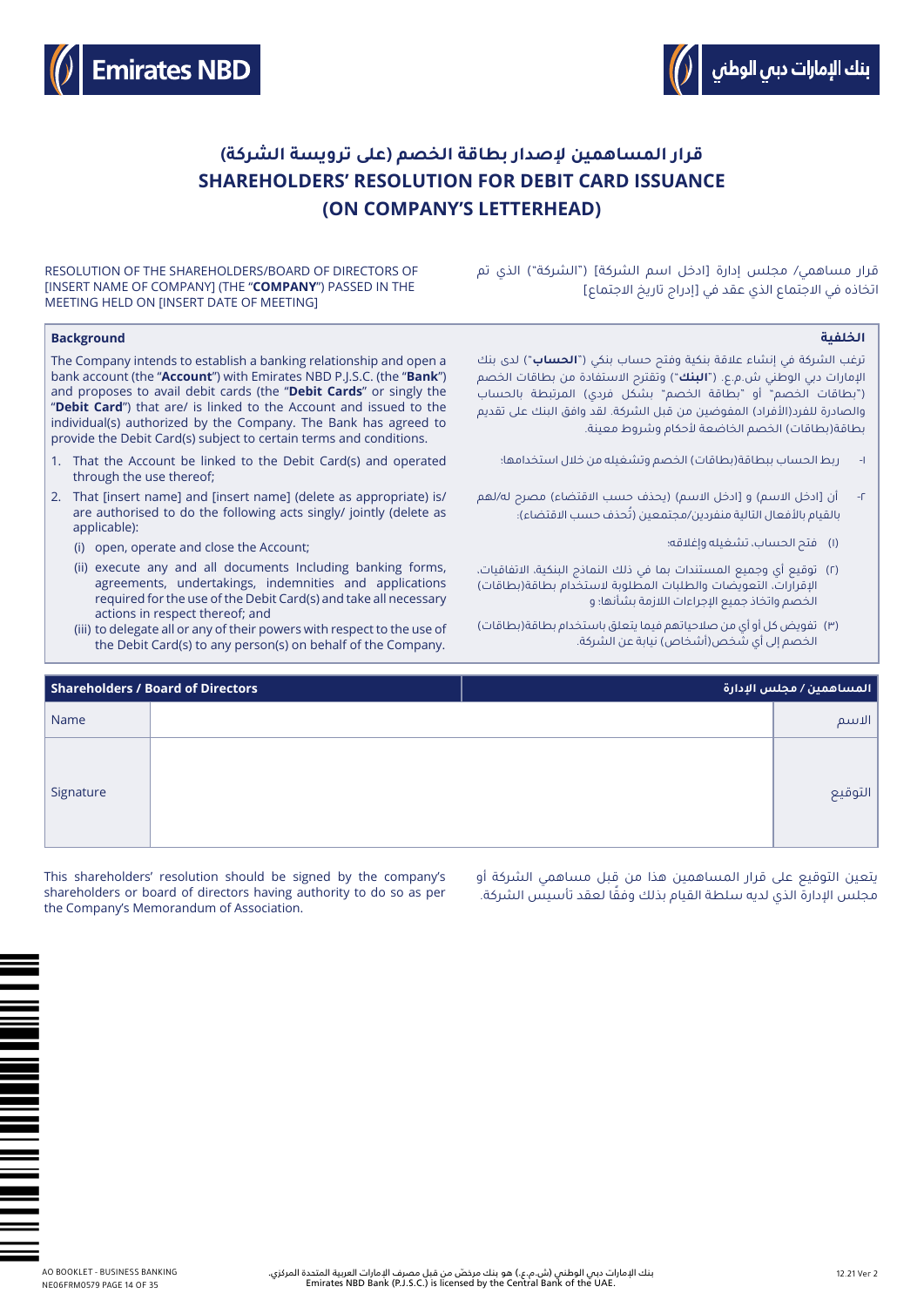|            | <b>SPECIMEN SIGNATURE FORM - BUSINESS ACCOUNT</b>                                                         |                    |               |            |                         | نموذج التوقيع - حساب الأعمال                                        |                                                |               |
|------------|-----------------------------------------------------------------------------------------------------------|--------------------|---------------|------------|-------------------------|---------------------------------------------------------------------|------------------------------------------------|---------------|
|            | Please keep signatures within numbered boxes and use <b>BLACK</b> ink only<br>Please select as applicable |                    |               |            |                         | يرجى التوقيع داخل المربعات المرقمة واستخدام الحبر <b>الأسود</b> فقط | يُرْجَى الإِخْتِيَارِ كَمَا يَكُونَ مِنَاسِبًا |               |
|            | <b>Authorised Signatory OR</b>                                                                            | المفوض بالتوقيع أو |               |            | Authorised Signatory OR |                                                                     | المفوض بالتوقيع أو                             |               |
| POA        |                                                                                                           |                    | وكالة قانونية | POA        |                         |                                                                     |                                                | وكالة قانونية |
| Name       |                                                                                                           |                    | الاسم         | Name       |                         |                                                                     |                                                | الاسم         |
|            |                                                                                                           |                    |               |            |                         |                                                                     |                                                |               |
|            |                                                                                                           |                    |               |            |                         |                                                                     |                                                |               |
| Group      |                                                                                                           |                    | مجموعة        | Group      |                         |                                                                     |                                                | مجموعة        |
|            | <b>Authorised Signatory OR</b>                                                                            | المفوض بالتوقيع أو |               |            | Authorised Signatory OR |                                                                     | المفوض بالتوقيع أو                             |               |
| POA        |                                                                                                           |                    | وكالة قانونية | POA        |                         |                                                                     |                                                | وكالة قانونية |
| Name       |                                                                                                           |                    | الاسم         | Name       |                         |                                                                     |                                                | الاسم         |
|            |                                                                                                           |                    |               |            |                         |                                                                     |                                                |               |
|            |                                                                                                           |                    |               |            |                         |                                                                     |                                                |               |
| Group      |                                                                                                           |                    | مجموعة        | Group      |                         |                                                                     |                                                | مجموعة        |
|            | Authorised Signatory OR                                                                                   | المفوض بالتوقيع أو |               |            | Authorised Signatory OR |                                                                     | المفوض بالتوقيع أو                             |               |
| <b>POA</b> |                                                                                                           |                    | وكالة قانونية | POA        |                         |                                                                     |                                                | وكالة قانونية |
| Name       |                                                                                                           |                    | الانتتم       | Name       |                         |                                                                     |                                                | الاسم         |
|            |                                                                                                           |                    |               |            |                         |                                                                     |                                                |               |
|            |                                                                                                           |                    |               |            |                         |                                                                     |                                                |               |
| Group      |                                                                                                           |                    | مجموعة        | Group      |                         |                                                                     |                                                | مجموعة        |
|            | <b>Authorised Signatory OR</b>                                                                            | المفوض بالتوقيع أو |               |            | Authorised Signatory OR |                                                                     | المفوض بالتوقيع أو                             |               |
| POA        |                                                                                                           |                    | وكالة قانونية | <b>POA</b> |                         |                                                                     |                                                | وكالة قانونية |
| Name       |                                                                                                           |                    | الاسم         | Name       |                         |                                                                     |                                                | الاسم         |
|            |                                                                                                           |                    |               |            |                         |                                                                     |                                                |               |
|            |                                                                                                           |                    |               |            |                         |                                                                     |                                                |               |
| Group      |                                                                                                           |                    | مجموعة        | Group      |                         |                                                                     |                                                | مجموعة        |
|            | <b>Authorised Signatory OR</b>                                                                            | المفوض بالتوقيع أو |               |            | Authorised Signatory OR |                                                                     | المفوض بالتوقيع أو                             |               |
| POA        |                                                                                                           |                    | وكالة قانونية | <b>POA</b> |                         |                                                                     |                                                | وكالة قانونية |
| Name       |                                                                                                           |                    | الاسم         | Name       |                         |                                                                     |                                                | الاسم         |
|            |                                                                                                           |                    |               |            |                         |                                                                     |                                                |               |
|            |                                                                                                           |                    |               |            |                         |                                                                     |                                                |               |
| Group      |                                                                                                           |                    | مجموعة        | Group      |                         |                                                                     |                                                | مجموعة        |
|            |                                                                                                           |                    |               |            |                         |                                                                     |                                                |               |

AO BOOKLET - BUSINESS BANKING NE06FRM0579 PAGE 15 OF 35

N NA HINA NA MARATA NA KARENA NA KATA NA MARAKA NA KATA NA MARAKA NA KATA NA MARAKA NA MARAKA NA MARAKA NA MAR<br>Maraka na maraka na maraka na maraka na maraka na maraka na maraka na maraka na maraka na maraka na maraka na

12.21 Yer مو بنك مرخصٌ من قبل مصرف الإمارات العربية المتحدة المركزي.<br>Emirates NBD Bank (P.J.S.C.) is licensed by the Central Bank of the UAE.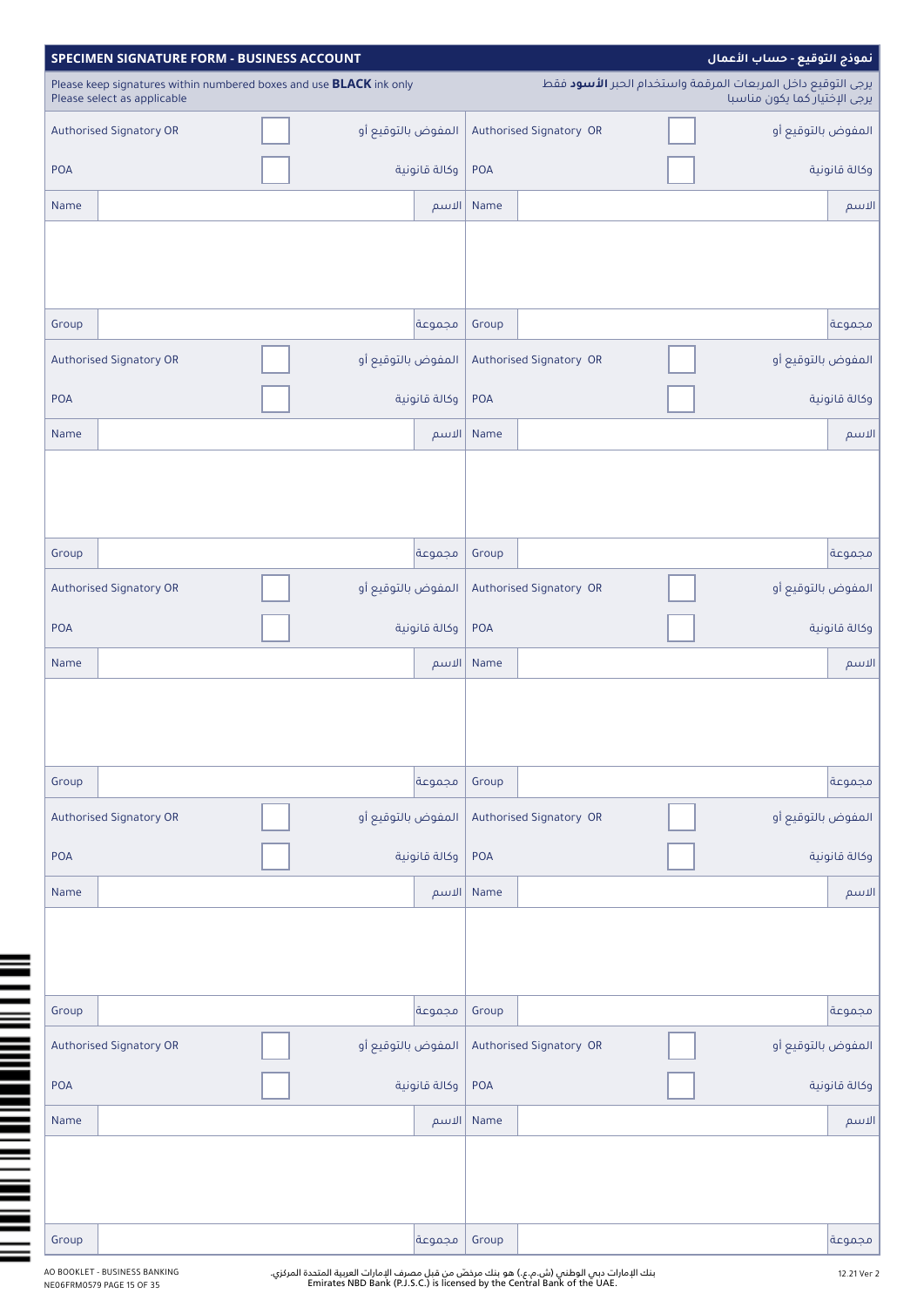| مجموعة<br>Group |                                   |                                                                                                                                                                                                                                                                                                                                                                                                                                                                                                                                                                                                                                                                                                                                                          |                          |       | اسم / قائمة المفوضين بالتوقيع<br>Name/List of signatories |                                                                                                                                                                                                                                                                                                                                                                                                                                                                                                                                                                                                                         |                                                         |                                      |       |
|-----------------|-----------------------------------|----------------------------------------------------------------------------------------------------------------------------------------------------------------------------------------------------------------------------------------------------------------------------------------------------------------------------------------------------------------------------------------------------------------------------------------------------------------------------------------------------------------------------------------------------------------------------------------------------------------------------------------------------------------------------------------------------------------------------------------------------------|--------------------------|-------|-----------------------------------------------------------|-------------------------------------------------------------------------------------------------------------------------------------------------------------------------------------------------------------------------------------------------------------------------------------------------------------------------------------------------------------------------------------------------------------------------------------------------------------------------------------------------------------------------------------------------------------------------------------------------------------------------|---------------------------------------------------------|--------------------------------------|-------|
|                 | Name                              |                                                                                                                                                                                                                                                                                                                                                                                                                                                                                                                                                                                                                                                                                                                                                          |                          | الاسم | Name                                                      |                                                                                                                                                                                                                                                                                                                                                                                                                                                                                                                                                                                                                         |                                                         |                                      | الاسم |
|                 |                                   |                                                                                                                                                                                                                                                                                                                                                                                                                                                                                                                                                                                                                                                                                                                                                          |                          |       |                                                           |                                                                                                                                                                                                                                                                                                                                                                                                                                                                                                                                                                                                                         |                                                         |                                      |       |
|                 | Name                              |                                                                                                                                                                                                                                                                                                                                                                                                                                                                                                                                                                                                                                                                                                                                                          |                          | الاسم | Name                                                      |                                                                                                                                                                                                                                                                                                                                                                                                                                                                                                                                                                                                                         |                                                         |                                      | الاسم |
|                 |                                   |                                                                                                                                                                                                                                                                                                                                                                                                                                                                                                                                                                                                                                                                                                                                                          |                          |       |                                                           |                                                                                                                                                                                                                                                                                                                                                                                                                                                                                                                                                                                                                         |                                                         |                                      |       |
|                 | Name                              |                                                                                                                                                                                                                                                                                                                                                                                                                                                                                                                                                                                                                                                                                                                                                          |                          | الاسم | Name                                                      |                                                                                                                                                                                                                                                                                                                                                                                                                                                                                                                                                                                                                         |                                                         |                                      | الاسم |
|                 |                                   |                                                                                                                                                                                                                                                                                                                                                                                                                                                                                                                                                                                                                                                                                                                                                          |                          |       |                                                           |                                                                                                                                                                                                                                                                                                                                                                                                                                                                                                                                                                                                                         |                                                         |                                      |       |
|                 |                                   | نظام التخويل<br>Grouping/Combination                                                                                                                                                                                                                                                                                                                                                                                                                                                                                                                                                                                                                                                                                                                     |                          |       | العملة *<br>* Currency                                    | الحد<br>(مفردا)<br>Limit (Singly)                                                                                                                                                                                                                                                                                                                                                                                                                                                                                                                                                                                       | الحد<br>(بالاشتراك)<br>Limit<br>(Jointly)               | تاريخ الانتهاء<br><b>Expiry Date</b> |       |
|                 |                                   |                                                                                                                                                                                                                                                                                                                                                                                                                                                                                                                                                                                                                                                                                                                                                          |                          |       |                                                           |                                                                                                                                                                                                                                                                                                                                                                                                                                                                                                                                                                                                                         |                                                         |                                      |       |
|                 |                                   |                                                                                                                                                                                                                                                                                                                                                                                                                                                                                                                                                                                                                                                                                                                                                          |                          |       |                                                           |                                                                                                                                                                                                                                                                                                                                                                                                                                                                                                                                                                                                                         |                                                         |                                      |       |
|                 |                                   |                                                                                                                                                                                                                                                                                                                                                                                                                                                                                                                                                                                                                                                                                                                                                          |                          |       |                                                           |                                                                                                                                                                                                                                                                                                                                                                                                                                                                                                                                                                                                                         |                                                         |                                      |       |
|                 |                                   |                                                                                                                                                                                                                                                                                                                                                                                                                                                                                                                                                                                                                                                                                                                                                          |                          |       |                                                           |                                                                                                                                                                                                                                                                                                                                                                                                                                                                                                                                                                                                                         |                                                         |                                      |       |
|                 | Other rules/restrictions (If any) |                                                                                                                                                                                                                                                                                                                                                                                                                                                                                                                                                                                                                                                                                                                                                          |                          |       |                                                           |                                                                                                                                                                                                                                                                                                                                                                                                                                                                                                                                                                                                                         |                                                         | أحكام/قيود أخرى (إن وجدت)            |       |
|                 |                                   | The name of the signatories / POA to be DELETED:                                                                                                                                                                                                                                                                                                                                                                                                                                                                                                                                                                                                                                                                                                         |                          |       |                                                           |                                                                                                                                                                                                                                                                                                                                                                                                                                                                                                                                                                                                                         | <b>حذف</b> أسماء مفوضين بالتوقيع / حاملي وكالة قانونية: |                                      |       |
| Name            |                                   |                                                                                                                                                                                                                                                                                                                                                                                                                                                                                                                                                                                                                                                                                                                                                          |                          | الاسم | Name                                                      |                                                                                                                                                                                                                                                                                                                                                                                                                                                                                                                                                                                                                         |                                                         |                                      | الاسم |
| Name            |                                   |                                                                                                                                                                                                                                                                                                                                                                                                                                                                                                                                                                                                                                                                                                                                                          |                          | الاسم | Name                                                      |                                                                                                                                                                                                                                                                                                                                                                                                                                                                                                                                                                                                                         |                                                         |                                      | الاسم |
| Name            |                                   |                                                                                                                                                                                                                                                                                                                                                                                                                                                                                                                                                                                                                                                                                                                                                          |                          | الاسم | Name                                                      |                                                                                                                                                                                                                                                                                                                                                                                                                                                                                                                                                                                                                         |                                                         |                                      | الاسم |
|                 |                                   | I/We hereby understand that the change, amendment or addition of my/our signature will come<br>into effect upon completion of necessary checks by the Bank in-line with the Bank's internal<br>procedures and/or at such time when all submissions by the customer have been satisfactorily<br>met to the Bank's contentment and at the Bank's discretion. Any deadlines may be amended<br>as considered appropriate by the Bank to satisfy its legal, regulatory and compliance issues.<br>These terms will be read in conjunction with and shall form a part of the general terms<br>and conditions governing the operation and maintenance of account(s) of Emirates NBD.<br>https://www.emiratesnbd.com/en/assets/File/GeneralTermsAndConditions.pdf |                          |       |                                                           | أدرك/ندرك بموجبه بأن أي تغيير أو تعديل أو إضافة لتوقيعي/توقيعاتنا ستكون سارية بعد<br>استكمال التدقيقات الضّرورية من قبل البنكَ بما يتماشى مع إجراءات البنك الداخلية و/أو<br>في الوقت الذي يستوفي العميل كافة المستندات المطلوبةُ تُقديمها على النحو المرضى<br>اللبِّنك ووفقاً لتَّقدير البنَّك. يجوز تعديل أي مواعيد نهائية على النحو الذي يعتبر مناسباً ۖ<br>من قبل البنك لتلبية متطلباته القانونية والتنظيمية والرقابية. تقرأ هذه الأَحكام بالاقتران<br>مع وتعتبر جزءاً لا يتجزأ من الأحكام والشروط العامة التي تنظُّم عمليات وإدارة حساب<br>https://www.emiratesnbd.com/en/assets/File/GeneralTermsAndConditions.pdf | (حسابات) بنك الإمارات دبي الوطني.                       |                                      |       |
|                 |                                   | Signatures/RULES authorised by (account holder(s))                                                                                                                                                                                                                                                                                                                                                                                                                                                                                                                                                                                                                                                                                                       |                          |       |                                                           |                                                                                                                                                                                                                                                                                                                                                                                                                                                                                                                                                                                                                         | <b>توقيعات/ أحكام</b> مخولة من صاحب/أصحاب الحساب        |                                      |       |
| Name            |                                   |                                                                                                                                                                                                                                                                                                                                                                                                                                                                                                                                                                                                                                                                                                                                                          |                          | الاسم | Name                                                      |                                                                                                                                                                                                                                                                                                                                                                                                                                                                                                                                                                                                                         |                                                         |                                      | الاسم |
|                 |                                   |                                                                                                                                                                                                                                                                                                                                                                                                                                                                                                                                                                                                                                                                                                                                                          |                          |       |                                                           |                                                                                                                                                                                                                                                                                                                                                                                                                                                                                                                                                                                                                         |                                                         |                                      |       |
|                 |                                   |                                                                                                                                                                                                                                                                                                                                                                                                                                                                                                                                                                                                                                                                                                                                                          |                          |       |                                                           |                                                                                                                                                                                                                                                                                                                                                                                                                                                                                                                                                                                                                         |                                                         |                                      |       |
|                 |                                   |                                                                                                                                                                                                                                                                                                                                                                                                                                                                                                                                                                                                                                                                                                                                                          | <b>FOR BANK USE ONLY</b> |       |                                                           |                                                                                                                                                                                                                                                                                                                                                                                                                                                                                                                                                                                                                         |                                                         |                                      |       |

| <b>FOR BANK USE ONLY</b> |  |                             |  |      |  |  |  |  |  |
|--------------------------|--|-----------------------------|--|------|--|--|--|--|--|
| <b>Branch</b>            |  | <b>Back Office (SIGCAP)</b> |  |      |  |  |  |  |  |
| Approved by              |  | Captured by                 |  | Date |  |  |  |  |  |
| Date                     |  | Verified by                 |  |      |  |  |  |  |  |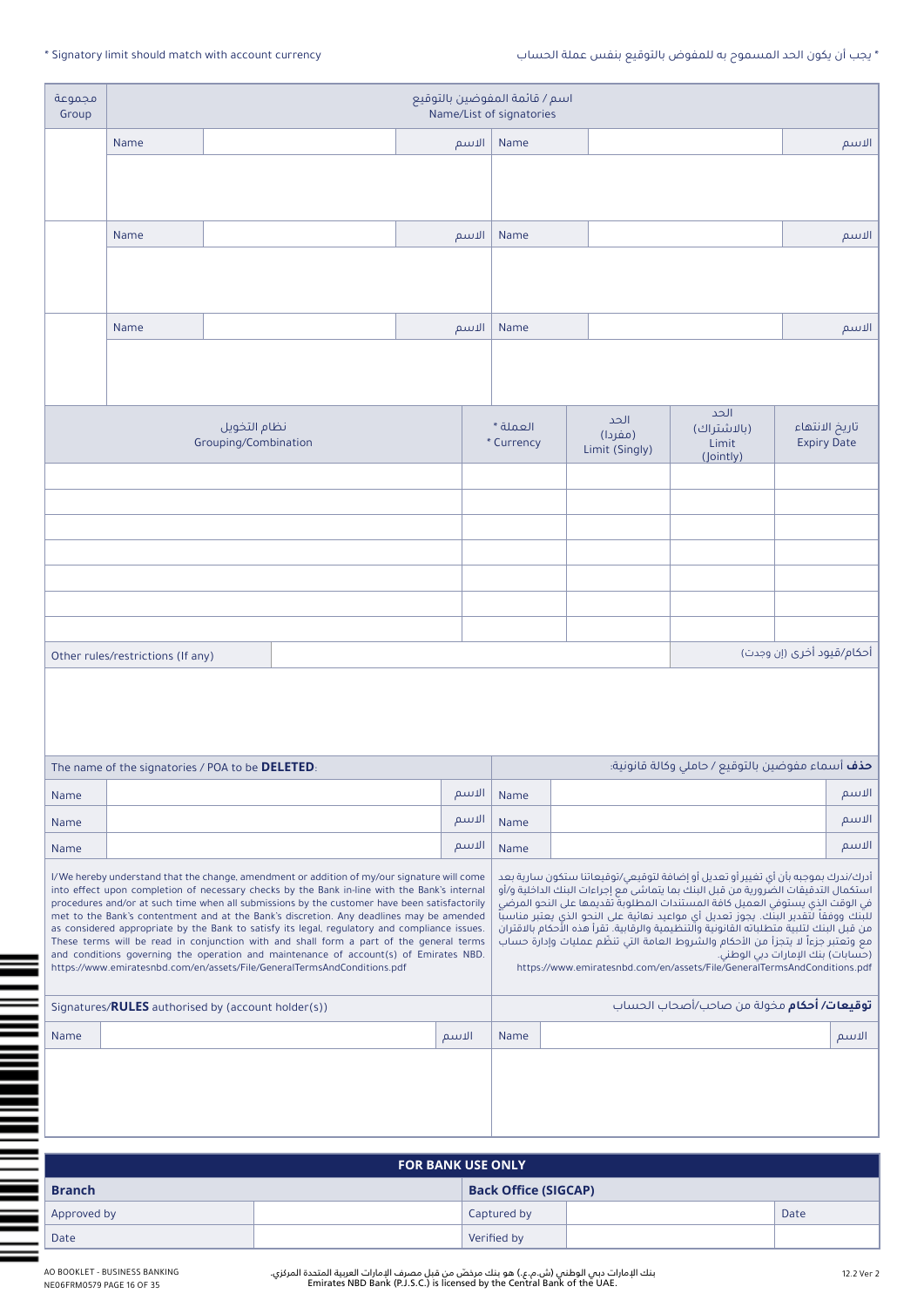### **Letter of Authority / Mandate تفويض/توكيل خطاب**

Dear Sirs,

#### تحية طيبة وبعد,

أطلب/نطلب بموجبه منكم وأصدر/نصدر إليكم تعليماتي/تعليماتنا، ما لم وإلى حين استالمكم وإقراركم باستالم تعليمات خطية مني/منا بخالف ذلك، بالتعامل مع واعتبار، دون االجحاف بحقوقكم في الرفض أو التخلي،

قبلي/قبلنا ونيابة عني/عنا وعلى حسابي/حسابنا وباسمي/باسمنا مع بنك اإلمارات دبي

.3فتح/تشغيل حساب/حسابات الوديعة الثابتة وتغيير و/أو تعديل و/أو استبدال الشروط والأحكام السارية على حساب/حسابات الوديعة الثابتة وبأن يصدر للبنك المذكور التعليمات اللازمة فيما يتعلق بالتصرف في المبلغ الأساسي للأموال

٤.سحب والتوقيع على وقبول وتظهير الشيكات والكمبيالات والسندات الإذنية

.6استالم دفاتر الشيكات والشيكات المرتجعة وكشوف الحساب والخطابات/

I/We hereby request and instruct that, unless and until you receive and acknowledge receipt of written instructions from me/us otherwise, you treat and consider, without prejudice to your rights of refusal or renunciation,

| Mr/Miss/Ms                              |                                                                     | السيد/السيدة/الانسة                                                         |
|-----------------------------------------|---------------------------------------------------------------------|-----------------------------------------------------------------------------|
| National of                             |                                                                     | الجنسية                                                                     |
| Passport Number                         |                                                                     | رقم جواز السفر                                                              |
| Date of Birth                           | D<br>D<br>M<br>Y<br>M<br>Y                                          | تاريخ الميلاد<br>Y<br>Y                                                     |
| <b>Email Address</b>                    |                                                                     | عنوان البريد الإلكتروني                                                     |
| Phone Number                            |                                                                     | رقم الهاتف                                                                  |
| Specimen signature of<br>the "mandatee" |                                                                     | نموذج توقيع<br>"المفوض"                                                     |
|                                         | as my/our mandatee (hereinafter referred to as 'mandatee') as fully | كمفوض عنى/عنا (ويشار إليه لاحقا بتعبير `المفوض`) ويمتلك الصالحية الكاملة من |

as my/our mandatee (hereinafter referred to as 'mandatee') as fully empowered by me/us and on my/our behalf and account/s in my/ our name(s) with Emirates NBD Bank P.J.SC (the "Bank"):

### **نوع خطاب التوكيل / التفويض Mandate/Authority of Type**

الوطَني ش م ع (البنك) للقيام بما يلي:

#### **Please Tick** R **in the boxes as appropriate المالئم المربع عند**R **عالمة وضع يرجى**

| A. Accounts                                                                 | أ. الحسابات                                                        |
|-----------------------------------------------------------------------------|--------------------------------------------------------------------|
| 1. To open additional account/s and operate/activate/close account/s in my/ | ا.فتح وتشغيل وتفعيل وإغلاق حساب/حسابات إضافي/إضافية باسمي/أسمائنا. |
| our name/s.                                                                 | ١.استخدام خزانة الإيداع الآمن الخاصة بي/بنا لدى البنك.             |

2. To access my safe deposit locker with the Bank.

3.To open/operate fixed deposit account/s, change, amend and/or alter the terms and conditions applicable to the fixed deposit account/s and to provide the said Bank with necessary instructions in relation to disposal of principal amount of deposited funds and its proceeds in any manner that the mandatee deems fit.

4.To draw, sign, accept and endorse cheques, bills of exchange, promissory notes and other orders for payment.

5. To request change of address and contact details.

6. To collect cheque books, returned cheques, account statements, letters/certificates in my/our name/s.

.<br>وأوامر الدفع الأخرى.

.ً المودعة وعائداتها بأي شكل يراه المفوض مناسبا

.<br>6.طلب تغيير العنوان وبيانات الاتصال.

الشهادات الصادرة باسمي/أسمائنا.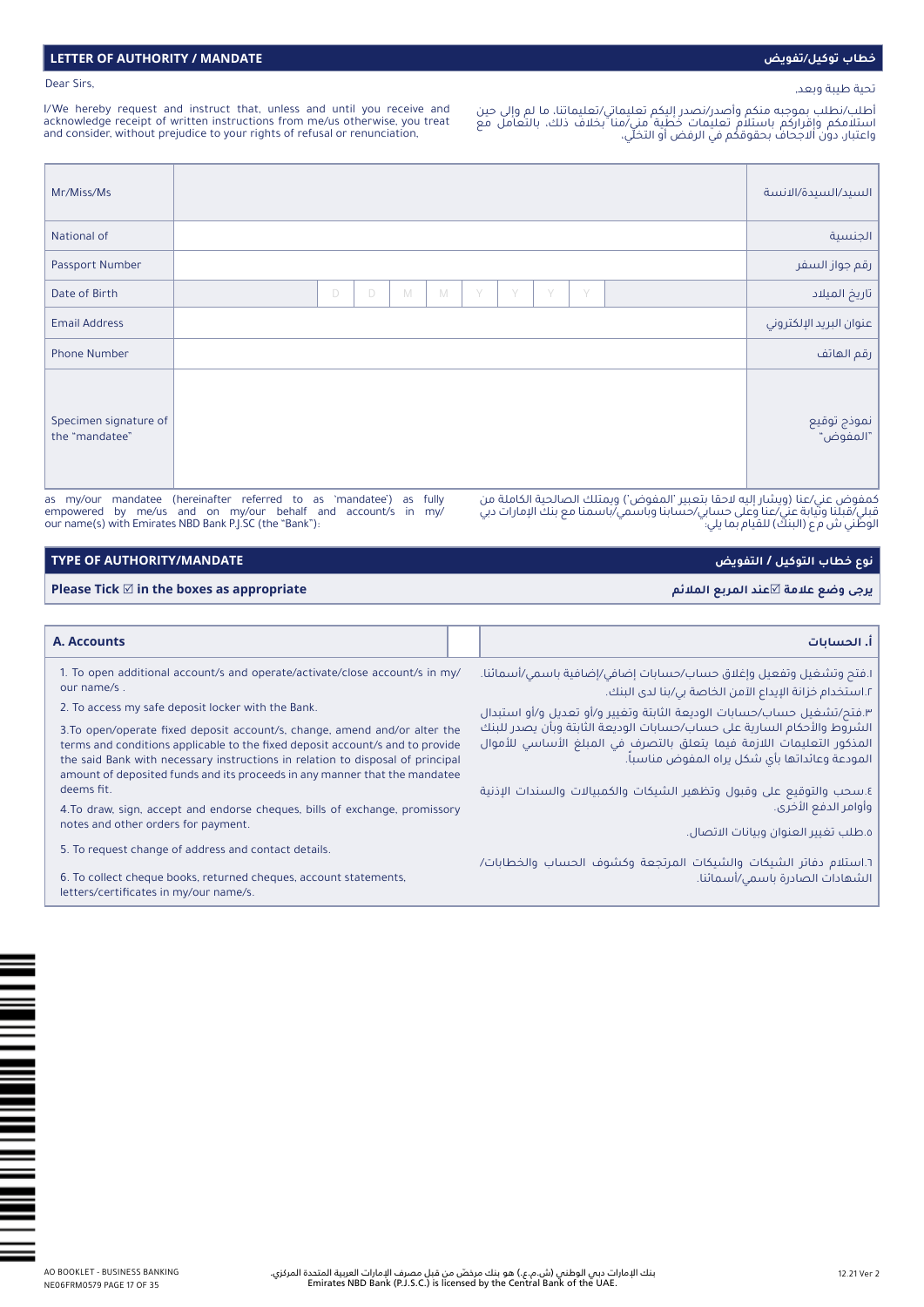|           | <b>B.</b> Investment Portfolio and/or Derivative Trading Account                                                                                                                                                                                                                                                                                                | <b>ب</b> .المحفظة الإستثمارية و/أو حساب تداول المشتقات المالية                                                                                                                                                                                                                                                                            |
|-----------|-----------------------------------------------------------------------------------------------------------------------------------------------------------------------------------------------------------------------------------------------------------------------------------------------------------------------------------------------------------------|-------------------------------------------------------------------------------------------------------------------------------------------------------------------------------------------------------------------------------------------------------------------------------------------------------------------------------------------|
|           | Subscriptions to/opening of investment accounts and placing<br>orders pursuant to the Investment Services Agreement and/or the<br>Derivative Trading Account Opening Form.                                                                                                                                                                                      | 1.    الاكتتابات  في/  فتح  حسابات  الاستثمار  وإعطاء  الأوامر  بموجب  اتفاقية<br>الخدمات الاستثماريّة و/أو نموذج فتح حساب تداول المشتقات المالية.                                                                                                                                                                                        |
|           | 2. To give orders (where applicable, by way of recorded line) for<br>buying/selling/transferring in or out any or all securities in the<br>portfolio and derivative trading account and receive confirmations/<br>notifications in respect of any orders given, as well as orders for<br>all related entitlements to securities in the portfolio and derivative | ٢.  عطاء الأوامر (حيث ينطبق، عن طريق الخط المسجل) لشراء/بيع/<br>نقل إلى الداخل أو الخارج أي من أو كل الأوراق المالية في المحفظَّة<br>وحساب تداول المشتقات المالية واستلام التأكيدات/الإخطارات فيما<br>يتعلق بأي أوامر معينة، بالإضافة إلى أوامر لجميع الاستحقاقات ذات<br>الصلة بالأوراق المالية في المحفظة وحساب تداولُ المشتقات المالية. |
|           | trading account.                                                                                                                                                                                                                                                                                                                                                | ٣. جميع المعاملات المتعلقة بالاستثمارات بمساعدة البنك.                                                                                                                                                                                                                                                                                    |
| the Bank. | 3. All transactions relating to the investments with the assistance of                                                                                                                                                                                                                                                                                          | التوجيه بالتعليمات واستلام جميع الإخطارات الخاصة بإجراءات الشركة ولا                                                                                                                                                                                                                                                                      |
|           | 4. To instruct and receive all corporate action related notifications but<br>not limited to subscription, conversion, voting or other rights.                                                                                                                                                                                                                   | يقتصر ذلك على الاكتتاب، والتحويلُ والتصويت وغيرها من الحقوق.<br>التوحية بالتعليمات فيما يخص التحويلات النقدية الداخلية من والى حبيبات                                                                                                                                                                                                     |
|           | 5. To instruct intra CIF cash transfers to and from a dedicated<br>investment cash account(s).                                                                                                                                                                                                                                                                  | (حسابات) استثمارية نقدية مخصصة تابعة لرقم ملف التعريف الشخصى<br>للعميل.                                                                                                                                                                                                                                                                   |

يوعز العميل للبنك بموجبه، ما لم وإلى أن يتسلم البنك ويقر تعليمات مكتوبة من العميل بخالف ذلك، بالعمل بناء على تعليماته الواردة من الوكيل فيما يتعلق بحساب المحفظة المذكورة أعاله ويوافق العميل على تعويض البنك عن أي خسائر أو أضرار ناتجة عن هذه التعليمات.

> ً يتعين على البنك، بناء على تعليمات العميل، تنفيذ طلب العميل عن طريق "خطاب توكيل/تفويض" وفقا لبنود اتفاقية خدمات االستثمار "اتفاقية خدمات https://www.emiratesnbd.com/en/assets/File/invest\_dai ر"االستثما" pdf.agreeement\_services\_investment\_ly )و/أو حساب تداول المشتقات https://www.emiratesnbd.com/en/assets/File/Form\_Cent ( ةالمالةي er/Retail\_Banking/Derivative\_Trading\_Account\_Opening\_Form\_Pri pdf.Banking\_ority). يقر العميل بموجبه )سواء كان شخصا فردا أو العميل شركة) بأنه قد قرأ وفهم اتفاقية الخدمات الاستثمارية و/أو حساب تداول المشتقات المالية بالتزامن مع البنود والشروط الكاملة لهذه الوثيقة.

> ما لم ينص على خالف ذلك في هذه الوثيقة، يجب إرسال جميع المراسالت إلى الوكيل على عنوان مكان عمله الرئيسي )العنوان البريدي( وفقا لسجالت البنك.

The Customer hereby instructs the Bank that, unless and until the Bank receives and acknowledges written instructions from the Customer otherwise, to act upon its instructions received from the Mandatee in respect of the above portfolio account and the Customer agrees to indemnify the Bank for any losses or damages resulting from such instruction.

The Bank shall, on the basis of the Customer's instructions, execute the Customer's request by way of the "Letter of Authority/Mandate" in accordance with the terms of the Investment Services Agreement (the "ISA"; https://www.emiratesnbd.com/en/assets/File/invest\_daily\_investment\_ services\_agreeement.pdf) and /or Derivative Trading Account (https://www. emiratesnbd.com/en/assets/File/Form\_Center/Retail\_Banking/Derivative\_ Trading\_Account\_Opening\_Form\_Priority\_Banking.pdf). The Customer (whether natural person or corporate client) hereby acknowledges to have read and understood the ISA and /or Derivative Trading Account in conjunction with the full terms and conditions of this document.

Unless otherwise provided for herein, all communications to the Mandatee shall be sent to the address of its principle place of business (mailing address) as per the Bank's records.

Customer Signature/s توقيع العميل/تواقيع العمالء

| <b>FOR BANK USE ONLY</b>                                  |   |        |   |   |     |   |   |   |                                |   |        |   |   |     |          |   |           |
|-----------------------------------------------------------|---|--------|---|---|-----|---|---|---|--------------------------------|---|--------|---|---|-----|----------|---|-----------|
| <b>Branch</b>                                             |   |        |   |   |     |   |   |   | <b>Back Office</b><br>(SIGCAP) |   |        |   |   |     |          |   |           |
| Witnessed and signature verified by<br>(Name & Signature) |   |        |   |   |     |   |   |   | Captured by                    |   |        |   |   |     |          |   |           |
| Authorized by (Name & Signature)                          |   |        |   |   |     |   |   |   | Verified by                    |   |        |   |   |     |          |   |           |
| Date                                                      | D | $\Box$ | M | M | - Y | Y | Y | V | Date                           | Ð | $\Box$ | M | M | - Y | <b>V</b> | Y | $\lambda$ |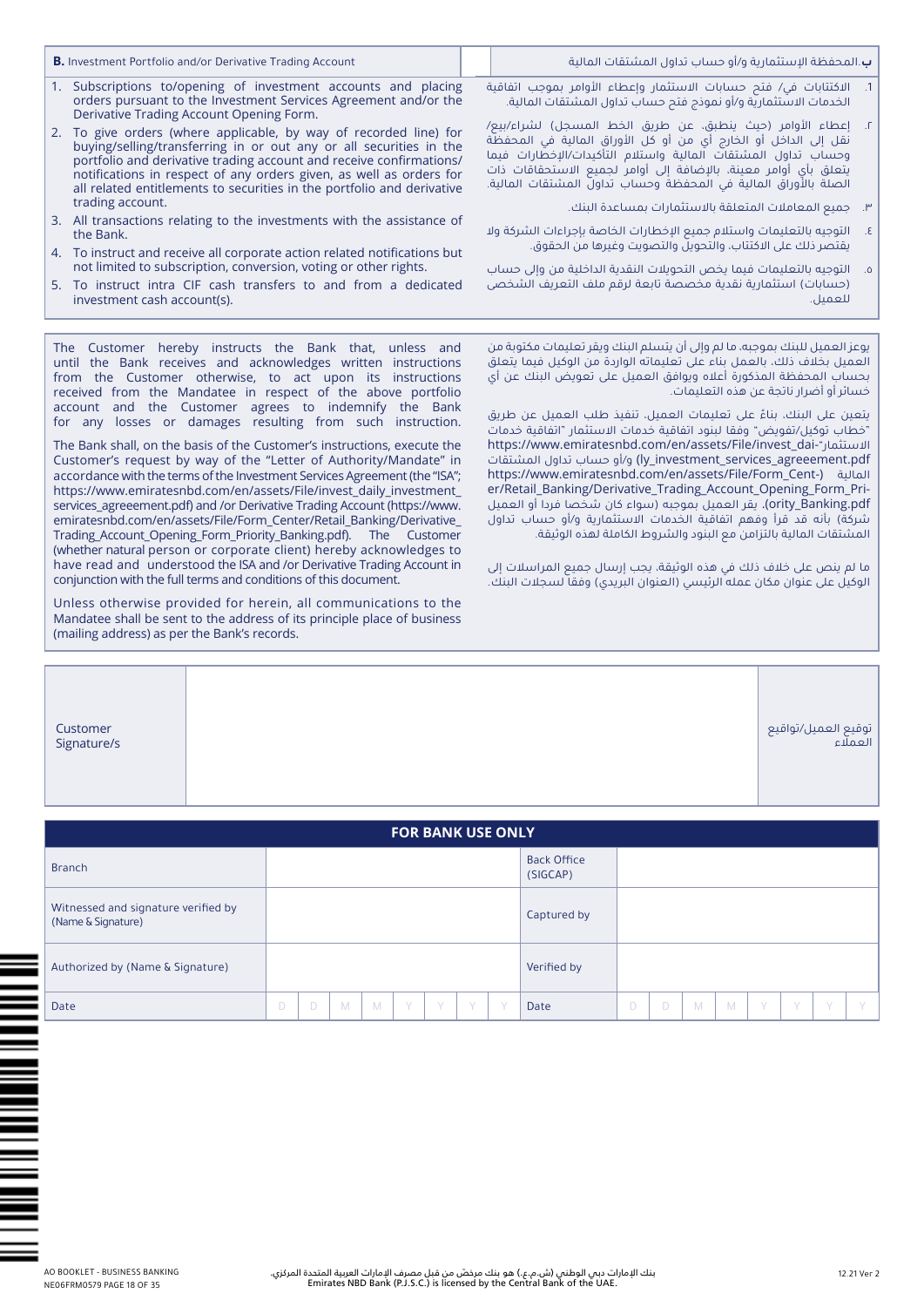



## **CHEQUE BOOK APPLICATION FORM طلب دفتر شيكات**

Please issue me/us cheque book(s) as detailed below and debit the charges including, but not limited to, an amount charged in respect of any applicable Value Added Tax or any other similar sales tax (VAT) for the cheque book(s) as per Bank's tariff from my/our account(s). In case of my/our accounts have insufficient funds this request shall be considered as null and void.

I/We undertake to bear any liability or responsibility and the consequences whatsoever which may directly result from the loss, theft or misuse of any or all of those cheques, excluding any irregular payments made by the Bank against such lost, stolen or misused cheques after the Bank has received from me/us adequate notice in writing of such loss, theft or misuse.

يرجى تزويدي/تزويدنا بدفتر/دفاتر شيكات كما هو مبين أدناه وخصم الرسوم الخاصة ً بما فى ذلك، لكن دون حصر، مبلغا ُ ما يتم إحتسابه بخصوص أى ضريبة قيمة مضافة أو أي ضريبة مبيعات مماثلة أخرى معمول بها فيما يتعلق بدفتر/دفاتر الشيكات من حسابي/حسابنا (حساباتي/حساباتنا) حسب تعرفة البنك، وفي حالة عدم وجود رصيد مقابل لذلك برجاء اعتبار ذلك الطلب كأن لم يكن .

أتعهد/نتعهد بأن أتحمل/نتحمل كافة المسئوليات و العواقب أيا كانت التي أيا قد تقع بصورة مباشرة أو غير مباشرة على البنك نتيجة فقد أو سرقة أو سوء استعمال أحد أو كل هذه الشيكات ما عدا الحاالت التي يقوم فيها البنك بصرف مثل هذه الشيكات المفقودة أو المسروقة أو التي أسئ استعمالها و يكون قد أخطر مني/منا كتابة قبل ذلك بوقت مناسب بخصوص ضياع أو سرقة أو سوء استعمال هذه الشيكات.

| Number of Cheque Book(s)                                                                                                                                    | عدد دفاتر الشيكات                                                                                                                                  |
|-------------------------------------------------------------------------------------------------------------------------------------------------------------|----------------------------------------------------------------------------------------------------------------------------------------------------|
|                                                                                                                                                             |                                                                                                                                                    |
| For Individual accounts, cheque books will be delivered only to the account<br>holder.<br>For Business account, below receiver details are mandatory.*      | لحسابات الأفراد يتم تسليم دفاتر الشيكات لصاحب الحساب فقط.<br>الحسابات الشركات، تعتبر تفاصيل المستلم أدناه الزامية.*                                |
| *Receiver details:                                                                                                                                          | * تفاصيل المستلم:                                                                                                                                  |
| Details given below are applicable only to this request.<br>The receiver is requested to provide the original ID at the time of collecting the cheque book. | تنطبق المعلومات المزودة فى تفاصيل المستلم المذكورة أدناه فقط على هذا الطلب.<br>يجب على المستلم ابراز بطاقة الهوية الأصلية عند استلام دفتر الشيكات. |

|                                             |        |  |                         |  |  | ا پجب علي السنستير ابراز بطالقه السوية الاطمية عند السنسر دسر السنيتات. |
|---------------------------------------------|--------|--|-------------------------|--|--|-------------------------------------------------------------------------|
| <b>Name</b>                                 |        |  |                         |  |  | الاسم                                                                   |
| <b>ID Number</b><br>(Govt. issued Photo ID) |        |  |                         |  |  | رقم بطاقة الهوية<br>(بطاقة هوية حكومية تحمل صورة صاحبها)                |
| <b>ID Expiry Date</b>                       | $\Box$ |  | $D$ $M$ $M$ $Y$ $Y$ $Y$ |  |  | تاريخ انتهاءصلاحية بطاقة الهوية                                         |
| Mobile Number                               |        |  |                         |  |  | رقم الهاتف المتحرك                                                      |

Upon receiving the Cheque Book(s), you are requested to count the cheque leaves immediately to ensure that no leaf is missing or duplicated in the Cheque Book.

عند استالم دفتر/دفاتر الشيكات، يرجى القيام بعد صفحات الدفتر/الدفاتر مباشرة للتأكد من عدم فقدان أو تكرار أي من صفحاته.

In case of any discrepancy identified in your Cheque Book, you are requested to report the same to the Bank, immediately on receipt of the Cheque Book, failing which the Bank will assume that the Cheque Book received by you is complete and no cheque leaf is missing or duplicated & the Bank assumes no liability from any act or omission resulting from any cheque leaf missed or duplicated.

في حالة ملاحظة أي اختلاف في دفتر الشيكات الخاص بك، يرجى إخطار البنك مباشرة بمجرد استالم دفتر الشيكات وفي حال عدم القيام بذلك سيفترض البنك

بأن دفتر الشيكات الذي قمت باستالمه كان كامال دون فقدان أو تكرار أي من صفحاته ولن يتحمل البنك مسؤولية التصرف أو اإلغفال الناجم عن فقدان أو تكرار أي من صفحات دفتر الشيكات.

| Customer Signature(s) |
|-----------------------|

| <b>FOR BANK USE ONLY</b> |          |                 |                       |               |                 |  |  |  |  |
|--------------------------|----------|-----------------|-----------------------|---------------|-----------------|--|--|--|--|
| Signature verified       | Input by | <b>Initials</b> | <b>Transaction ID</b> | Authorised by | <b>Initials</b> |  |  |  |  |
|                          |          |                 |                       |               |                 |  |  |  |  |
|                          |          |                 |                       |               |                 |  |  |  |  |
|                          |          |                 |                       |               |                 |  |  |  |  |
|                          |          |                 |                       |               |                 |  |  |  |  |

توقيع العميل/العمالء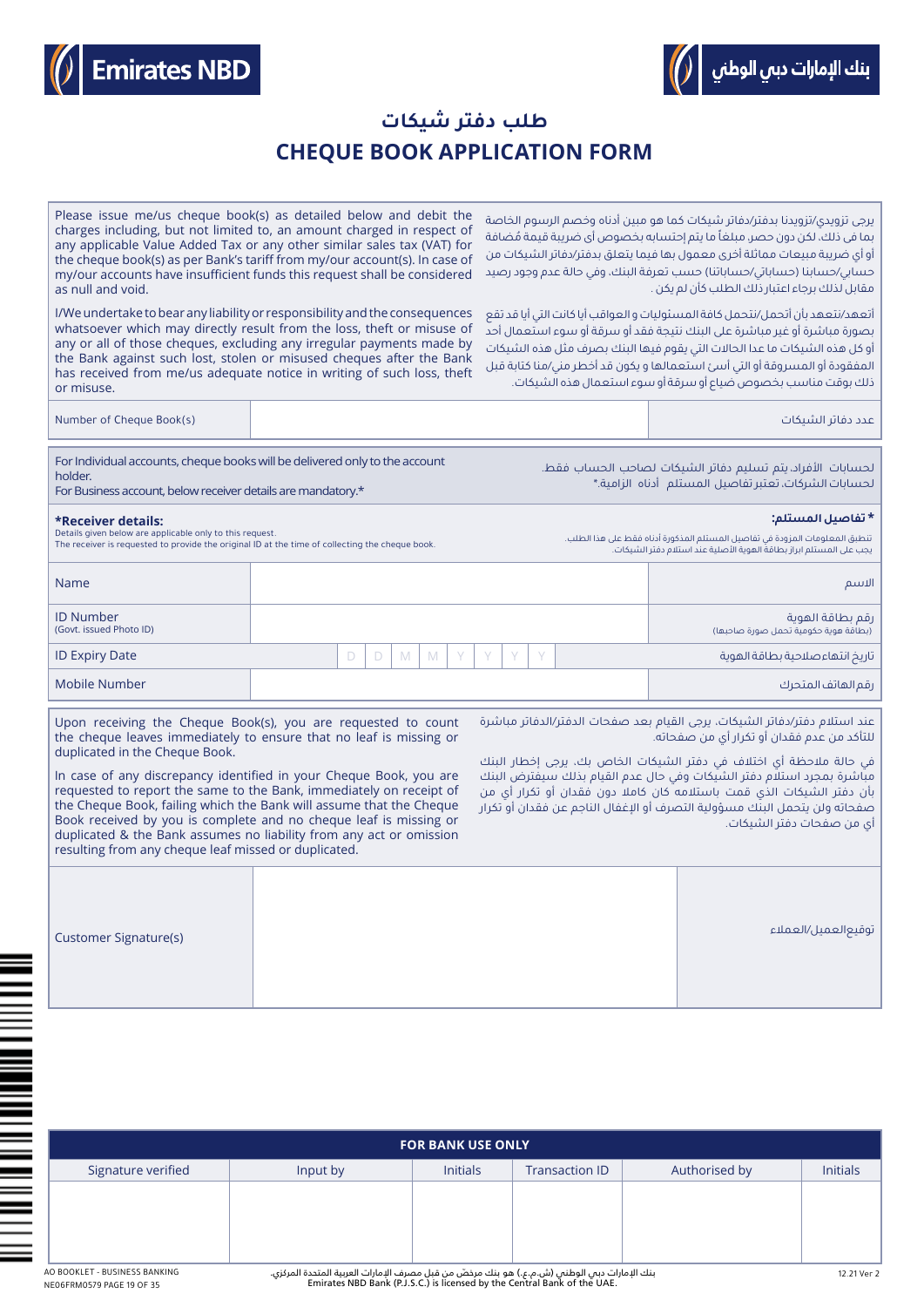



## **CUSTOMER COMPLIANCE QUESTIONNAIRE استبيان امتثال العميل**

|                                                                                                                                                                                                                                                                                                                                                                                                                                                      | a. Please provide us your current list of top 5 suppliers                                                                                                                  |     |                            |          |       |           |           |             |                                                                      |  | أ) يرجى تزويدنا بقائمتك الحالية لأكبر خمسة موردين                                                    |
|------------------------------------------------------------------------------------------------------------------------------------------------------------------------------------------------------------------------------------------------------------------------------------------------------------------------------------------------------------------------------------------------------------------------------------------------------|----------------------------------------------------------------------------------------------------------------------------------------------------------------------------|-----|----------------------------|----------|-------|-----------|-----------|-------------|----------------------------------------------------------------------|--|------------------------------------------------------------------------------------------------------|
| Sr.<br>الرقم<br>No. التسلسلي                                                                                                                                                                                                                                                                                                                                                                                                                         | <b>Name</b>                                                                                                                                                                |     |                            |          | الاسم | Country   |           |             |                                                                      |  | الدولة                                                                                               |
| 1                                                                                                                                                                                                                                                                                                                                                                                                                                                    |                                                                                                                                                                            |     |                            |          |       |           |           |             |                                                                      |  |                                                                                                      |
| 2                                                                                                                                                                                                                                                                                                                                                                                                                                                    |                                                                                                                                                                            |     |                            |          |       |           |           |             |                                                                      |  |                                                                                                      |
| 3                                                                                                                                                                                                                                                                                                                                                                                                                                                    |                                                                                                                                                                            |     |                            |          |       |           |           |             |                                                                      |  |                                                                                                      |
| $\overline{4}$                                                                                                                                                                                                                                                                                                                                                                                                                                       |                                                                                                                                                                            |     |                            |          |       |           |           |             |                                                                      |  |                                                                                                      |
| 5                                                                                                                                                                                                                                                                                                                                                                                                                                                    |                                                                                                                                                                            |     |                            |          |       |           |           |             |                                                                      |  |                                                                                                      |
|                                                                                                                                                                                                                                                                                                                                                                                                                                                      | b. Please provide us your current list of top 5 clients                                                                                                                    |     |                            |          |       |           |           |             |                                                                      |  | ب) يرجى تزويدنا بقائمتك الحالية لأكبر خمسة عملاء                                                     |
| Sr.<br>الرقم<br>التسلسلي .No                                                                                                                                                                                                                                                                                                                                                                                                                         | Name                                                                                                                                                                       |     |                            |          | الاسم | Country   |           |             |                                                                      |  | الدولة                                                                                               |
| 1                                                                                                                                                                                                                                                                                                                                                                                                                                                    |                                                                                                                                                                            |     |                            |          |       |           |           |             |                                                                      |  |                                                                                                      |
| 2                                                                                                                                                                                                                                                                                                                                                                                                                                                    |                                                                                                                                                                            |     |                            |          |       |           |           |             |                                                                      |  |                                                                                                      |
| 3                                                                                                                                                                                                                                                                                                                                                                                                                                                    |                                                                                                                                                                            |     |                            |          |       |           |           |             |                                                                      |  |                                                                                                      |
| 4                                                                                                                                                                                                                                                                                                                                                                                                                                                    |                                                                                                                                                                            |     |                            |          |       |           |           |             |                                                                      |  |                                                                                                      |
| 5                                                                                                                                                                                                                                                                                                                                                                                                                                                    |                                                                                                                                                                            |     |                            |          |       |           |           |             |                                                                      |  |                                                                                                      |
| c. Do you remit / receive any money directly to / from a Sanctioned<br>ت) هل تقوم بتحويل/استلام أي أموال مباشرة إلى/من دولة خاضعة للعقوبات<br>Country or indirectly via another country or directly or indirectly<br>أو بشكل غير مباشر عن طريق دولة أخرى أو بشكل مباشر أو غير مباشر<br>to / from a Sanctioned Person? If yes, please elaborate.<br>إِلَى/من شَخْصٌ خَاصْعَ للْعَقَوْبَاتَ؟ إِذَا كَانَتْ الْإِجَابَةَ بِنَعْمٍ، يَرِجِي التَوْضِيحُ. |                                                                                                                                                                            |     |                            |          |       |           |           |             |                                                                      |  |                                                                                                      |
|                                                                                                                                                                                                                                                                                                                                                                                                                                                      |                                                                                                                                                                            | Yes | نعم                        |          |       | <b>No</b> | η         |             |                                                                      |  |                                                                                                      |
| Comments                                                                                                                                                                                                                                                                                                                                                                                                                                             |                                                                                                                                                                            |     |                            |          |       |           |           |             |                                                                      |  | ملاحظات                                                                                              |
| If yes, provide details.                                                                                                                                                                                                                                                                                                                                                                                                                             | d. Do you perform business / transactions on behalf of a third party?                                                                                                      |     |                            |          |       |           |           |             |                                                                      |  | ث) هل تقوم بإجراء أعمال/معاملات بالنيابة عن طرف ثالث؟ إذا كانت الإجابة<br>بنعم، يرجى تقديم التفاصيل. |
|                                                                                                                                                                                                                                                                                                                                                                                                                                                      |                                                                                                                                                                            | Yes | نعم                        |          |       | <b>No</b> | η         |             |                                                                      |  |                                                                                                      |
| Comments                                                                                                                                                                                                                                                                                                                                                                                                                                             |                                                                                                                                                                            |     |                            |          |       |           |           |             |                                                                      |  | ملاحظات                                                                                              |
|                                                                                                                                                                                                                                                                                                                                                                                                                                                      | e. Do you have any subsidiary, branch, office or other presence<br>in a Sanctioned Country? If yes, specify the Sanctioned Country<br>and nature of business / operations. |     |                            |          |       |           |           |             | للعقوبات؟ إذا كانت الإجابة بنعم، يرجى تحديد الدولة الخاضّعة للعقوبات |  | ج) هل لديك شركة تابعة أو فرع أو مكتب أو تواجد آخر في دولة خاضعة<br>وطبيعة الأعمال/العمليات.          |
|                                                                                                                                                                                                                                                                                                                                                                                                                                                      |                                                                                                                                                                            | Yes | نعم                        |          |       | <b>No</b> | η         |             |                                                                      |  |                                                                                                      |
| Comments                                                                                                                                                                                                                                                                                                                                                                                                                                             |                                                                                                                                                                            |     |                            |          |       |           |           |             |                                                                      |  | ملاحظات                                                                                              |
| following countries?                                                                                                                                                                                                                                                                                                                                                                                                                                 | f. Do you trade in products or services that originate in any of the                                                                                                       |     |                            |          |       |           |           |             |                                                                      |  | ح) هل تتاجر بمنتجات أو خدمات تأتي من أي من الدول التالية؟                                            |
| Sr.<br>الرقم<br>No. التسلسلي                                                                                                                                                                                                                                                                                                                                                                                                                         | <b>Country Names</b>                                                                                                                                                       |     | أسماء الدول                | Yes / No |       |           |           | نعم/ لا     | If yes, x of<br><b>Business</b>                                      |  | في حال كانت<br>الإجابة بنعم، %<br>من نسبة الأعمال                                                    |
| $\mathbf{1}$                                                                                                                                                                                                                                                                                                                                                                                                                                         | Cuba                                                                                                                                                                       |     | کوبا                       | Yes      |       | نعم       | <b>No</b> | T)          |                                                                      |  |                                                                                                      |
| $\overline{2}$                                                                                                                                                                                                                                                                                                                                                                                                                                       | Iran                                                                                                                                                                       |     | إيران                      | Yes      |       | نعم       | <b>No</b> | $\mathsf T$ |                                                                      |  |                                                                                                      |
| 3                                                                                                                                                                                                                                                                                                                                                                                                                                                    | North Korea (DPKR)                                                                                                                                                         |     | كوريا الشمالية             | Yes      |       | نعم       | <b>No</b> | η           |                                                                      |  |                                                                                                      |
| $\overline{4}$                                                                                                                                                                                                                                                                                                                                                                                                                                       | South Sudan                                                                                                                                                                |     | جنوب السودان               | Yes      |       | نعم       | No.       | $\mathsf T$ |                                                                      |  |                                                                                                      |
| 5                                                                                                                                                                                                                                                                                                                                                                                                                                                    | North Sudan                                                                                                                                                                |     | شمال السودان               | Yes      |       | نعم       | <b>No</b> | η           |                                                                      |  |                                                                                                      |
| 6                                                                                                                                                                                                                                                                                                                                                                                                                                                    | Syria                                                                                                                                                                      |     | سوريا                      | Yes      |       | نعم       | No.       | η           |                                                                      |  |                                                                                                      |
| $\overline{7}$                                                                                                                                                                                                                                                                                                                                                                                                                                       | Crimea (Ukraine)                                                                                                                                                           |     | شبه جزيرة القرم (أوكرانيا) | Yes      |       | نعم       | <b>No</b> | η           |                                                                      |  |                                                                                                      |
| 8                                                                                                                                                                                                                                                                                                                                                                                                                                                    |                                                                                                                                                                            |     |                            | Yes      |       | نعم       | No.       | η           |                                                                      |  |                                                                                                      |
|                                                                                                                                                                                                                                                                                                                                                                                                                                                      |                                                                                                                                                                            |     |                            |          |       |           |           |             |                                                                      |  |                                                                                                      |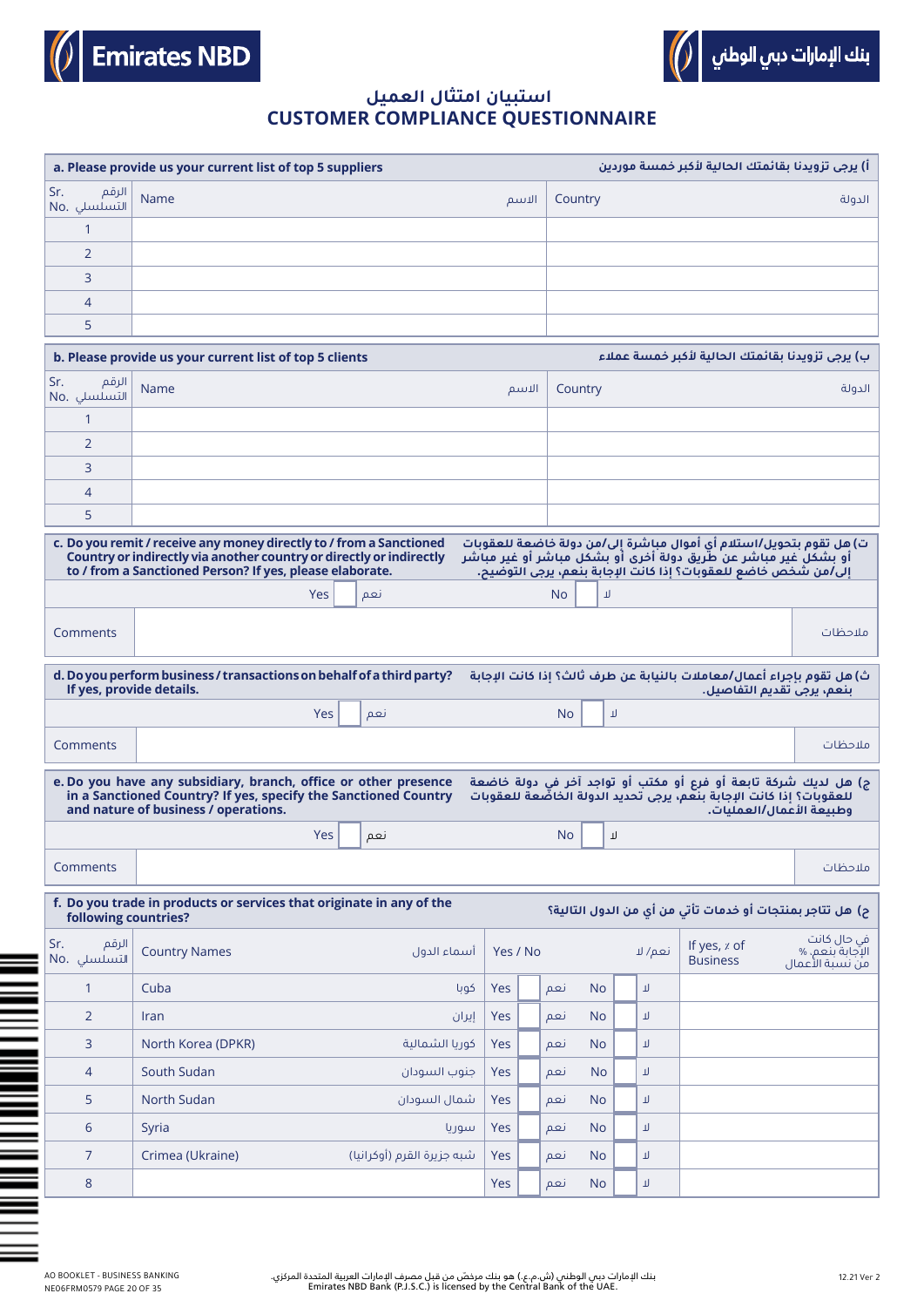|                              | g. Do you import goods or services of any origin from or which transit<br>through any of the following countries?                                                                                                                           |                            |          |  |     |           | خ)  هل تقوم باستيراد البضائع أو الخدمات من أي مصدر أو تعبر من أي<br>من البلدان التالية؟ |                                 |                                                   |  |  |  |  |
|------------------------------|---------------------------------------------------------------------------------------------------------------------------------------------------------------------------------------------------------------------------------------------|----------------------------|----------|--|-----|-----------|-----------------------------------------------------------------------------------------|---------------------------------|---------------------------------------------------|--|--|--|--|
| Sr.<br>الرقم<br>No. التسلسلي | <b>Country Names</b>                                                                                                                                                                                                                        | أسماء الدول                | Yes / No |  |     |           | نعم/ لا                                                                                 | If yes, % of<br><b>Business</b> | في حال كانت<br>الآحاية ينعم، %<br>من نسبة الأعمال |  |  |  |  |
|                              | Cuba                                                                                                                                                                                                                                        | كوبا                       | Yes      |  | نعم | <b>No</b> | L                                                                                       |                                 |                                                   |  |  |  |  |
| $\overline{2}$               | Iran                                                                                                                                                                                                                                        | إيران                      | Yes      |  | نعم | <b>No</b> | L                                                                                       |                                 |                                                   |  |  |  |  |
| 3                            | North Korea (DPKR)                                                                                                                                                                                                                          | كوريا الشمالية             | Yes      |  | نعم | <b>No</b> | T)                                                                                      |                                 |                                                   |  |  |  |  |
| 4                            | South Sudan                                                                                                                                                                                                                                 | حنوب السودان               | Yes      |  | نعم | <b>No</b> | T)                                                                                      |                                 |                                                   |  |  |  |  |
| 5                            | North Sudan                                                                                                                                                                                                                                 | اشمال السودان              | Yes      |  | نعم | <b>No</b> | T)                                                                                      |                                 |                                                   |  |  |  |  |
| 6                            | Syria                                                                                                                                                                                                                                       | سوريا                      | Yes      |  | نعم | <b>No</b> | T)                                                                                      |                                 |                                                   |  |  |  |  |
| $\overline{7}$               | Crimea (Ukraine)                                                                                                                                                                                                                            | شبه جزيرة القرم (أوكرانيا) | Yes      |  | نعم | <b>No</b> | T)                                                                                      |                                 |                                                   |  |  |  |  |
| 8                            |                                                                                                                                                                                                                                             |                            | Yes      |  | نعم | <b>No</b> | T)                                                                                      |                                 |                                                   |  |  |  |  |
|                              | h. Do you export or re-export any goods or services either directly or<br>د)  هل تقوم بتصدير أو إعادة تصدير أي بضائع أو خدمات سواء بشكل<br>مباشر أو غير مباشر إلى أي من البلدان التالُّية؟<br>indirectly to any of the following countries? |                            |          |  |     |           |                                                                                         |                                 |                                                   |  |  |  |  |
| Sr.<br>الرقم<br>التسلسلي .No | <b>Country Names</b>                                                                                                                                                                                                                        | أسماء الدول                | Yes / No |  |     |           | نعم/ لا                                                                                 | If yes, % of<br><b>Business</b> | في حال كانت<br>الآخانة بنعم، %<br>من نسبة الأعمال |  |  |  |  |
|                              |                                                                                                                                                                                                                                             |                            |          |  |     |           |                                                                                         |                                 |                                                   |  |  |  |  |

|                | Cuba                                           | Yes<br>کوبا  | نعم | <b>No</b> | η        |  |
|----------------|------------------------------------------------|--------------|-----|-----------|----------|--|
| $\overline{2}$ | <b>Iran</b>                                    | Yes<br>إيران | نعم | <b>No</b> | LJ.      |  |
| 3              | كوريا الشمالية<br>North Korea (DPKR)           | Yes          | نعم | <b>No</b> | $\sqcup$ |  |
| $\overline{4}$ | South Sudan<br>جنوب السودان                    | Yes          | نعم | <b>No</b> | T)       |  |
| 5              | North Sudan<br>اشمال السودان                   | Yes          | نعم | <b>No</b> | L        |  |
| 6              | Syria<br>سوريا                                 | Yes          | نعم | <b>No</b> | LJ.      |  |
| $\overline{7}$ | شبه جزيرة القرم (أوكرانيا)<br>Crimea (Ukraine) | Yes          | نعم | <b>No</b> | η        |  |
| 8              |                                                | Yes          | نعم | <b>No</b> | η        |  |

| i. Do you export or re-export any goods or services which transit<br>through any of the following countries? | ذ)  هل تقوم بتصدير أو إعادة تصدير أي بضائع أو خدمات تعبر عبر أي من<br>البلدان التالية؟ |                            |            |  |     |           |  |             |                                 |                                                   |
|--------------------------------------------------------------------------------------------------------------|----------------------------------------------------------------------------------------|----------------------------|------------|--|-----|-----------|--|-------------|---------------------------------|---------------------------------------------------|
| Sr.<br>الرقم<br>Mo. التسلسلي                                                                                 | <b>Country Names</b>                                                                   | أسماء الدول                | Yes / No   |  |     |           |  | نعم/ لا     | If yes, % of<br><b>Business</b> | في حال کانت<br>الإجابة بنعم، %<br>من نسبة الأعمال |
|                                                                                                              | Cuba                                                                                   | کوبا                       | Yes        |  | نعم | <b>No</b> |  | $\mathsf T$ |                                 |                                                   |
| $\overline{2}$                                                                                               | <b>Iran</b>                                                                            | إيران                      | Yes        |  | نعم | <b>No</b> |  | LJ.         |                                 |                                                   |
| 3                                                                                                            | North Korea (DPKR)                                                                     | كوريا الشمالية             | <b>Yes</b> |  | نعم | <b>No</b> |  | L           |                                 |                                                   |
| $\overline{4}$                                                                                               | South Sudan                                                                            | احتوت السودان              | Yes        |  | نعم | <b>No</b> |  | J.          |                                 |                                                   |
| 5                                                                                                            | North Sudan                                                                            | شمال السودان               | Yes        |  | نعم | <b>No</b> |  | L.          |                                 |                                                   |
| 6                                                                                                            | Syria                                                                                  | سوريا                      | Yes        |  | نعم | <b>No</b> |  | J.          |                                 |                                                   |
| $\overline{7}$                                                                                               | Crimea (Ukraine)                                                                       | شبه جزيرة القرم (أوكرانيا) | Yes        |  | نعم | <b>No</b> |  | L           |                                 |                                                   |
| 8                                                                                                            |                                                                                        |                            | Yes        |  | نعم | <b>No</b> |  | L.          |                                 |                                                   |

**If any of your responses to questions (c,d,e, f, g or h) is "YES", please provide additional information below. If "No" please sign and return.**

**في حال كانت إجابتك على األسئلة )ج، ح، خ أو د( هي "نعم" يرجى تقديم المعلومات اإلضافية أدناه. وفي حال كانت "ال" الرجاء التوقيع على االستبيان وإعادته.**

1) What is the nature of your customers, suppliers, counterparties or other persons with whom you transact with in the Sanctioned Country? How many are there? Who is the end user (if different) of the goods sold, in the Sanctioned Country.

ا) ما هي طبيعة الزبائن أو الموردين أو الأطراف المقابلة أو الأفراد الآخرين الذين تتعامل معهم في الدولة الخاضعة للعقوبات؟ كم عددهم؟ من هو المستخدم النهائي (إذا كان مخَّتلفاً) للبضائع المباعة في البلد الخاضع للعقوبات.

2) What are the goods / products? For supplies from a Sanctioned Country describe the product and list the destination(s) to which they are sent. For supplies to a Sanctioned Country, list country/ies of origin and confirm if any goods products originated in the U.S.

2( ما هي تلك البضائع / المنتجات؟ بالنسبة لإلمدادات من الدول الخاضعة للعقوبات، يرجى وصف المنتجات وإدراج الوجهة / الوجهات التي يتم إرسالها إليها؟ بالنسبة لإلمدادات للدول الخاضعة للعقوبات، يرجى إدراج بلد / بلدان المنشأ والتأكيد فيما إذا كانت أي من هذه البضائع مصنوعة في الواليات المتحدة.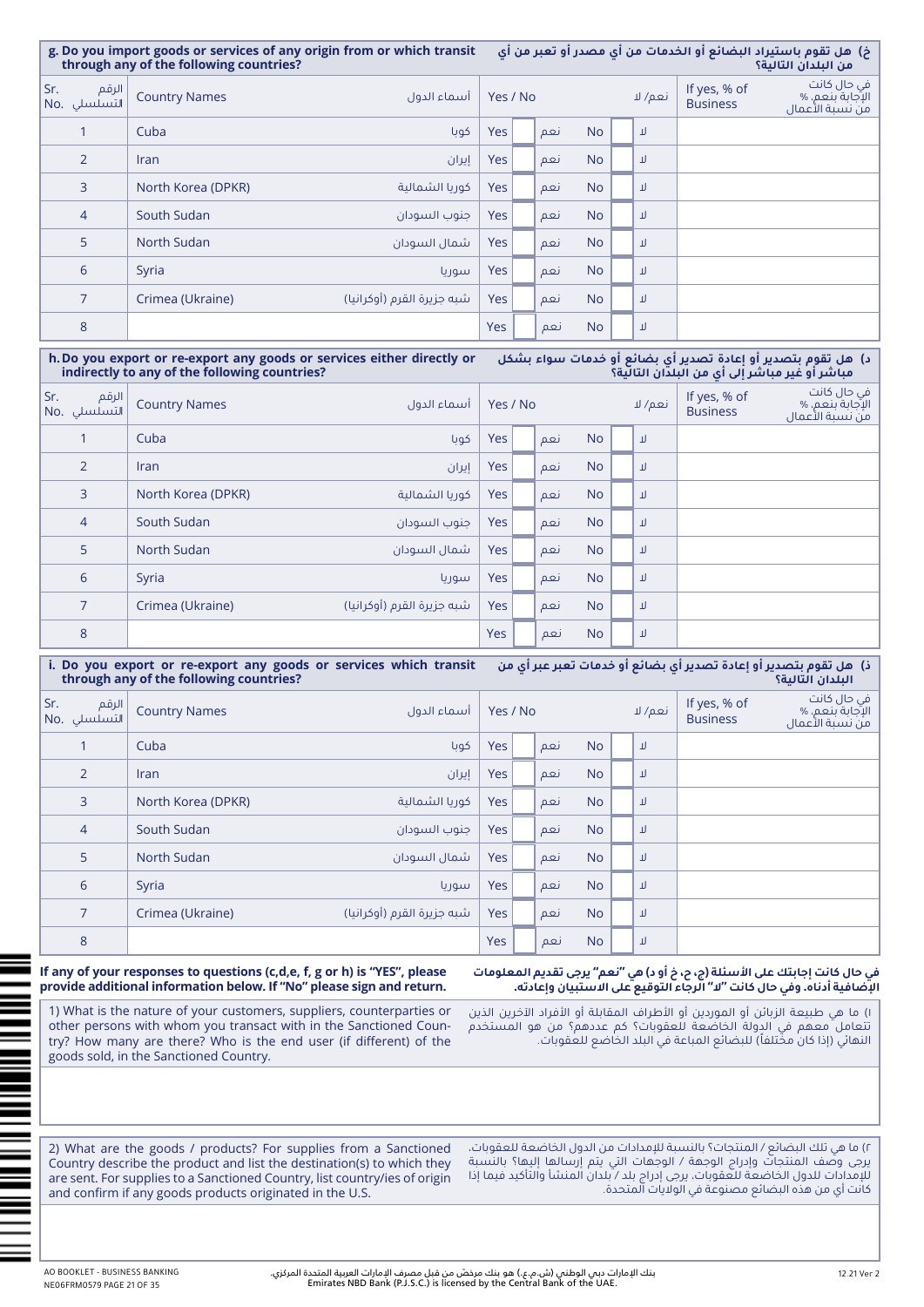3( هل تقوم بإجراء تعامالت مع األشخاص المحظور التعامل معهم/ األطراف الخاضعة للعقوبات أو مع الكيانات المملوكة من قبل األشخاص المحظور التعامل معهم أو الأطراف الخاضعة للعقوبات في أي من الدول الخاضعة للعقوبات؟

4) هل تحمل أي تراخيص محددة (على سبيل المثال من مكتب مراقبة الأصول الأجنبية(أوفاك)) لإجراء هذه التعاملات؟ هل من الممكن الاطلاع على تلك التراخيص؟ أو هل هناك استثناءات محددة بموجب قواعد العقوبات الخاصة بالواليات المتحدة واالتحاد األوروبي التي تسمح بطبيعة النشاطات التي تقوم بها مع الدولة الخاضعة للعقوبات؟

4) Do you hold any specific licenses (e.g. OFAC) to conduct these transactions? Will you allow us to sight those licenses held? Or are there specific exemptions under US and EU sanctions rules that permit the nature of your activity with the Sanctioned Country?

5) Which Bank(s) are used by you to transact with Sanctioned Countries? (Please provide details for each country)

5) ما هو البنك / البنوك المستخدمة لإجراء التعاملات مع الدول الخاضعة للعقوبات؟ )يرجى تقديم التفاصيل ذات الصلة بكل دولة(

6) Are you planning to grow, maintain or reduce business with or in the Sanctioned Country or with the Sanctioned Person? 6( هل تخطط لزيادة أو الحفاظ أو خفض حجم أعمالك مع أو في الدولة الخاضعة للعقوبات أو الأشخاص الخاضعين للعقوبات؟

| 7) Total sales (USDm)                | 7) إجمالي المبيعات<br>(الدولار الأمريكي)           | % sales involving each<br>Sanctioned Country, or with<br>Sanctioned Person / Entity.                                   | % المبيعات التي تشمل كل<br>دولة خاضعة للعقوبات أو<br>مع الشخص/الكيان الخاضع<br>اللعقوبات.                          |
|--------------------------------------|----------------------------------------------------|------------------------------------------------------------------------------------------------------------------------|--------------------------------------------------------------------------------------------------------------------|
| 8) Total purchases<br>(USDm)         | 8) إجمالي المشتريات<br>(الدولار الأمريكى)          | % purchases involving each<br>Sanctioned Country, or with<br>Sanctioned Person / Entity.                               | % المشتريات التي تشمل كل دولة<br>خاضعة للعقوبات أو مع الشخص<br>/الكيان الخاضع للعقوبات.                            |
| 9) Total assets (USDm)               | 9) إجمالي الأصول<br>(الدولار الأمريكى)             | % Assets in each Sanctioned<br>Country, owned by<br>Sanctioned Person / Entity.                                        | % الأصول في كل دولة خاضعة<br>للعقوبات أو مملوكة من قبل<br>الشخص / الكيان الخاضع<br>للعقوبات.                       |
| 10) Total operating<br>income (USDm) | 10) إجمالي الدخل<br>التشغيلي<br>(الدولار الأمريكي) | % of total operating<br>income (estimated)<br>involving Sanctioned<br><b>Country or Sanctioned</b><br>Person / Entity. | % من إجمالي الدخل التشغيلي<br>(تقدیری) الذی پشمل<br>الدولة الخاضعة للعقوبات<br>أو الشخص/الكيان الخاضع<br>للعقوبات. |

| 11. Do cash transactions involve purchase and sales of goods within UAE?                                                                                                                     |  |            | 11) هل تنطوي المعاملات النقدية على بيع وشراء بضائع في دولة ا ع م؟ |  |                                                                                                     |  |  |
|----------------------------------------------------------------------------------------------------------------------------------------------------------------------------------------------|--|------------|-------------------------------------------------------------------|--|-----------------------------------------------------------------------------------------------------|--|--|
| <b>Yes</b>                                                                                                                                                                                   |  | نعم        | <b>No</b>                                                         |  | L                                                                                                   |  |  |
| 12. Is the cash paid from or deposited in the account to facilitate any third<br>party transaction not related to your business?                                                             |  |            |                                                                   |  | 12) هل النقد المدفوع من أو المُودَع في الحساب هو لتسهيل أي معاملة لطرف ثالث<br>غير ذات صلة بأعمالك؟ |  |  |
| Yes                                                                                                                                                                                          |  | نعم        | <b>No</b>                                                         |  | η                                                                                                   |  |  |
| 13. Do your clients and suppliers who prefer cash transactions have physical<br>13) هل عملاؤكم وموردوكم الذين يفضلون المعاملات النقدية لديهم وجود فعلى في<br>presence in UAE?<br>دولة ا ع م؟ |  |            |                                                                   |  |                                                                                                     |  |  |
| <b>Yes</b>                                                                                                                                                                                   |  | نعم        | <b>No</b>                                                         |  | η                                                                                                   |  |  |
| 14. When will the funds be withdrawn/transferred after cash deposit.                                                                                                                         |  |            |                                                                   |  | 14) متى سوف يتم سحب/ تحويل المبالغ عقب الإيداع النقدى.                                              |  |  |
| Same day<br>نفس اليوم                                                                                                                                                                        |  | $1-2$ days | ۱-۲ یوم                                                           |  | أكثر من يومين<br>more than 2 days                                                                   |  |  |
| 15. Please specify the average cash deposit frequency                                                                                                                                        |  |            |                                                                   |  | 15) يُرجى تحديد متوسط تكرار الإيداع النقدى.                                                         |  |  |
| Frequency                                                                                                                                                                                    |  | تكرار      | Amount (AED)                                                      |  | المبلغ (الدرهم)                                                                                     |  |  |
| يوم<br>Daily                                                                                                                                                                                 |  |            |                                                                   |  |                                                                                                     |  |  |
| آسبوعي<br>Weekly                                                                                                                                                                             |  |            |                                                                   |  |                                                                                                     |  |  |
| شهری<br>Monthly                                                                                                                                                                              |  |            |                                                                   |  |                                                                                                     |  |  |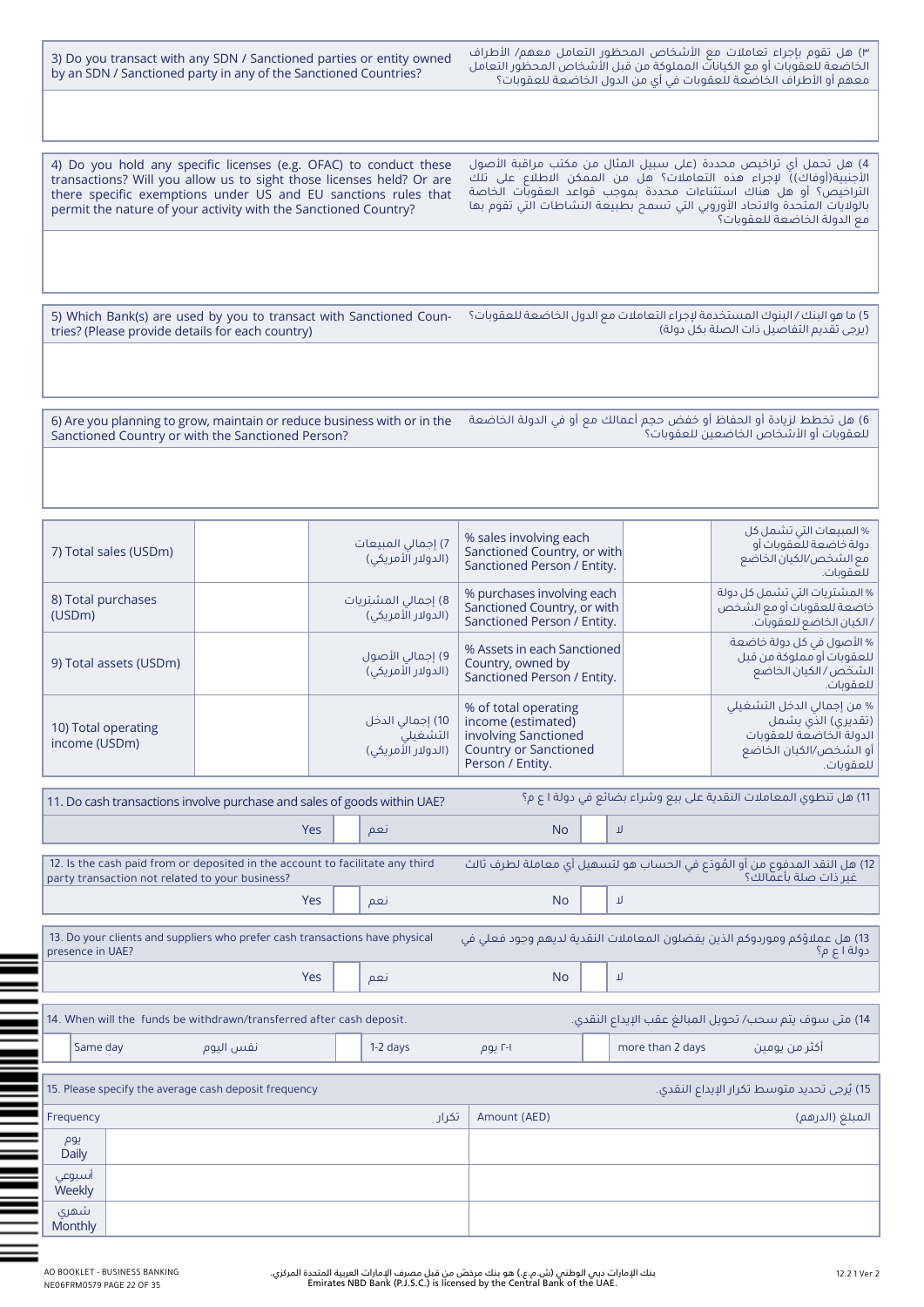| in cash.          | 16. List of clients and countries of their operations who will be paid                                                                 | 16) قائمة بعملاء وبلدان عملياتهم الذين سيتم السداد لهم نقدا.              |                                                        |  |  |
|-------------------|----------------------------------------------------------------------------------------------------------------------------------------|---------------------------------------------------------------------------|--------------------------------------------------------|--|--|
| Name              | الاسم                                                                                                                                  | Country of business                                                       | دولة النشاط التجاري                                    |  |  |
|                   |                                                                                                                                        |                                                                           |                                                        |  |  |
|                   |                                                                                                                                        |                                                                           |                                                        |  |  |
|                   |                                                                                                                                        |                                                                           |                                                        |  |  |
|                   |                                                                                                                                        |                                                                           |                                                        |  |  |
|                   |                                                                                                                                        |                                                                           |                                                        |  |  |
|                   | 17. List of clients and countries of their operations from whom the                                                                    | 17) قائمة بعملاء وبلدان عملياتهم الذين سيتم إستلام دفعة السداد منهم نقدا. |                                                        |  |  |
| Name              | payment will be received in cash.<br>الاسم                                                                                             | Country of business                                                       | دولة النشاط التجاري                                    |  |  |
|                   |                                                                                                                                        |                                                                           |                                                        |  |  |
|                   |                                                                                                                                        |                                                                           |                                                        |  |  |
|                   |                                                                                                                                        |                                                                           |                                                        |  |  |
|                   |                                                                                                                                        |                                                                           |                                                        |  |  |
|                   |                                                                                                                                        |                                                                           |                                                        |  |  |
|                   |                                                                                                                                        |                                                                           |                                                        |  |  |
|                   | 18. Please provide reason for not using financial instruments and<br>channels like cheques, online payments for these transactions?    | 18) يُرجى تقديم سبب لعدم إستخدام أدوات وقنوات مالية مثل الشيكات، عمليات   | <br>السداد عبر الإنترنت لهذه المعاملات؟                |  |  |
|                   |                                                                                                                                        |                                                                           |                                                        |  |  |
|                   |                                                                                                                                        |                                                                           |                                                        |  |  |
| Comments          |                                                                                                                                        |                                                                           | ملاحظات                                                |  |  |
|                   |                                                                                                                                        |                                                                           |                                                        |  |  |
|                   |                                                                                                                                        |                                                                           |                                                        |  |  |
| from current one. | 19. How long have you operated this entity or previous entities in similar sector, Please provide previous business names if different | 19) ما هي مدة تشغيلك لهذه المنشأة أو منشآت سابقة في نفس القطاع، يُرجى     | تقديم أسماء الأعمال السابقة إذا كانت تختلف عن الحالية. |  |  |
|                   |                                                                                                                                        |                                                                           |                                                        |  |  |
|                   |                                                                                                                                        |                                                                           |                                                        |  |  |
|                   |                                                                                                                                        |                                                                           |                                                        |  |  |
|                   |                                                                                                                                        |                                                                           |                                                        |  |  |
|                   |                                                                                                                                        |                                                                           |                                                        |  |  |
|                   |                                                                                                                                        |                                                                           |                                                        |  |  |
| Comments          |                                                                                                                                        |                                                                           | ملاحظات                                                |  |  |
|                   |                                                                                                                                        |                                                                           |                                                        |  |  |
|                   |                                                                                                                                        |                                                                           |                                                        |  |  |
|                   |                                                                                                                                        |                                                                           |                                                        |  |  |
|                   |                                                                                                                                        |                                                                           |                                                        |  |  |
|                   |                                                                                                                                        |                                                                           |                                                        |  |  |
|                   |                                                                                                                                        |                                                                           |                                                        |  |  |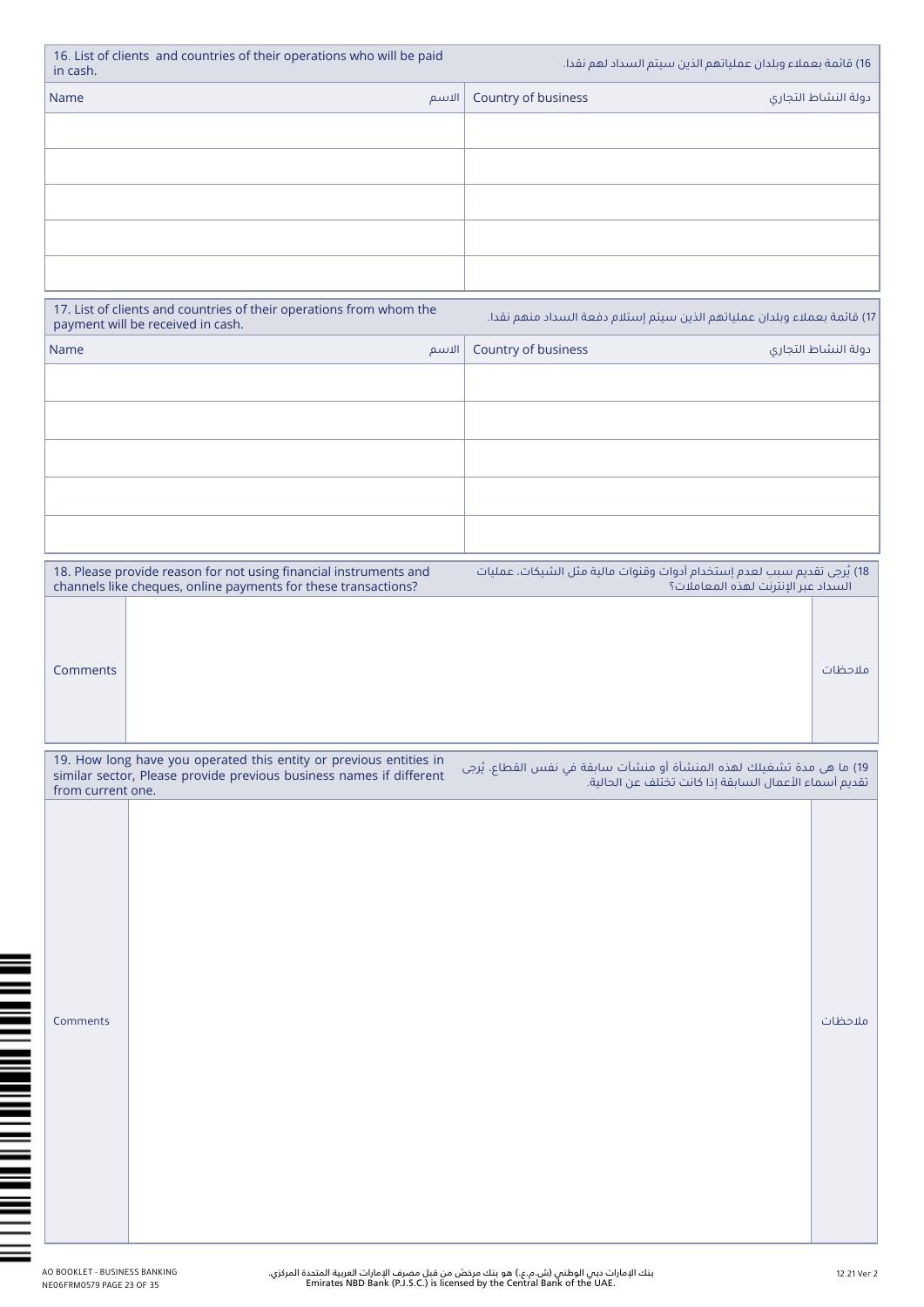| closure of your Account/s with the Bank.                                                                                                                                                                                                                                                                                                                          | I/We certify that we will not undertake transactions with parties or<br>countries subject to international sanctions regimes / restrictions<br>via our accounts with Emirates NBD unless and until this has been<br>agreed to with the Bank. We further confirm that we will not route<br>transactions via 3rd parties / countries to obscure transaction activity<br>and undertake to provide the necessary evidence to demonstrate<br>our compliance with this undertaking if so requested by Emirates<br>NBD Group. I / We acknowledge that failure to do so or provide false,<br>incorrect or misleading information may result in the immediate |  | أشهد/نشهد بأننا لن نقوم بإجراء تعاملات مع أطراف أو دول خاضعة لعقوبات/أنظمة<br>/قيود دولية من خلال حساباتنا المحتفظ بها لدى بنك الإمارات دبي الوطني ما لم وحتى يتم<br>الاتفاق على ذلك مع البنك. كما نؤكد بأننا لن نقوم بتوجيه تعاملات عن طريق أطراف /<br>دول أخرى بهدف تَّمويه المعاملة ونتعهد بتقديم الأدلة اللازمة لإثبات الالتزام بهذا<br>التعهد في حال طلبت مجموعة بنك الإمارات دبي الوطني ذلك. أنا / نحن نقر بأنه<br>في حال عدم الالتزام بهذا التعهد أو تقديم معلومات غير صحيحة أو مضللة ً فإنه<br>قد يترتب على ذلك قيام ً مجموعة بنك الإمارات دبي الوطني بطلب إلغاء العلاقة<br>المصرفية معنا على الفور. |                                                                        |                                |  |
|-------------------------------------------------------------------------------------------------------------------------------------------------------------------------------------------------------------------------------------------------------------------------------------------------------------------------------------------------------------------|------------------------------------------------------------------------------------------------------------------------------------------------------------------------------------------------------------------------------------------------------------------------------------------------------------------------------------------------------------------------------------------------------------------------------------------------------------------------------------------------------------------------------------------------------------------------------------------------------------------------------------------------------|--|--------------------------------------------------------------------------------------------------------------------------------------------------------------------------------------------------------------------------------------------------------------------------------------------------------------------------------------------------------------------------------------------------------------------------------------------------------------------------------------------------------------------------------------------------------------------------------------------------------------|------------------------------------------------------------------------|--------------------------------|--|
| I/We hereby declare that the cash transactions performed through the<br>account are only due to the nature of the business and not sourced<br>from illegitimate business and crime. I/We confirm that the cash<br>transactions are not meant to facilitate any third party transactions<br>and do not involve any Sanctioned Country as part of business dealing. |                                                                                                                                                                                                                                                                                                                                                                                                                                                                                                                                                                                                                                                      |  | أقر/نُقِر بموجبه على أن المعاملات النقدية التي تم أداؤها عبر الحساب هي فقط<br>يسبب طبيعة الأعمال ومصدرها ليس أعمال غير شرعية وجريمة. أنا أؤكد/ اننا<br>نؤكد أنه من غير المقصود من المعاملات النقدية تسهيل أية معاملات لطرف<br>ثالث ولا تنطوي على أي دولة خاضعة لعقوبات كجزء من التعامل التجاري.                                                                                                                                                                                                                                                                                                              |                                                                        |                                |  |
| I/We confirm that this Questionnaire has<br>been signed by (name of the person)                                                                                                                                                                                                                                                                                   |                                                                                                                                                                                                                                                                                                                                                                                                                                                                                                                                                                                                                                                      |  |                                                                                                                                                                                                                                                                                                                                                                                                                                                                                                                                                                                                              | أؤكد/نؤكد بأن هذا الاستبيان قد تم توقيعه من قبل                        | (اسم الشخص)                    |  |
| who holds position of                                                                                                                                                                                                                                                                                                                                             |                                                                                                                                                                                                                                                                                                                                                                                                                                                                                                                                                                                                                                                      |  |                                                                                                                                                                                                                                                                                                                                                                                                                                                                                                                                                                                                              |                                                                        | والذى يشغل منصب                |  |
| undertakings.                                                                                                                                                                                                                                                                                                                                                     | in the company and that all information is correct and true at the<br>time of responding and is authorised to provide such certifications /                                                                                                                                                                                                                                                                                                                                                                                                                                                                                                          |  |                                                                                                                                                                                                                                                                                                                                                                                                                                                                                                                                                                                                              | في الشركة وبأن جميع المعلومات الواردة هي صحيحة  في وقت الرد وبأنه مفوض | بتقديم هذه الشهادات/ التعهدات. |  |
| Signature & Company Seal                                                                                                                                                                                                                                                                                                                                          |                                                                                                                                                                                                                                                                                                                                                                                                                                                                                                                                                                                                                                                      |  |                                                                                                                                                                                                                                                                                                                                                                                                                                                                                                                                                                                                              |                                                                        | توقيع وختم الشركة              |  |
| Name of the person                                                                                                                                                                                                                                                                                                                                                |                                                                                                                                                                                                                                                                                                                                                                                                                                                                                                                                                                                                                                                      |  |                                                                                                                                                                                                                                                                                                                                                                                                                                                                                                                                                                                                              |                                                                        | اسم الشخص                      |  |
| Designation                                                                                                                                                                                                                                                                                                                                                       |                                                                                                                                                                                                                                                                                                                                                                                                                                                                                                                                                                                                                                                      |  |                                                                                                                                                                                                                                                                                                                                                                                                                                                                                                                                                                                                              |                                                                        | المنصب                         |  |

Date D D M M Y Y Y Y التاريخ

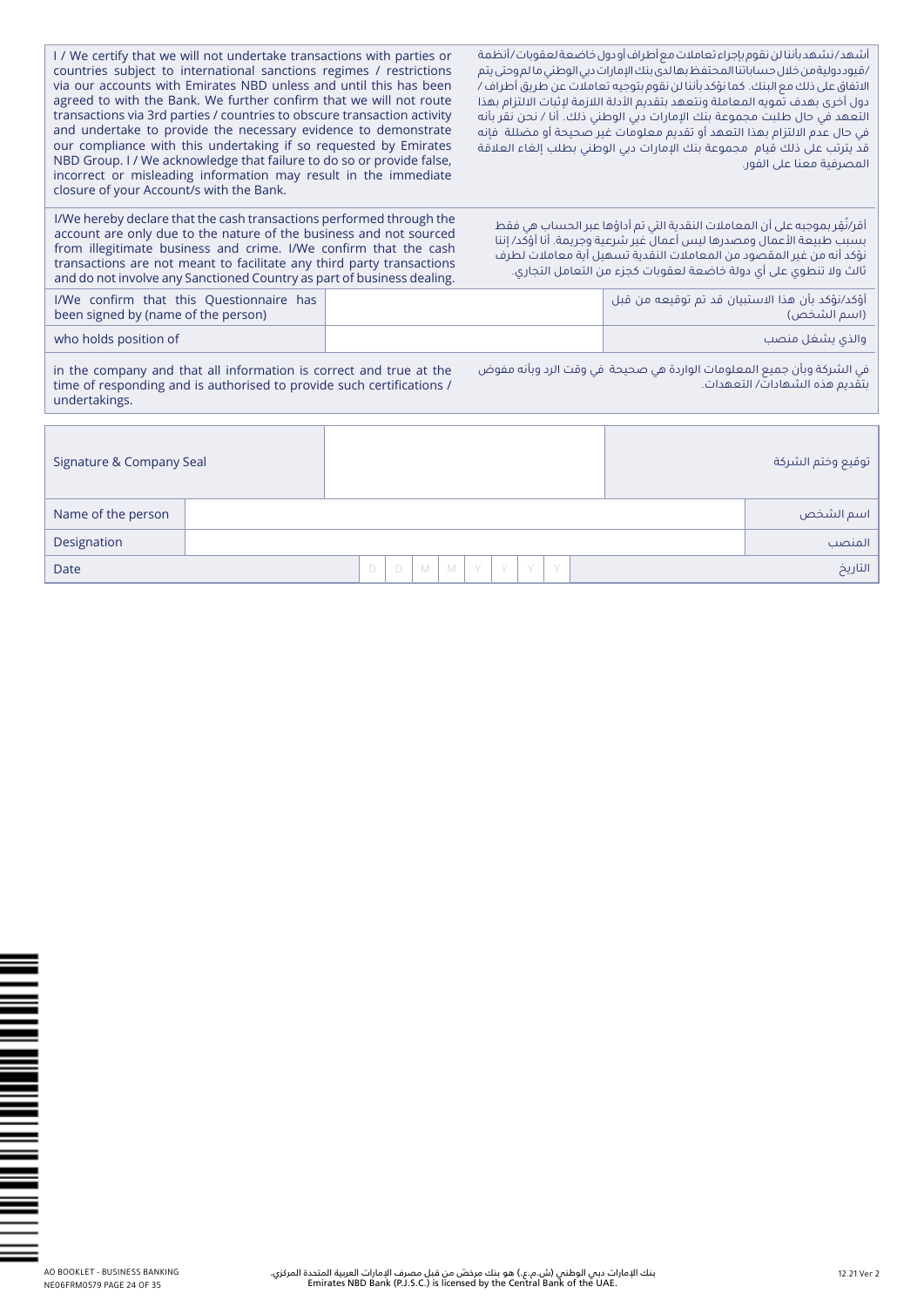



## **نموذج إقرار ذاتي لقانون االمتثال الضريبي األمريكي بشأن الحسابات الخارجية )FATCA )للكيانات االعتبارية**

## **FatcA Self-Declaration FORM For Entities**

| <b>CIF Number</b><br>ملف تعريف العميل<br><b>Account Title</b><br>اسم الحساب<br>Country of Tax Residence<br>Country of Incorporation<br>ابلد التأسيس<br>الضريبة فى بلد الإقامة<br>لأغراض قانون الامتثال الضريبى الأمريكى بشأن الحسابات الخارجية FATCA، يجب<br>For the purposes of the US Foreign Account Tax Compliance Act<br>(FATCA), all entities must be classified into specific categories.<br>تصنيف جميع الكيانات ضمن فئات محددة يرجص الإشارة إلىى الفئة التى تنطبق<br>Please indicate which category applies to you by ticking one of<br>عليك من خلال وضع علامة فى إحدى المربعات المبينة أدناه.<br>the boxes below.<br>يرجص العلم أنه من ضمن إجراءاتنا ذات الصلة بفتح حساب جديد،سنقوم بتدقيق<br>Please note that, as part of our account onboarding procedures,<br>المستندات الأخرى المقدمة من طرفك أو المستندات المتوفرة للعموم،<br>we will review other documentation provided by you or<br>وقدنطلب منك تقديم مزيد من المعلومات حول التصنيف المتعلق بقانون<br>documentation which is publicly available and may seek further<br>الامتثال الضريبس الأمريكي بشأن الحسابات الخارجية الذي قمت باختياره أدناه.<br>information from you on the FATCA classification you have<br>selected below.<br>Kindly fill up the relevant section only.<br>يرجى تعبئة القسم ذو الصلة فقط.<br>ا . أنا/نحن "شخصية أمريكية محددة"*<br>1. I/We are a "Specified US Person"*<br>П<br>Yes<br>No<br>نعم<br>*Entity incorporated in US or US Tax resident (refer to para 2 of the booklet)<br>*كيان مؤسس فىي الولايات المتحدة أوشخص مقيم خاضع للضريبة فىي الولايات المتحدة (يرجى الرجوع للفقرة رقم ٢ من الكتيب التعريفي)<br>If yes, US taxpayer Identification Number is (TIN/GIIN)<br>فم حال الإجابة بنعم، يرجم ذكر رقم التعريف الضريبم للمواطنين الأمريكيين (رقم التعريف الضريبم)<br>رقم التعريف الضريبى العالمى)<br>2. I/We confirm that we are Exempt<br>T. أَؤْكد/نؤْكد بأننس/أننا ملاك مستفيدون معفيون من<br>Beneficial Owner (EBO) in respect of<br>الضريبة فيما يتعلق بجميع الدفعات التى نتوقع استلامها من<br>ᆚ<br>Yes  <br>نعم<br>No<br>all payments we expect to receive from<br>بنك الإمارات دبى الوطنس (ش.م.ع.)<br>Emirates NBD (refer to para 3 of the booklet)<br>(يرجس الرجوع للفقرة رقم ٣ من الكتيب التعريفس)<br>فص حال الإجابة بنعم، يرجص ذكر فئة الملاك المستفيدين<br>If yes, applicable category of EBO<br>المعفيين من الضريبة<br>(refer to para 3 of the booklet)<br>٣. أؤكد/نؤكد بأننس/أننا كيان أجنبس غير مصنف ضمن<br>Yes<br>No<br>3. I/We confirm that we are Excepted NFFE<br>ᆚ<br>نعم<br>المؤسسات المالية مستثنى<br>If yes, applicable category of<br>فص حال الإجابة بنعم، يرجص ذكر فئة الكيان الأجنبص غير<br>المصنف ضمن المؤسسات المالية المستثنى<br><b>Excepted NFFE</b><br>(refer to Appendix 4 of the booklet)<br>(يرجى الرجوع للملحق رقم ٤ من الكتيب التعريفي)<br>4. I/We confirm that we are<br>٤. أَؤْكد/نؤْكد بأننص/أننا كيان أجنبص غير مصنف ضمن المؤسسات<br>Yes<br>No<br>ᆚ<br>نعم<br>Direct reporting NFFE<br>المالية تابع مباشرة لمصلحة الضرآئب فمى الولايات المتحدة<br>If yes, please provide the GIIN number<br>فص حال الإجابة بنعم، يرجص ذكر رقم التعريف الضريبص العالمص<br>٥. أؤكد/ نؤكد بأننص/بأننا كيان أجنبي غير مصنف ضمن<br>5. I/We confirm that we are Active NFFE<br>No<br>Yes<br>المؤسسات المالية بمصدر دخل يستند معظمه على<br>ᆚ<br>نعم<br>أنشطة الكيان<br>فص حال الإجابة بنعم، يرجص ذكر فئة الكيان الأجنبص غير المصنف<br>If yes, applicable category of Active<br>ضمن المؤسسات المالية بمصدر دخل يستند معظمه على<br>NFFE (refer to para 4.2 of the booklet)<br>أُنشطة الكيان (يرجى الرجوع للفقرة ٤-٢ من الكتيب التعريفى)<br>٦. أَؤْكد/ نؤْكد بأننس/بأننا كيان أجنبس غير مصنف ضمن<br>6. I/We confirm that we are Passive NFFE<br>المؤسسات المالية بمصدر دخل يستند معظمه على أدوات<br>No<br>Yes.<br>ᆚ<br>نعم<br>(refer to para 4.4 of the booklet)<br>استثمارية وأصول ثابتة. (يرجى الرجوع للفقرة ٤-٤ من الكتيب التعريفي)<br>If yes,<br>فس حال الإجابة بنعم, |  |  |  | Date<br>تاريخ |  |  |  |  |
|------------------------------------------------------------------------------------------------------------------------------------------------------------------------------------------------------------------------------------------------------------------------------------------------------------------------------------------------------------------------------------------------------------------------------------------------------------------------------------------------------------------------------------------------------------------------------------------------------------------------------------------------------------------------------------------------------------------------------------------------------------------------------------------------------------------------------------------------------------------------------------------------------------------------------------------------------------------------------------------------------------------------------------------------------------------------------------------------------------------------------------------------------------------------------------------------------------------------------------------------------------------------------------------------------------------------------------------------------------------------------------------------------------------------------------------------------------------------------------------------------------------------------------------------------------------------------------------------------------------------------------------------------------------------------------------------------------------------------------------------------------------------------------------------------------------------------------------------------------------------------------------------------------------------------------------------------------------------------------------------------------------------------------------------------------------------------------------------------------------------------------------------------------------------------------------------------------------------------------------------------------------------------------------------------------------------------------------------------------------------------------------------------------------------------------------------------------------------------------------------------------------------------------------------------------------------------------------------------------------------------------------------------------------------------------------------------------------------------------------------------------------------------------------------------------------------------------------------------------------------------------------------------------------------------------------------------------------------------------------------------------------------------------------------------------------------------------------------------------------------------------------------------------------------------------------------------------------------------------------------------------------------------------------------------------------------------------------------------------------------------------------------------------------------------------------------------------------------------------------------------------------------------------------------------------------------------------------------------------------------------------------------------------------------------------------------------------------------------------------------------------------------------------------------------------------------------------------------------------------------------------------|--|--|--|---------------|--|--|--|--|
|                                                                                                                                                                                                                                                                                                                                                                                                                                                                                                                                                                                                                                                                                                                                                                                                                                                                                                                                                                                                                                                                                                                                                                                                                                                                                                                                                                                                                                                                                                                                                                                                                                                                                                                                                                                                                                                                                                                                                                                                                                                                                                                                                                                                                                                                                                                                                                                                                                                                                                                                                                                                                                                                                                                                                                                                                                                                                                                                                                                                                                                                                                                                                                                                                                                                                                                                                                                                                                                                                                                                                                                                                                                                                                                                                                                                                                                                                          |  |  |  |               |  |  |  |  |
|                                                                                                                                                                                                                                                                                                                                                                                                                                                                                                                                                                                                                                                                                                                                                                                                                                                                                                                                                                                                                                                                                                                                                                                                                                                                                                                                                                                                                                                                                                                                                                                                                                                                                                                                                                                                                                                                                                                                                                                                                                                                                                                                                                                                                                                                                                                                                                                                                                                                                                                                                                                                                                                                                                                                                                                                                                                                                                                                                                                                                                                                                                                                                                                                                                                                                                                                                                                                                                                                                                                                                                                                                                                                                                                                                                                                                                                                                          |  |  |  |               |  |  |  |  |
|                                                                                                                                                                                                                                                                                                                                                                                                                                                                                                                                                                                                                                                                                                                                                                                                                                                                                                                                                                                                                                                                                                                                                                                                                                                                                                                                                                                                                                                                                                                                                                                                                                                                                                                                                                                                                                                                                                                                                                                                                                                                                                                                                                                                                                                                                                                                                                                                                                                                                                                                                                                                                                                                                                                                                                                                                                                                                                                                                                                                                                                                                                                                                                                                                                                                                                                                                                                                                                                                                                                                                                                                                                                                                                                                                                                                                                                                                          |  |  |  |               |  |  |  |  |
|                                                                                                                                                                                                                                                                                                                                                                                                                                                                                                                                                                                                                                                                                                                                                                                                                                                                                                                                                                                                                                                                                                                                                                                                                                                                                                                                                                                                                                                                                                                                                                                                                                                                                                                                                                                                                                                                                                                                                                                                                                                                                                                                                                                                                                                                                                                                                                                                                                                                                                                                                                                                                                                                                                                                                                                                                                                                                                                                                                                                                                                                                                                                                                                                                                                                                                                                                                                                                                                                                                                                                                                                                                                                                                                                                                                                                                                                                          |  |  |  |               |  |  |  |  |
|                                                                                                                                                                                                                                                                                                                                                                                                                                                                                                                                                                                                                                                                                                                                                                                                                                                                                                                                                                                                                                                                                                                                                                                                                                                                                                                                                                                                                                                                                                                                                                                                                                                                                                                                                                                                                                                                                                                                                                                                                                                                                                                                                                                                                                                                                                                                                                                                                                                                                                                                                                                                                                                                                                                                                                                                                                                                                                                                                                                                                                                                                                                                                                                                                                                                                                                                                                                                                                                                                                                                                                                                                                                                                                                                                                                                                                                                                          |  |  |  |               |  |  |  |  |
|                                                                                                                                                                                                                                                                                                                                                                                                                                                                                                                                                                                                                                                                                                                                                                                                                                                                                                                                                                                                                                                                                                                                                                                                                                                                                                                                                                                                                                                                                                                                                                                                                                                                                                                                                                                                                                                                                                                                                                                                                                                                                                                                                                                                                                                                                                                                                                                                                                                                                                                                                                                                                                                                                                                                                                                                                                                                                                                                                                                                                                                                                                                                                                                                                                                                                                                                                                                                                                                                                                                                                                                                                                                                                                                                                                                                                                                                                          |  |  |  |               |  |  |  |  |
|                                                                                                                                                                                                                                                                                                                                                                                                                                                                                                                                                                                                                                                                                                                                                                                                                                                                                                                                                                                                                                                                                                                                                                                                                                                                                                                                                                                                                                                                                                                                                                                                                                                                                                                                                                                                                                                                                                                                                                                                                                                                                                                                                                                                                                                                                                                                                                                                                                                                                                                                                                                                                                                                                                                                                                                                                                                                                                                                                                                                                                                                                                                                                                                                                                                                                                                                                                                                                                                                                                                                                                                                                                                                                                                                                                                                                                                                                          |  |  |  |               |  |  |  |  |
|                                                                                                                                                                                                                                                                                                                                                                                                                                                                                                                                                                                                                                                                                                                                                                                                                                                                                                                                                                                                                                                                                                                                                                                                                                                                                                                                                                                                                                                                                                                                                                                                                                                                                                                                                                                                                                                                                                                                                                                                                                                                                                                                                                                                                                                                                                                                                                                                                                                                                                                                                                                                                                                                                                                                                                                                                                                                                                                                                                                                                                                                                                                                                                                                                                                                                                                                                                                                                                                                                                                                                                                                                                                                                                                                                                                                                                                                                          |  |  |  |               |  |  |  |  |
|                                                                                                                                                                                                                                                                                                                                                                                                                                                                                                                                                                                                                                                                                                                                                                                                                                                                                                                                                                                                                                                                                                                                                                                                                                                                                                                                                                                                                                                                                                                                                                                                                                                                                                                                                                                                                                                                                                                                                                                                                                                                                                                                                                                                                                                                                                                                                                                                                                                                                                                                                                                                                                                                                                                                                                                                                                                                                                                                                                                                                                                                                                                                                                                                                                                                                                                                                                                                                                                                                                                                                                                                                                                                                                                                                                                                                                                                                          |  |  |  |               |  |  |  |  |
| (يرجص الرجوع للفقرة رقم ٣ من الكتيب التعريفي)                                                                                                                                                                                                                                                                                                                                                                                                                                                                                                                                                                                                                                                                                                                                                                                                                                                                                                                                                                                                                                                                                                                                                                                                                                                                                                                                                                                                                                                                                                                                                                                                                                                                                                                                                                                                                                                                                                                                                                                                                                                                                                                                                                                                                                                                                                                                                                                                                                                                                                                                                                                                                                                                                                                                                                                                                                                                                                                                                                                                                                                                                                                                                                                                                                                                                                                                                                                                                                                                                                                                                                                                                                                                                                                                                                                                                                            |  |  |  |               |  |  |  |  |
|                                                                                                                                                                                                                                                                                                                                                                                                                                                                                                                                                                                                                                                                                                                                                                                                                                                                                                                                                                                                                                                                                                                                                                                                                                                                                                                                                                                                                                                                                                                                                                                                                                                                                                                                                                                                                                                                                                                                                                                                                                                                                                                                                                                                                                                                                                                                                                                                                                                                                                                                                                                                                                                                                                                                                                                                                                                                                                                                                                                                                                                                                                                                                                                                                                                                                                                                                                                                                                                                                                                                                                                                                                                                                                                                                                                                                                                                                          |  |  |  |               |  |  |  |  |
|                                                                                                                                                                                                                                                                                                                                                                                                                                                                                                                                                                                                                                                                                                                                                                                                                                                                                                                                                                                                                                                                                                                                                                                                                                                                                                                                                                                                                                                                                                                                                                                                                                                                                                                                                                                                                                                                                                                                                                                                                                                                                                                                                                                                                                                                                                                                                                                                                                                                                                                                                                                                                                                                                                                                                                                                                                                                                                                                                                                                                                                                                                                                                                                                                                                                                                                                                                                                                                                                                                                                                                                                                                                                                                                                                                                                                                                                                          |  |  |  |               |  |  |  |  |
|                                                                                                                                                                                                                                                                                                                                                                                                                                                                                                                                                                                                                                                                                                                                                                                                                                                                                                                                                                                                                                                                                                                                                                                                                                                                                                                                                                                                                                                                                                                                                                                                                                                                                                                                                                                                                                                                                                                                                                                                                                                                                                                                                                                                                                                                                                                                                                                                                                                                                                                                                                                                                                                                                                                                                                                                                                                                                                                                                                                                                                                                                                                                                                                                                                                                                                                                                                                                                                                                                                                                                                                                                                                                                                                                                                                                                                                                                          |  |  |  |               |  |  |  |  |
|                                                                                                                                                                                                                                                                                                                                                                                                                                                                                                                                                                                                                                                                                                                                                                                                                                                                                                                                                                                                                                                                                                                                                                                                                                                                                                                                                                                                                                                                                                                                                                                                                                                                                                                                                                                                                                                                                                                                                                                                                                                                                                                                                                                                                                                                                                                                                                                                                                                                                                                                                                                                                                                                                                                                                                                                                                                                                                                                                                                                                                                                                                                                                                                                                                                                                                                                                                                                                                                                                                                                                                                                                                                                                                                                                                                                                                                                                          |  |  |  |               |  |  |  |  |
|                                                                                                                                                                                                                                                                                                                                                                                                                                                                                                                                                                                                                                                                                                                                                                                                                                                                                                                                                                                                                                                                                                                                                                                                                                                                                                                                                                                                                                                                                                                                                                                                                                                                                                                                                                                                                                                                                                                                                                                                                                                                                                                                                                                                                                                                                                                                                                                                                                                                                                                                                                                                                                                                                                                                                                                                                                                                                                                                                                                                                                                                                                                                                                                                                                                                                                                                                                                                                                                                                                                                                                                                                                                                                                                                                                                                                                                                                          |  |  |  |               |  |  |  |  |
|                                                                                                                                                                                                                                                                                                                                                                                                                                                                                                                                                                                                                                                                                                                                                                                                                                                                                                                                                                                                                                                                                                                                                                                                                                                                                                                                                                                                                                                                                                                                                                                                                                                                                                                                                                                                                                                                                                                                                                                                                                                                                                                                                                                                                                                                                                                                                                                                                                                                                                                                                                                                                                                                                                                                                                                                                                                                                                                                                                                                                                                                                                                                                                                                                                                                                                                                                                                                                                                                                                                                                                                                                                                                                                                                                                                                                                                                                          |  |  |  |               |  |  |  |  |
|                                                                                                                                                                                                                                                                                                                                                                                                                                                                                                                                                                                                                                                                                                                                                                                                                                                                                                                                                                                                                                                                                                                                                                                                                                                                                                                                                                                                                                                                                                                                                                                                                                                                                                                                                                                                                                                                                                                                                                                                                                                                                                                                                                                                                                                                                                                                                                                                                                                                                                                                                                                                                                                                                                                                                                                                                                                                                                                                                                                                                                                                                                                                                                                                                                                                                                                                                                                                                                                                                                                                                                                                                                                                                                                                                                                                                                                                                          |  |  |  |               |  |  |  |  |
|                                                                                                                                                                                                                                                                                                                                                                                                                                                                                                                                                                                                                                                                                                                                                                                                                                                                                                                                                                                                                                                                                                                                                                                                                                                                                                                                                                                                                                                                                                                                                                                                                                                                                                                                                                                                                                                                                                                                                                                                                                                                                                                                                                                                                                                                                                                                                                                                                                                                                                                                                                                                                                                                                                                                                                                                                                                                                                                                                                                                                                                                                                                                                                                                                                                                                                                                                                                                                                                                                                                                                                                                                                                                                                                                                                                                                                                                                          |  |  |  |               |  |  |  |  |
|                                                                                                                                                                                                                                                                                                                                                                                                                                                                                                                                                                                                                                                                                                                                                                                                                                                                                                                                                                                                                                                                                                                                                                                                                                                                                                                                                                                                                                                                                                                                                                                                                                                                                                                                                                                                                                                                                                                                                                                                                                                                                                                                                                                                                                                                                                                                                                                                                                                                                                                                                                                                                                                                                                                                                                                                                                                                                                                                                                                                                                                                                                                                                                                                                                                                                                                                                                                                                                                                                                                                                                                                                                                                                                                                                                                                                                                                                          |  |  |  |               |  |  |  |  |
|                                                                                                                                                                                                                                                                                                                                                                                                                                                                                                                                                                                                                                                                                                                                                                                                                                                                                                                                                                                                                                                                                                                                                                                                                                                                                                                                                                                                                                                                                                                                                                                                                                                                                                                                                                                                                                                                                                                                                                                                                                                                                                                                                                                                                                                                                                                                                                                                                                                                                                                                                                                                                                                                                                                                                                                                                                                                                                                                                                                                                                                                                                                                                                                                                                                                                                                                                                                                                                                                                                                                                                                                                                                                                                                                                                                                                                                                                          |  |  |  |               |  |  |  |  |
|                                                                                                                                                                                                                                                                                                                                                                                                                                                                                                                                                                                                                                                                                                                                                                                                                                                                                                                                                                                                                                                                                                                                                                                                                                                                                                                                                                                                                                                                                                                                                                                                                                                                                                                                                                                                                                                                                                                                                                                                                                                                                                                                                                                                                                                                                                                                                                                                                                                                                                                                                                                                                                                                                                                                                                                                                                                                                                                                                                                                                                                                                                                                                                                                                                                                                                                                                                                                                                                                                                                                                                                                                                                                                                                                                                                                                                                                                          |  |  |  |               |  |  |  |  |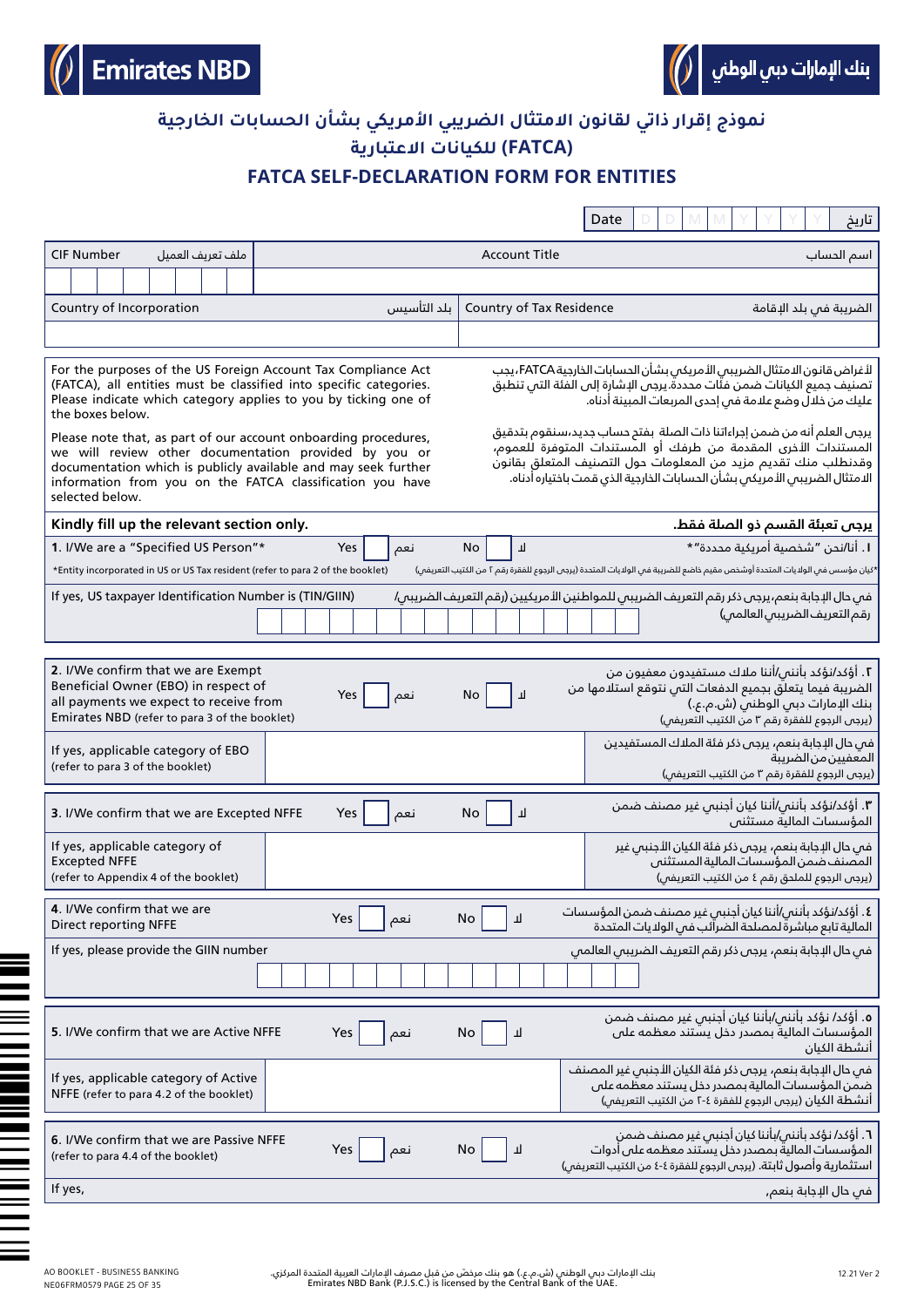| 6a. I/We are a Passive NFFE without<br>controlling US citizen or US Tax Residents                                                                                                                                                                                                                                                                                                                                                      |  | Yes<br>نعم     | No  | ᆚ  |                                              | i٦. أنا/نحن كيان أجنبس غير مصنفٍ ضمن المؤسسات المالية<br>بمصدر دخل يستند معظمه على أدوات استثمارية وأصول ثابتة<br>والحصة السيادية من الكيان ليست مملوكة من قبل شخص امريكى<br>آو أشخاص مقيمين فى الولايات المتحدة ويخضعون للضرائب                                                                                                                                                                 |  |
|----------------------------------------------------------------------------------------------------------------------------------------------------------------------------------------------------------------------------------------------------------------------------------------------------------------------------------------------------------------------------------------------------------------------------------------|--|----------------|-----|----|----------------------------------------------|--------------------------------------------------------------------------------------------------------------------------------------------------------------------------------------------------------------------------------------------------------------------------------------------------------------------------------------------------------------------------------------------------|--|
|                                                                                                                                                                                                                                                                                                                                                                                                                                        |  | <b>OR</b>      |     | او |                                              |                                                                                                                                                                                                                                                                                                                                                                                                  |  |
| 6b. I/We are a Passive NFFE with controlling<br>US Citizen or US Tax Residents and have<br>registered for FATCA directly with IRS                                                                                                                                                                                                                                                                                                      |  | Yes<br>نعم     | No  | ᆚ  |                                              | <b>٦ب</b> . انا/نحن كيان اجنبى غير مصنف ضمن المؤسسات المالية<br>بمصدر دخلّ يستّند معظّمه على أدوات استثمارية وأصول ثابتّة<br>والحصة السيادية من الكيان مملوكة من قبل شخص أمريكن أو<br>اشخاص مقيمين فىى الولايات المتحدة ويخضعون للضرائب وقد<br>قمت/قمنا بالتسجيل للإلتزام بقانون الامتثال الضريبى الأمريكى<br>بشأن الحسابات الذارجية للكيانات مباشرة لدى مصلحة الضّرائب ّفصّ<br>الولايات المتحدة |  |
| Our Global Intermediary Identification Number (GIIN) is                                                                                                                                                                                                                                                                                                                                                                                |  |                |     |    |                                              | رقم التعريف الضريبى العالمى الخاص بنا هو                                                                                                                                                                                                                                                                                                                                                         |  |
|                                                                                                                                                                                                                                                                                                                                                                                                                                        |  |                |     |    |                                              |                                                                                                                                                                                                                                                                                                                                                                                                  |  |
|                                                                                                                                                                                                                                                                                                                                                                                                                                        |  | <b>OR</b>      |     | أو |                                              |                                                                                                                                                                                                                                                                                                                                                                                                  |  |
| ٦ت. نحن كيان أجنبى غير مصنف ضمن المؤسسات المالية بمصدر<br>6c. We are a Passive NFFE with controlling<br>دخل يستند معظمه على أدوات استثمارية وأصول ثابتة والحصة<br>persons as US citizens or US tax residents<br>السيادية من الكيان ليست مملوكة من قبل شخص أمريكى أو<br>Yes<br>No.<br>ᆚ<br>نعم<br>(refer to para 4.4 of the booklet)<br>أشخاص مقيمين فى الولايات المتحدة ويخضعون للضرائب<br>(يرجص الرجوع للفقرة ٤-٤ من الكتيب التعريفص) |  |                |     |    |                                              |                                                                                                                                                                                                                                                                                                                                                                                                  |  |
| If yes, please provide the following information                                                                                                                                                                                                                                                                                                                                                                                       |  |                |     |    |                                              | فس حال الإجابة بنعم، يرجس تقديم المعلومات التالية.                                                                                                                                                                                                                                                                                                                                               |  |
| الاسم                                                                                                                                                                                                                                                                                                                                                                                                                                  |  | العنوان        |     |    | الحصة التى يمتلكها الشخص<br>الأمريكي المسيطر | رقم التعريف الضريبى للمواطنين الأمريكيين                                                                                                                                                                                                                                                                                                                                                         |  |
| Name                                                                                                                                                                                                                                                                                                                                                                                                                                   |  | <b>Address</b> |     |    | Sharez held by US Controlling<br>Person      | US Taxpayer Identification Number (TIN)                                                                                                                                                                                                                                                                                                                                                          |  |
|                                                                                                                                                                                                                                                                                                                                                                                                                                        |  |                |     |    |                                              |                                                                                                                                                                                                                                                                                                                                                                                                  |  |
|                                                                                                                                                                                                                                                                                                                                                                                                                                        |  |                |     |    |                                              |                                                                                                                                                                                                                                                                                                                                                                                                  |  |
|                                                                                                                                                                                                                                                                                                                                                                                                                                        |  |                |     |    |                                              |                                                                                                                                                                                                                                                                                                                                                                                                  |  |
|                                                                                                                                                                                                                                                                                                                                                                                                                                        |  |                |     |    |                                              |                                                                                                                                                                                                                                                                                                                                                                                                  |  |
|                                                                                                                                                                                                                                                                                                                                                                                                                                        |  |                |     |    |                                              |                                                                                                                                                                                                                                                                                                                                                                                                  |  |
| 7. We do not fall within any of the above<br>categories but the entity is a US person                                                                                                                                                                                                                                                                                                                                                  |  | Yes            | نعم |    |                                              | ٧. نحن لا ِ ننتمس إلى أي من الفئات المذكورة أعلاه إلا أن الكيان هو<br>شخصية امريكية إعتبارية                                                                                                                                                                                                                                                                                                     |  |
| If so please state the reason: (see<br>explanatory booklet para o) of<br>why you may fall within any of the<br>categories                                                                                                                                                                                                                                                                                                              |  |                |     |    |                                              | فم حال الإجابة بنعم، يرجم ذكر السبب:<br>(يرجى الرجوع للفقرة رقم ٥ من الكتيب<br>التعريفي). او سبب انتمائك   لأي من<br>الفقرات المذكورة اعلاه                                                                                                                                                                                                                                                      |  |
|                                                                                                                                                                                                                                                                                                                                                                                                                                        |  |                |     |    |                                              | أشهد/نشهد بموجبه بأن المعلومات الواردة أعلاه صحيحة ودقيقة. أؤكد/نؤكد بموجبه  I/We  hereby  certify  that  the  information  provided  above  is  true<br>بأن بنك الإمارات دبي الوطني (ش.م.ع.) أوموظفيه أوالمتعاقدين معه لن يكونو                                                                                                                                                                 |  |

مسؤولین تحت أي ظرف مھما یكن عن أي أضرار مباشرة أو غیر مباشرة أو عرضیة اوخاصة او عقابیة او تبعیة والتی قد تنشآ بای شكل مهما یكن عن الاعتماد على المعلومات الواردة في ھذا المستند.أؤكد/نؤكد بموجبه بأنني/أننا قدمت/قدمنا ھذا الإشهاد الذاتى فیما یتعلق بقانون إلامتثال الضریبي الأمریكي بشان الحسابات الخارجیة طواعیة ودون الحصول على اي مشورة او مساعدة من بنك الإمارات دبى الوطني (ش.م.ع.) .ادرك/ندرك بان تقدیم المعلومات الكاذبة اوحچب المعلومات ذات الصلة أواالستجابة بطریقة مضللة قدیؤدي إلى رفض الطلب أو إلى اتخاذ أي من اإلجراءات المناسبة ضدي أو ضد مقدم الطلب. أدرك/ندرك بأنه قد یطلب من بنك الإمارات دبى الوطنى (شّ.م.ع.) تقدیم إفصاحات فیما یتعلق بالمعلومات المتضمنة في ھذا النموذج إلى السلطات الحكومیة المعنیة و/أوغیرھا من السلطات التنظيمية الدولية الأخرى، وبموجب هذا المستند افوّض/نفوّض بنك الإمارات دبي الوطني<br>(ش.م.ع.) دون رجعة بتقديم هذه الإفصاحات إلى أي من السلطات المذكورة أعليه دون الداجة للحصول على مزيد من التصريحات المكتوبة اوالشفهية مني/منا . يشكّل<br>هذا المستند جزءاً لا يتجزأ من ويقرأ ويفسر بالتزامن مع نموذج طلب الحساب والأحكام والشروط الأساسية ذات الصلة.

Emirates NBD, its employees or its contractors be liable for any direct, indirect, incidental, special, punitive or consequential damages that may result in any way from their reliance on the information provided herein. I/We confirm that I/we have provided this FATCA self-certification willingly, without advice or help from Emirates NBD. I/We understand that providing false information, withholding relevant information or responding in a misleading way may result in the rejection of the application or other appropriate action taken against me and/or the applicant. I/We understand that Emirates NBD may be required to make disclosures in relation to the information contained herein to appropriate government authorities and/or other regulatory authorities locally/internationally, and vide this document. I/We irrevocably permit Emirates NBD to make such disclosures to any such authorities without obtaining further written or oral permission from me. This document shall form an integral part of and always be read in conjunction with the account application form and its underlying terms and conditions.

### المفوض بالتوقيع Signatory Authorised

| <b>FOR BANK USE ONLY</b>                                                                                                                                                                                                   |  |               |  |  |  |  |  |
|----------------------------------------------------------------------------------------------------------------------------------------------------------------------------------------------------------------------------|--|---------------|--|--|--|--|--|
| Branch                                                                                                                                                                                                                     |  |               |  |  |  |  |  |
| Signature verified by                                                                                                                                                                                                      |  | Authorised by |  |  |  |  |  |
| <b>Back office</b>                                                                                                                                                                                                         |  |               |  |  |  |  |  |
| Updated by                                                                                                                                                                                                                 |  | Authorised by |  |  |  |  |  |
| - (γ) off economic counterfacilities of counterfacilities of counterfacilities in the film of the film of the<br>AO BOOKLET BUCINECC BANKING<br>$\overline{a}$ $\overline{a}$ $\overline{a}$ $\overline{a}$ $\overline{a}$ |  |               |  |  |  |  |  |

AO BOOKLET - BUSINESS BANKING NE06FRM0579 PAGE 26 OF 35

12.21 Yer كينا الإمارات دبي الوطني (ش.م.ع.) هو بنك مرخصٌ من قبل مصرف الإمارات العربية المتحدة المركزي.<br>Emirates NBD Bank (P.J.S.C.) is licensed by the Central Bank of the UAE.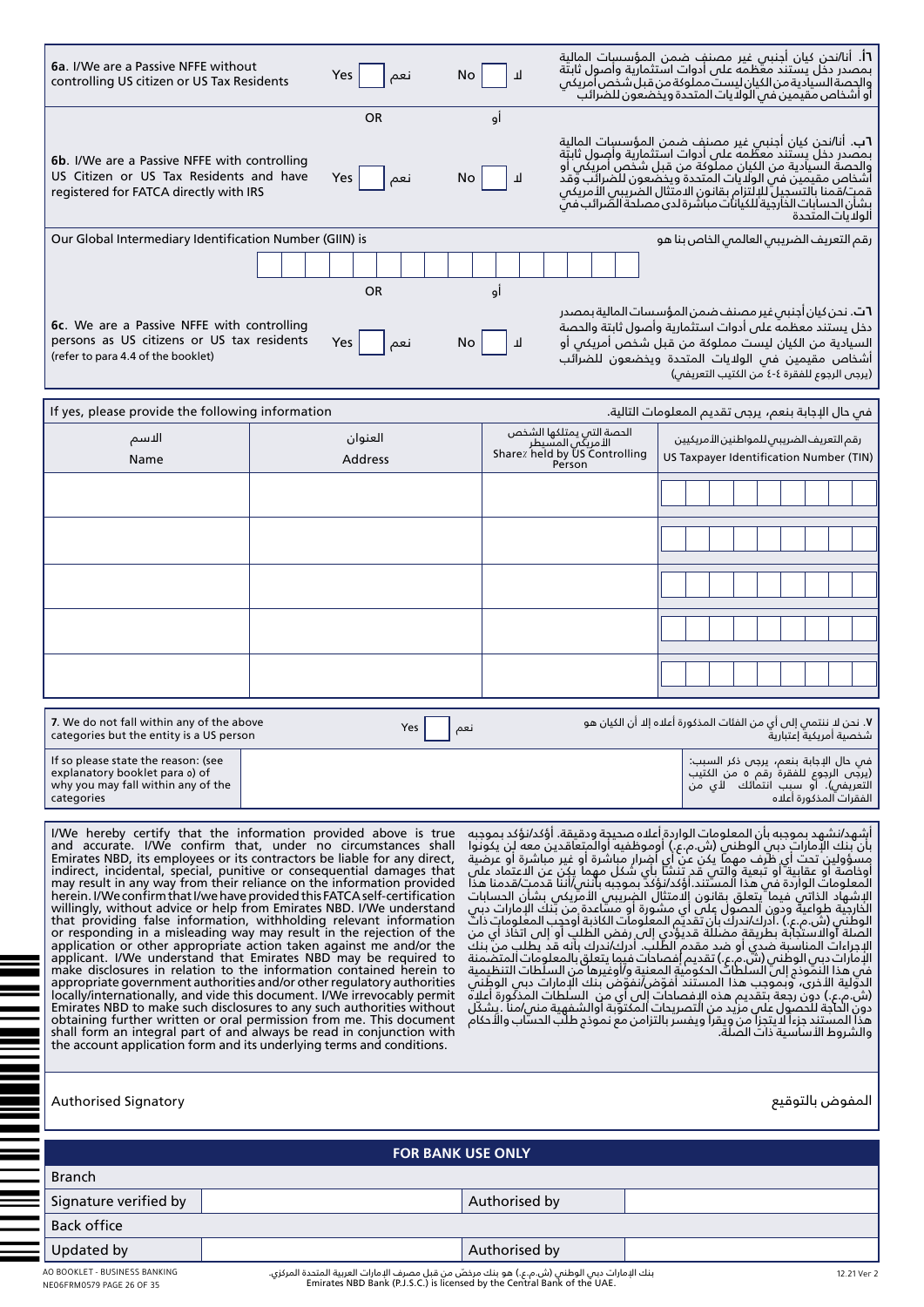

**Entity Tax Residency Self-Certification Form COMMON REPORTING STANDARD نموذج االقرار الضريبي الذاتي للشركات - معيار االبالغ المشترك** 

| <b>Entity Type:</b><br>Please provide the Account Holder's Status by ticking one of the<br>following boxes:                                                                               | نوع الشركة:<br>يرجى تحديد حالة  مالك الحساب عن طريق التأشير على أحد المربعات التالية:                                                               |
|-------------------------------------------------------------------------------------------------------------------------------------------------------------------------------------------|-----------------------------------------------------------------------------------------------------------------------------------------------------|
| 1. (a) Financial Institution - Investment Entity                                                                                                                                          | ا.  (أ)   مؤسسة مالية-شركة استثمار                                                                                                                  |
| i. An Investment Entity located in a Non-Participating<br>Jurisdiction and managed by another Financial Institution<br>(Note: if ticking this box please also complete Part (2)<br>below) | i. شركة إستثمار تعمل في بلد غير مشاركة وتدار عن طريق مؤسسة<br>مالية اخرى (ملاحظة: في حال التأشير على هذا المربع، يرجى اكمال<br>الجزء (٢) ادناه)     |
| ii. Other Investment Entity                                                                                                                                                               | ii. شركة استثمار أخرى                                                                                                                               |
| (b) Financial Institution - Depository Institution, Custodial<br>Institution or Specified Insurance Company.                                                                              | (ب) مؤسسة مالية- مؤسسة ايداع - مؤسسة تمارس نشاط الحفظ الامين<br>للأوراق المالية أو شركة تأمين محددة.                                                |
| If you have ticked (a) or (b) above, please provide, if held, the<br>Account Holder's Global Intermediary Identification Number<br>("GIIN") obtained for FATCA purposes.                  | في حال قمت بالتأشير على (أ) أو (ب) اعلاه، يرجى ذكر رقم تعريف<br>الوسيط العالمي لمالك الحساب المتحصل عليه لأغراض قانون<br>الامتثال الضريبي الأمريكي. |
|                                                                                                                                                                                           |                                                                                                                                                     |
| (c) Active NFE – a corporation the stock of which is regularly<br>traded on an established securities market or a corporation<br>which is a related entity of such a corporation.         | (ج) شركة غير مالية نشطة- وتعني شركة يتم تداول اوراقها المالية  بصورة<br>منتظمة في سوق اوراق مالية معتمد أو شركة تكون تابعة لتلك<br>المنشأة.         |
| If you have ticked (c), please provide the name of the<br>established securities market on which the corporation is<br>regularly traded:                                                  | في حال قمت بالتأشير على (ج)، يرجى ذكر اسم سوق الاوراق المالية<br>المعتمد و الذي يتم تدوال اسهم الشركة فيه:                                          |
| If you are a Related Entity of a regularly traded corporation,<br>please provide the name of the regularly traded corporation<br>that the Entity in (c) is a Related Entity of:           | في حال كانت الشركة تابعة لإحدى الشركات المدرجة. يرجى ذكر اسم<br>الشركة المدرجة و التي تزاول تجارتها والتي تتبع لها الشركة المذكورة في<br>(ج) :      |
| (d) Active NFE – a Government Entity or Central Bank                                                                                                                                      | (د)  ىتىركة غير مالية نىتىطة- ىتىركة حكومية او بنك مركزى                                                                                            |
| (e) Active NFE - an International Organisation                                                                                                                                            | (ه) شركة غير مالية نشطة - منظمة دولية                                                                                                               |
| (f) Active NFE - other than (c)-(e) (for example a start-up NFE or<br>a non-profit NFE)                                                                                                   | (و) شركة غير مالية نشطة - بخلاف (ج)-(ه) كمثال (شركة غير مالية تحت<br>التأسيس أو شركة غير مالية غير ربحية)                                           |
| (g) Passive NFE                                                                                                                                                                           | (j) شركة غير مالية غير نشطة                                                                                                                         |
| (Note: if ticking this box please also complete Part (2) below)                                                                                                                           | (ملاحظة: في حال التأشير على هذا المربع، يرجى اكمال القسم (٢) أدناه)                                                                                 |
| 2. If you have ticked 1(a)(i) or 1(g) above, then please:<br>(a). Indicate the name of any Controlling Person(s) of the Account<br>Holder*:                                               | r في حال قمت بالتأشير على ا(أ)(i) اعلاه أو ا(ز)، يرجى:<br>(أ) تحديد اسم الشخص/الأشخاص المسؤولين عن صاحب الحساب*:                                    |
| b. Complete "Controlling Person tax residency self-certification                                                                                                                          | (ب) يرجى تعبئة نموذج الإقرار الضريبي الذاتي للشخص المسؤول. * يرجى                                                                                   |
| form" for each Controlling Person.* Please see the definition<br>of Controlling Person in Appendix.                                                                                       | الإطلاع على تعريف الشخص المسؤول في الملحق.                                                                                                          |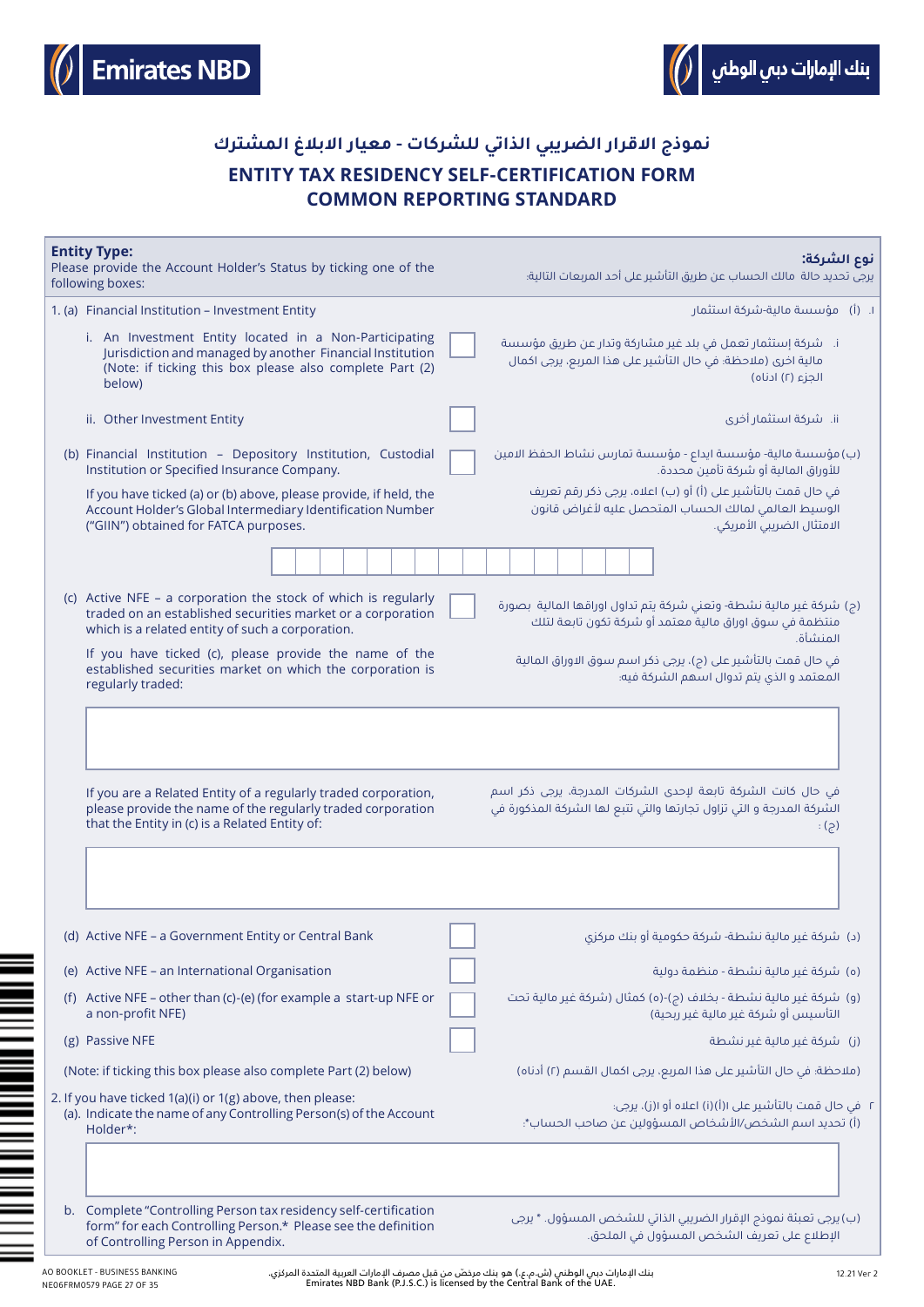(ii) The Account Holder's TIN for each country indicated.

Please complete the following table indicating: (i) where the Account Holder is a tax resident;

يرجى اكمال الجدول التالي مشيراً الى:

)i )بلد ضريبة صاحب الحساب؛

)ii )رقم التعريف الضريبي لصاحب الحساب لكل بلد مشار اليها.

في حال كان صاحب الحساب دافع للضريبة في اكثر من ثالثة دول، يرجى استخدام ورقة منفصلة. في حال كان رقم التعريف الضريبي غير متاح، يرجى ذكر سبب مناسب (أ) أو (ب) أو (ج):

**السبب أ**-عدم اصدار رقم التعريف الضريبي في البلد/السلطة التي يكون صاحب ً الحساب ملزما بدفع الضريبة بها

**السبب ب**- عدم قدرة صاحب الحساب على الحصول على رقم التعريف الضريبي أو رقم مكافئ )في حال قمت باختيار هذا السبب، يرجى شرح سبب عدم القدرة على الحصول على رقم التعريف الضريبي في الجدول ادناه(

**السبب ج**- رقم التعريف الضريبي غير مطلوب )مالحظة: قم باختيار هذا السبب فقط في حال كان القانون المحلي في السلطة المعنية ال يتطلب الحصول على رقم تعريف ضريبي صادر عن تلك السلطة(

countries please use a separate sheet. If a TIN is unavailable please provide the appropriate reason A, B or C:

If the Account Holder is tax resident in more than three

**Reason A** - The country/jurisdiction where the Account Holder is liable to pay tax does not issue TINs to its residents

**Reason B** - The Account Holder is otherwise unable to obtain a TIN or equivalent number (Please explain why you are unable to obtain a TIN in the below table if you have selected this reason)

**Reason C** - No TIN is required. (Note. Only select this reason if the domestic law of the relevant jurisdiction does not require the collection of the TIN issued by such jurisdiction)

| Country of tax<br>residence |  | بلد دفع الضريبة | Taxpayer<br>Identification<br>Number | lf no Taxpayer   رقم التعريف الضريبي | <b>Identification Number</b><br>available enter Reason<br>A, B or C | في حال عدم توفر رقم<br>التعريف الضريبي يرجى<br>ادخال السبب (أ) أو (ب)<br>أو ( <i>ح</i> ) |
|-----------------------------|--|-----------------|--------------------------------------|--------------------------------------|---------------------------------------------------------------------|------------------------------------------------------------------------------------------|
|                             |  |                 |                                      |                                      |                                                                     |                                                                                          |
| $\overline{2}$              |  |                 |                                      |                                      |                                                                     |                                                                                          |
|                             |  |                 |                                      |                                      |                                                                     |                                                                                          |

Please explain in the following boxes why you are unable to obtain a يرجى شرح سبب عدم قدرتك على الحصول على رقم التعريف الضريبي في Taxpayer Identification Number if you selected Reason (B) above.

| Taxpayer Identification Number if you selected Reason (B) above. | المربعات التالية في حال قمت باختيار السبب (ب) اعلاه ا |
|------------------------------------------------------------------|-------------------------------------------------------|
|                                                                  |                                                       |
|                                                                  |                                                       |
|                                                                  |                                                       |

### **Declarations and Signature والتوقيع اإلقرارات**

I understand that the information supplied by me is covered by the full provisions of the terms and conditions governing the Account Holder's relationship with Emirates NBD setting out how Emirates NBD may use and share the information supplied by me. Please refer to all the Terms and Conditions on: https://www.emiratesnbd. com/en/assets/File/GeneralTermsAndConditions.pdf

I acknowledge that the information contained in this form and information regarding the Account Holder and any Reportable Account(s) may be reported to the tax authorities of the country in which this account(s) is/are maintained and exchanged with tax authorities of another country or countries in which the Account Holder may be tax resident pursuant to intergovernmental agreements to exchange financial account information with the country/ies in which this account(s) is/are maintained.

I certify that I am authorised to sign for the Account Holder in respect of all the account(s) to which this form relates.

I declare that all statements made in this Declaration are to the best of my knowledge and belief, correct and complete.

I undertake to notify (to confirm) Emirates NBD within 30 days of any change in circumstances which affects the tax residency status of the individual identified in this form or causes the information contained herein to become incorrect, and to provide Emirates NBD with a suitably updated self-certification and Declaration within 90 days of such change in circumstances.

أفهم ان المعلومات المقدمة من قبلي مشمولة بجميع احكام الشروط واألحكام التي تحكم عالقة صاحب الحساب مع بنك االمارات دبي الوطني والتي تحدد كيفية استخدام ومشاركة بنك االمارات دبي الوطني للمعلومات المقدمة من قبلي. يرجى الاطلاع على الشروط والأحكام من خلال: /https://www.emiratesnbd.com en/assets/File/GeneralTermsAndConditions.pdf

أقر أن المعلومات المذكورة في هذا النموذج باإلضافة الى المعلومات التي تخص صاحب الحساب وأي حساب/حسابات يتم التبليغ عنها، من الممكن التبليغ بها الى السلطات الضريبية في البلد المحتفظ بالحساب، وكذلك من الممكن تبادلها مع السلطات الضريبية لبلد أو بلدان أخرى يكون صاحب الحساب مقيما بها لأغراض ً الضريبة وذلك عمال باالتفاقيات الدولية الخاصة بتبادل معلومات الحساب المالي مع البلد/البلدان التي تحتفظ بالحساب/الحسابات.

وأشهد بأنني المفوض بالتوقيع عن صاحب الحساب فيما يخص جميع الحساب/ الحسابات التي يتعلق بها هذا النموذج.

ُعلن بأن جميع اإلفادات المقدمة في هذا اإلقرار هي على حسب علمي صحيحة وأ وكاملة.

أتعهد بأن أبلغ بنك اإلمارات دبي الوطني خالل 30 يوم بأي تغيير في الظروف التي من الممكن أن تؤثر على حالة بلد الضريبة للشخص الموضح في هذا النموذج أو تؤدي إلى عدم صحة المعلومات المضمنة في هذا النموذج، ومن ثم تقديم نموذج إقرار ضريبي ذاتي وإعالن مناسبين إلى بنك االمارات دبي الوطني خالل 90 يوم من ذلك التغيير.

Signature and Entity stamp الشركة وختم التوقيع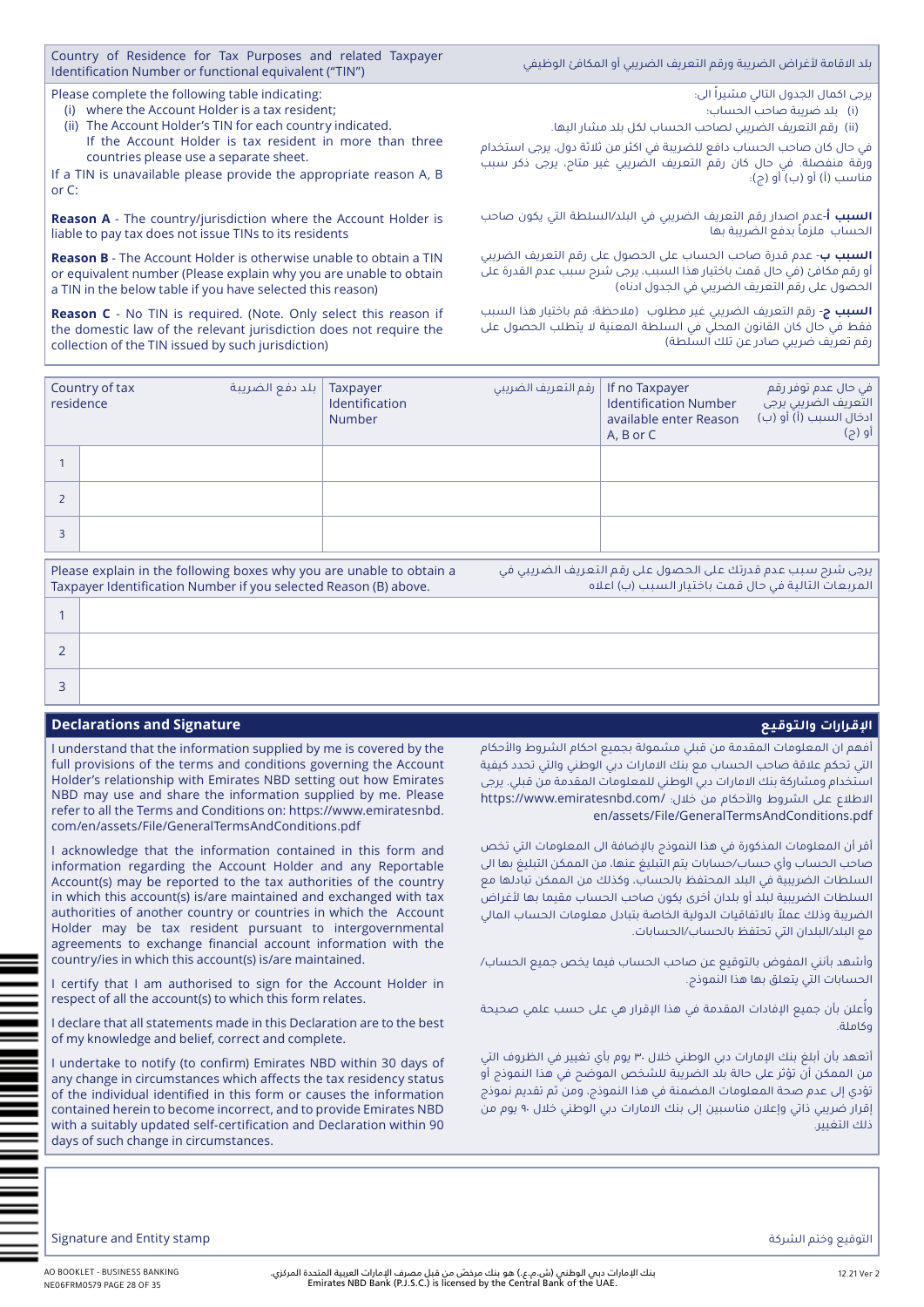#### **Appen dix – Definitions التعريفات-الملحق**

Note: These are selected definitions provided to assist you with the completion of this form. Further details can be found within the OECD Common Reporting Standard for Automatic Exchange of Financial Account Information (the CRS"), the associated Commentary to the CRS, and domestic guidance. This can be found at the following link:

http://www.oecd.org/tax/transparency/ automaticexchangeofinformation.htm

If you have any questions then please contact your tax adviser.

"Account Holder" The "Account Holder" is the person listed or identified as the holder of a Financial Account by the Financial Institution that maintains the account. This is regardless of whether such person is a flow-through Entity.

Thus, for example, if a trust or an estate is listed as the holder or owner of a Financial Account, the trust or estate is the Account Holder, rather than the trustee or the trust's owners or beneficiaries. Similarly, if a partnership is listed as the holder or owner of a Financial Account, the partnership is the Account Holder, rather than the partners in the partnership.

A person, other than a Financial Institution, holding a Financial Account for the benefit or account of another person as agent, custodian, nominee, signatory, investment advisor, or intermediary, is not treated as holding the account, and such other person is treated as holding the account.

"Active NFE" An NFE is an Active NFE if it meets any of the criteria listed below. In summary, those criteria refer to:

- active NFEs by reason of income and assets;
- publicly traded NFEs;
- Governmental Entities, International Organisations, Central Banks, or their wholly owned Entities;
- holding NFEs that are members of a nonfinancial group;
- start-up NFEs:
- NFEs that are liquidating or emerging from bankruptcy;
- treasury centres that are members of a nonfinancial group; or
- Non-profit NFEs.

An entity will be classified as Active NFE if it meets any of the following criteria:

- a) less than 50% of the NFE's gross income for the preceding calendar year or other appropriate reporting period is passive income and less than 50% of the assets held by the NFE during the preceding calendar year or other appropriate reporting period are assets that produce or are held for the production of passive income;
- b) the stock of the NFE is regularly traded on an established securities market or the NFE is a Related Entity of an Entity the stock of which is regularly traded on an established securities market;
- c) the NFE is a Governmental Entity, an International Organisation, a Central Bank, or an Entity wholly owned by one or more of the foregoing;
- d) substantially all of the activities of the NFE consist of holding (in whole or in part) the outstanding stock of, or providing financing and services to, one or more subsidiaries that engage in trades or businesses other than the business of a Financial Institution, except that an Entity does not qualify for this status if the Entity functions (or holds itself out) as an investment fund, such as a private equity fund, venture capital fund, leveraged buyout fund, or any investment vehicle whose purpose is to acquire or fund companies and then hold interests in those companies as capital assets for investment purposes;
- e) the NFE is not yet operating a business and has no prior operating history, (a " start-up NFE") but is investing capital into assets with the intent to operate a business other than that of a Financial Institution, provided that the NFE does not qualify for

مالحظة: يتضمن هذا الملحق تعريفات مختارة لتساعدك في اكمال النموذج، ومن الممكن الحصول على تفاصيل اوفى من منظمة التعاون االقتصادي والتنمية ومعيار االبالغ المشترك للتبادل التلقائي لمعلومات الحساب المالي والشرح المصاحب لمعيار اإلبالغ المشترك والتوجيهات المحلية.

من الممكن الحصول على تلك المعلومات من الرابط التالي

http://www.oecd.org/tax/transparency/ automaticexchangeofinformation.htm

في حال كانت لديك اي استفسارات يرجى التواصل مع مستشارك الضريبي.

"صاحب الحساب" ويعني الشخص المدرج أو المعرف بوصفه صاحب الحساب المالي من قبل المؤسسة المالية المحتفظة بالحساب، وذلك بغض النظر عن كون هذا الشخص يحصل على دخله من الشركة.

وبالتالي، فعلى سبيل المثال، في حال تم ادراج صندوق أو عقار كصاحب أو مالك ً للحساب المالي، عندها يعتبر الصندوق أو العقار هو صاحب الحساب، بدال عن االمناء أو مالك الصندوق أو المستفيدين. وعلى نحو مشابه، في حال تم ادراج الشراكة بوصفها صاحب أو مالك الحساب المالي فان الشراكة تعتبر صاحب الحساب بدال من الشركاء في الشراكة.

يجب ان ال يتم معاملة شخص خالف المؤسسة المالية أو مالك حساب لفائدة أو حساب شخص آخر بصفة الوكيل أو الوصي أو المرشح أو المخول بالتوقيع أو مستشار استثماري أو وسيط على أنهم اصحاب الحساب، على أن يتم معاملة أي شخص آخر غير المذكورين بوصفه صاحب الحساب.

"شركة غير مالية نشطة" وتعني شركة غير مالية نشطة، وذلك في حال استوفت أي من المعايير المدرجة أدناه وتشير تلك المعايير باختصار الى:

- شركة غير مالية نشطة عن طريق الدخل واألصول؛
	- شركة غير مالية للتداول العام؛
- الشركات الحكومية أو المنظمات الدولية أو البنوك المركزية أو الشركات المملوكة لها بالكامل؛
	- تملك شركات غير مالية لها عضوية في مجموعة غير مالية؛
		- شركات غير مالية جديدة؛
	- شركات غير مالية تم تصفيتها أو نشأت عن حاالت اإلفالس؛
	- مراكز الخزينة التي تكون لها عضوية في مجموعة غير مالية؛ أو
		- شركات غير مالية غير ربحية.

تصنف الشركة على انها شركة غير مالية نشطة في حال استوفت المعايير أدناه:

- a )في حال كان %50 من اجمالي دخل الشركة غير المالية للسنة السابقة أو ً فترة اعداد التقارير المالية قد حققت دخال ً سلبيا وأقل من %50 من االصول المملوكة للشركة غير المالية خالل السنة المالية السابقة أو فترة اعداد التقارير المالية الأخرى وكانت أصولا ناتجة من دخل سلبي؛
- b )أن يتم تداول االوراق المالية للشركة غير المالية بصورة منتظمة في سوق أوراق مالية معتمد أو كانت الشركة غير المالية تابعة إلحدى الشركات التي تزاول تجارتها بصورة منتظمة، في سوق أوراق مالية معتمد؛
- c )كانت الشركة غير المالية هي شركة حكومية أو منظمة دولية أو بنك مركزي ً أو مملوكة بشكل كامل الحد من الشركات المذكورة مسبقا؛
- d )أن تكون جميع نشاطات الشركة غير المالية تتمثل بشكل أساسي )كامل أو جزئي) في تملك الاسهم المتداولة أو تقديم التمويل والخدمات الى واحدة أو اكثر من الشركات التابعة التي تمارس التجارة أو االعمال خالف اعمال المؤسسات المالية، وال تعتبر الشركة مؤهلة لهذه الحالة، ان كانت تمارس الشركة نشاط (أو تحمل نفسها على) صندوق استثمار مشابهة لصناديق االستثمار الخاصة أو صناديق رأس المال االستثماري أو صندوق استحواذ مدعوم بالقروض أو اي اداة استثمارية يكون الغرض منها االستحواذ أو تمويل الشركات ومن ثم تملك فائدة في تلك الشركات على اساس اصول راس مالية بأغراض االستثمار؛
- e )إن كانت الشركة غير المالية لم تقم بإجراء أي اعمال، كما ال يوجد لديها تاريخ تشغيل مسبق (شركة غير مالية جديدة) وعلى الرغم من ذلك تقوم باستثمار رأس مالها في الأصول بغرض تشغيل أعمالها خلافا لتلك المخصصة للمؤسسات المالية، وتعتبر الشركة غير المالية غير مستحقة لهذا االستثناء بعد مرور 24 شهر من تاريخ التأسيس االولي للشركة غير المالية؛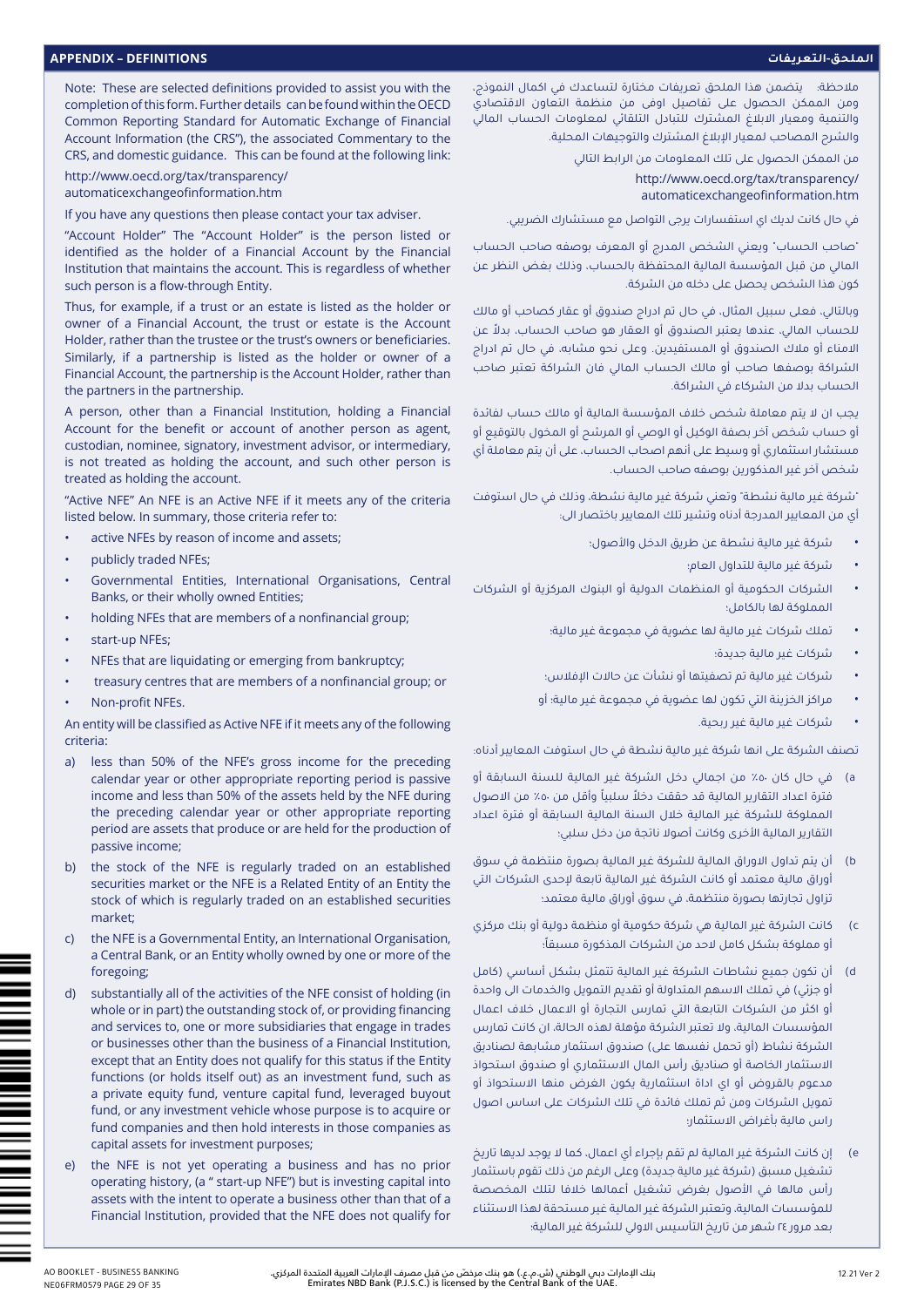- g )تعمل الشركة غير المالية في تمويل والتعامل بشكل أساسي مع أو ألجل شركات تابعة غير تلك المعروفة بأنها مؤسسة مالية، وكذلك ال تقدم تمويلا أو خدمات لأي شركة غير مرتبطة بالشركة التابعة، شريطة أن تكون مجموعة الشركات التابعة تمارس بشكل أساسي أعمال تخالف تلك الخاصة بالمؤسسة المالية ؛ أو
- h )تعتبر الشركة غير المالية مستوفية لجميع المتطلبات التالية )شركة غير مالية غير ربحية) في حال كانت:
- )i )ً تم تأسيسها وتشغيلها ضمن حدود سلطة إقامتها وحصريا ألغراض دينية أو خيرية أو علمية أو فنية أو ثقافية أو رياضية أو تعليمية؛ أو قد تم تأسيسها وتشغيلها ضمن حدود سلطة اقامتها وكانت منظمة مهنية أو اتحاد اعمال أو غرفة تجارة أو منظمة عمالية أو ً زراعية أو بستانية أو اتحاد مدني أو منظمة تعمل حصريا لتعزيز الرعاية االجتماعية؛
	- )ii )تكون معفاة من ضريبة الدخل في سلطة االقامة؛
- )iii )ال تملك مساهمين أو أعضاء لهم حق االمتالك أو حق االنتفاع في دخلها أو أصولها.
- )iv )أن ال يسمح القانون واجب التطبيق لسلطة إقامة الشركة غير المالية أو المستندات التأسيسية للشركة غير المالية في توزيع أي دخل أو اصول للشركة غير مالية أو الحصول على فائدة من شخص خاص أو منظمة غير خيرية خالف تلك التي تخص انشطة الشركة غير المالية أو لدفع تعويض مناسب للخدمات المقدمة أو كدفعة تمثل القيمة السوقية العادلة لعقارات قامت الشركة غير المالية بشرائها ؛أو
- )v )أن يتطلب القانون واجب التطبيق لسلطة إقامة الشركة غير المالية أو المستندات التأسيسية للشركة انه، وعند تصفية أو حل الشركة غير المالية يتم توزيع جميع أصولها على شركات حكومية أو منظمات غير ربحية اخرى، أو أن تؤول ملكيتها الى حكومة سلطة إقامة الشركة غير الربحية أو أي تنظيمات سياسية أخرى.

ملاحظة: قد تكون بعض الشركات (كالشركات غير المالية الأجنبية داخل الأراضي الأمريكية) مؤهلة لتكون حالة شركة غير مالية أجنبية نشطة وفق قانون الامتثال الضريبي الأمريكي ولكن ليس وفق معيار الإبلاغ المشترك.

"التحكم" يتم التحكم في الشركة بصورة عامة بواسطة الشخص/االشخاص الطبيعيين والمسؤولين بصورة نهائية عن حقوق الملكية (عادة على أساس نسبة محددة (على سبيل المثال ٢٥٪) في الشركة). وفي حال عدم وجود شخص/ أشخاص طبيعيين للتحكم في حقوق الملكية، عندها يكون الشخص المسؤول عن الشركة هو المتحكم في الشركة بواسطة أي وسائل أخرى. وفي حال عدم وجود شخص/أشخاص طبيعيين للتحكم في حقوق الملكية، عندها وبموجب معيار االبالغ المشترك يكون الشخص المبلغ هو الشخص الطبيعي الذي يشغل منصب إداري رفيع بالشركة.

"الشخص/االشخاص المسؤولين" هم الشخص/األشخاص الطبيعيين المتحكمين في الشركة. وفي حال تم معاملة الشركة باعتبارها شركة غير مالية سلبية عندها يجب على المؤسسة المالية تحديد ما اذا كان هؤالء االشخاص المسؤولين هم اشخاص مبلغين أم ال. يتوافق هذا التعريف مع مصطلح "المالك المستفيد" المذكور في التوصية 10 من توصيات مجموعة العمل المالي )المعتمدة في فبراير 2012(.

وفي حالة الصندوق، يكون الشخص/االشخاص المسؤولين هم المتصرفين أو الأمناء أو الأوصياء (إن وجدوا) أو المستفيد/المستفيدين أو فئة/فئات المستفيدين أو أي أشخاص طبيعيين آخرين يمارسوا التحكم النهائي والفعال في الصندوق (بواسطة سلسلة من التحكم أو الملكية)، وانه وبموجب معيار الابلاغ المشترك يتم معاملة المتصرفين أو الامناء أو الاوصياء (ان وجدوا) والمستفيد/المستفيدين أو فئات المستفيدين باعتبارهم االشخاص المسؤولين عن الصندوق بغض النظر عن تحكمهم بأنشطة الصندوق.

وفي حال كان المتصرف/المتصرفين على الصندوق شركة، عندها يلزم االبالغ

this exception after the date that is 24 months after the date of the initial organisation of the NFE;

- f) the NFE was not a Financial Institution in the past five years, and is in the process of liquidating its assets or is reorganising with the intent to continue or recommence operations in a business other than that of a Financial Institution;
- g) the NFE primarily engages in financing and hedging transactions with, or for, Related Entities that are not Financial Institutions, and does not provide financing or hedging services to any Entity that is not a Related Entity, provided that the group of any such Related Entities is primarily engaged in a business other than that of a Financial Institution; or
- h) the NFE meets all of the following requirements (a "nonprofit NFE") :
	- (i) it is established and operated in its jurisdiction of residence exclusively for religious, charitable, scientific, artistic, cultural, athletic, or educational purposes; or it is established and operated in its jurisdiction of residence and it is a professional organisation, business league, chamber of commerce, labour organisation, agricultural or horticultural organisation, civic league or an organisation operated exclusively for the promotion of social welfare;
	- (ii) it is exempt from income tax in its jurisdiction of residence;
	- (iii) it has no shareholders or members who have a proprietary or beneficial interest in its income or assets;
	- (iv) the applicable laws of the NFE's jurisdiction of residence or the NFE's formation documents do not permit any income or assets of the NFE to be distributed to, or applied for the benefit of, a private person or non-charitable Entity other than pursuant to the conduct of the NFE's charitable activities, or as payment of reasonable compensation for services rendered, or as payment representing the fair market value of property which the NFE has purchased; and
	- (v) The applicable laws of the NFE's jurisdiction of residence or the NFE's formation documents require that, upon the NFE's liquidation or dissolution, all of its assets be distributed to a Governmental Entity or other non-profit organisation, or escheat to the government of the NFE's jurisdiction of residence or any political subdivision.

Note: Certain entities (such as U.S. Territory NFFEs) may qualify for Active NFFE status under FATCA but not Active NFE status under the **CRS** 

"Control" over an Entity is generally exercised by the natural person(s) who ultimately has a controlling ownership interest (typically on the basis of a certain percentage (e.g. 25%)) in the Entity. Where no natural person(s) exercises control through ownership interests, the Controlling Person(s) of the Entity will be the natural person(s) who exercises control of the Entity through other means. Where no natural person(s) is/are identified as exercising control of the Entity through ownership interests, then under the CRS the Reportable Person is deemed to be the natural person who hold the position of senior managing official.

"Controlling Person(s)" are the natural person(s) who exercise control over an entity. Where that entity is treated as a Passive Non-Financial Entity ("Passive NFE") then a Financial Institution is required to determine whether or not these Controlling Persons are Reportable Persons. This definition corresponds to the term "beneficial owner" described in Recommendation 10 of the Financial Action Task Force Recommendations (as adopted in February 2012).

In the case of a trust, the Controlling Person(s) are the settlor(s), the trustee(s), the protector(s) (if any), the beneficiary(ies) or class(es) of beneficiaries, or any other natural person(s) exercising ultimate effective control over the trust (including through a chain of control or ownership). Under the CRS the settlor(s), the trustee(s), the protector(s) (if any), and the beneficiary(ies) or class(es) of beneficiaries, are always treated as Controlling Persons of a trust,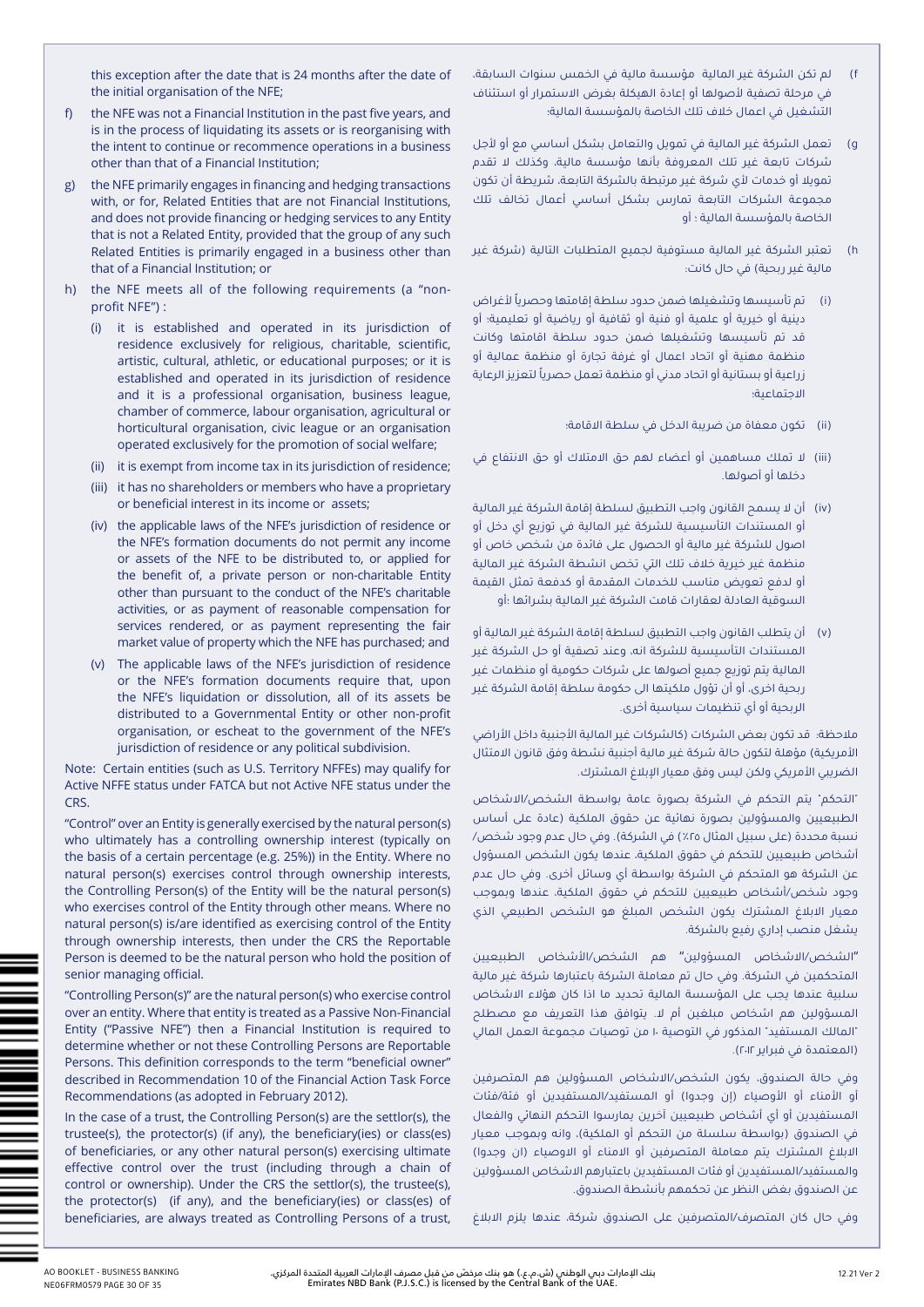regardless of whether or not any of them exercises control over the activities of the trust.

Where the settlor(s) of a trust is an Entity then the CRS requires Financial Institutions to also identify the Controlling Persons of the settlor(s) and when required report them as Controlling Persons of the trust.

In the case of a legal arrangement other than a trust, "Controlling Person(s) means persons in equivalent or similar positions.

"Custodial Institution" means any Entity that holds, as a substantial portion of its business, Financial Assets for the account of others. This is where the Entity's gross income attributable to the holding of Financial Assets and related financial services equals or exceeds 20% of the Entity's gross income during the shorter of: (i) the three-year period that ends on 31 December (or the final day of a non-calendar year accounting period) prior to the year in which the determination is being made; or (ii) the period during which the Entity has been in existence.

"Depository Institution" means any Entity that accepts deposits in the ordinary course of a banking or similar business.

"FATCA" FATCA stands for the Foreign Account Tax Compliance provisions, which were enacted into U.S. law as part of the Hiring Incentives to Restore Employment (HIRE) Act on March 18, 2010. FATCA creates a new information reporting and withholding regime for payments made to certain non-U.S. financial institutions and other non-U.S. entities.

"Entity" means a legal person or a legal arrangement, such as a corporation, organisation, partnership, trust or foundation. This term covers any person other than an individual (i.e. a natural person).

"Financial Institution" means a "Custodial Institution", a "Depository Institution", an "Investment Entity", or a "Specified Insurance Company". Please see the relevant domestic guidance and the CRS for further classification definitions that apply to Financial Institutions.

"Investment Entity" includes two types of Entities:

- (i) An Entity that primarily conducts as a business one or more of the following activities or operations for or on behalf of a customer:
	- Trading in money market instruments (cheques, bills, certificates of deposit, derivatives, etc.); foreign exchange; exchange, interest rate and index instruments; transferable securities; or commodity futures trading;
	- Individual and collective portfolio management; or
	- Otherwise investing, administering, or managing Financial Assets or money on behalf of other persons.

Such activities or operations do not include rendering non-binding investment advice to a customer.

(ii) "The second type of "Investment Entity" ("Investment Entity managed by another Financial Institution") is any Entity the gross income of which is primarily attributable to investing, reinvesting, or trading in Financial Assets where the Entity is managed by another Entity that is a Depository Institution, a Custodial Institution, a Specified Insurance Company, or the first type of Investment Entity.

"Investment Entity located in a Non-Participating Jurisdiction and managed by another Financial Institution" The term "Investment Entity located in a Non-Participating Jurisdiction and managed by another Financial Institution" means any Entity the gross income of which is primarily attributable to investing, reinvesting, or trading in Financial Assets if the Entity is (i) managed by a Financial Institution and (ii) not a Participating Jurisdiction Financial Institution.

"Investment Entity managed by another Financial Institution" An Entity is "managed by" another Entity if the managing Entity performs, either directly or through another service provider on behalf of the managed Entity, any of the activities or operations described in clause (i) above in the definition of 'Investment Entity'.

المشترك المؤسسات المالية تحديد االشخاص المسؤولين عن المتصرف/ المتصرفين واإلبالغ عنهم بكونهم االشخاص المسؤولين عن الصندوق.

وفي حال وجود ترتيبات قانونية أخرى خالف الصندوق، عندئذ يقصد باألشخاص المسؤولين االشخاص المكافئين أو من لهم مناصب وظيفية مشابهة.

"مؤسسة تمارس نشاط الحفظ األمين لألوراق المالية" تعني الشركة المالكة ألصول مالية لحساب الغير كجزء أساسي من أعمالها بحيث يكون إجمالي دخل الشركة ينسب الى حيازة أصول مالية وخدمات مالية ذات الصلة تساوي أو تتجاوز قيمتها ٢٠٪ من إجمالي دخل الشركة خلال أقل من: (i) فترة ثلاث سنوات منتهية في ٣١ ديسمبر (أو آخر يوم من السنة المالية) وقبل السنة التي تم فيها وضع التقرير؛ أو (ii) فترة تأسيس الشركة.

"مؤسسات ايداع" تعني الشركة التي تقبل االيداعات بالصورة المعتادة كالبنوك أو أي اعمال مشابهة لها.

"قانون االمتثال الضريبي األمريكي" ويعني قانون االمتثال الضريبي للحسابات الأجنبية والذي تم وضعه وفق قوانين الولايات المتحدة الأمريكية كجزء من قانون حوافز التشغيل الستعادة التوظيف بتاريخ 18 مارس ،2010 وقد قام قانون االمتثال الضريبي بخلق معلومات جديدة العداد التقارير ونظم حجز الدفعات المدفوعة لبعض المؤسسات المالية والشركات األخرى غير االمريكية.

"الشركة" وتعني الشخص أو الترتيبات القانونية مثل الشركات والمنظمات والشراكات والصناديق أو الهيئات، ويشمل هذا المصطلح اي شخص باستثناء .<br>الأفراد (ويعني ذلك الاشخاص الطبيعيين).

"المؤسسة المالية" وتعني مؤسسة تمارس نشاط الحفظ الأمين للأوراق المالية أو مؤسسة إيداع أو شركة استثمار أو شركة تأمين معينة. يرجى االطالع على االرشادات المحلية ذات الصلة ومعيار االبالغ المشترك وذلك للحصول على المزيد من التعريفات حول التصنيفات المطبقة على المؤسسات المالية.

"شركة استثمار" وتشتمل على نوعين من الشركات:

- )i )شركة تمارس أعمالها بشكل أساسي في واحدة أو اكثر من االنشطة أو العمليات التالية نيابة عن العميل:
- التجارة في أدوات سوق المال )الشيكات والكمبياالت وشهادات الإيداع والمشتقات المالية الخ) أو العملات الأجنبية أو الصرف أو أدوات معدالت الفائدة والمؤشرات المالية أو األوراق المالية القابلة للتحويل أو العقود المستقبلية على السلع؛
	- ادارة الحافظات المالية الفردية والجماعية؛ أو
- خالف ذلك، االستثمار أو اإلدارة أو ادارة االصول المالية أو االموال نيابة عن اشخاص آخرين.

ال تشمل هذه االنشطة أو العمليات تقديم استشارات استثمارية غير ملزمة للعمالء.

)ii )النوع الثاني من شركة االستثمار )شركة استثمار تدار بواسطة مؤسسة مالية اخرى) والتي ينسب اجمالي دخلها بصورة اساسية الى الاستثمار أو اعادة االستثمار أو التجارة في االصول المالية حيث يتم ادارة الشركة بواسطة شركة اخرى مثل مؤسسة ايداع أو مؤسسة تمارس نشاط الحفظ االمين لألوراق المالية أو شركة تأمين معينة أو شركة استثمار من الدرجة االولى.

"شركة مالية واقعة في منطقة غير مشاركة وتدار عن طريق مؤسسة مالية اخرى" ويعني ذلك شركة ينسب اجمالي دخلها بصورة اساسية الى االستثمار أو اعادة االستثمار أو التجارة في االصول المالية في حال كانت الشركة: )i )تدار بواسطة مؤسسة مالية )ii )مؤسسة مالية غير مشاركة في السلطة.

شركة استثمار يتم ادارتها بواسطة مؤسسة استثمار اخرى وذلك في حال كانت الشركة المديرة تمارس اي من انشطتها أو عملياتها المشار اليها في البند )i) من تعريف شركة االستثمار اعاله، سواء بصورة مباشرة أو من خالل مزود خدمة اخر نيابة عن الشركة المدارة،

تعتبر الشركة مديرة لشركة اخرى فقط في حال كان لديها السلطة المطلقة في ادارة اصول الشركة الاخرى (سواء بصورة كاملة أو جزئية). وفي حال كانت الشركة تدار بواسطة مجموعة من المؤسسات المالية أو الشركات غير المالية أو الأفراد، تعتبر الشركة يتم ادراتها بواسطة شركة اخرى، وذلك ان كانت الشركة المديرة مؤسسة ايداع أو مؤسسة تمارس نشاط الحفظ االمين لألوراق المالية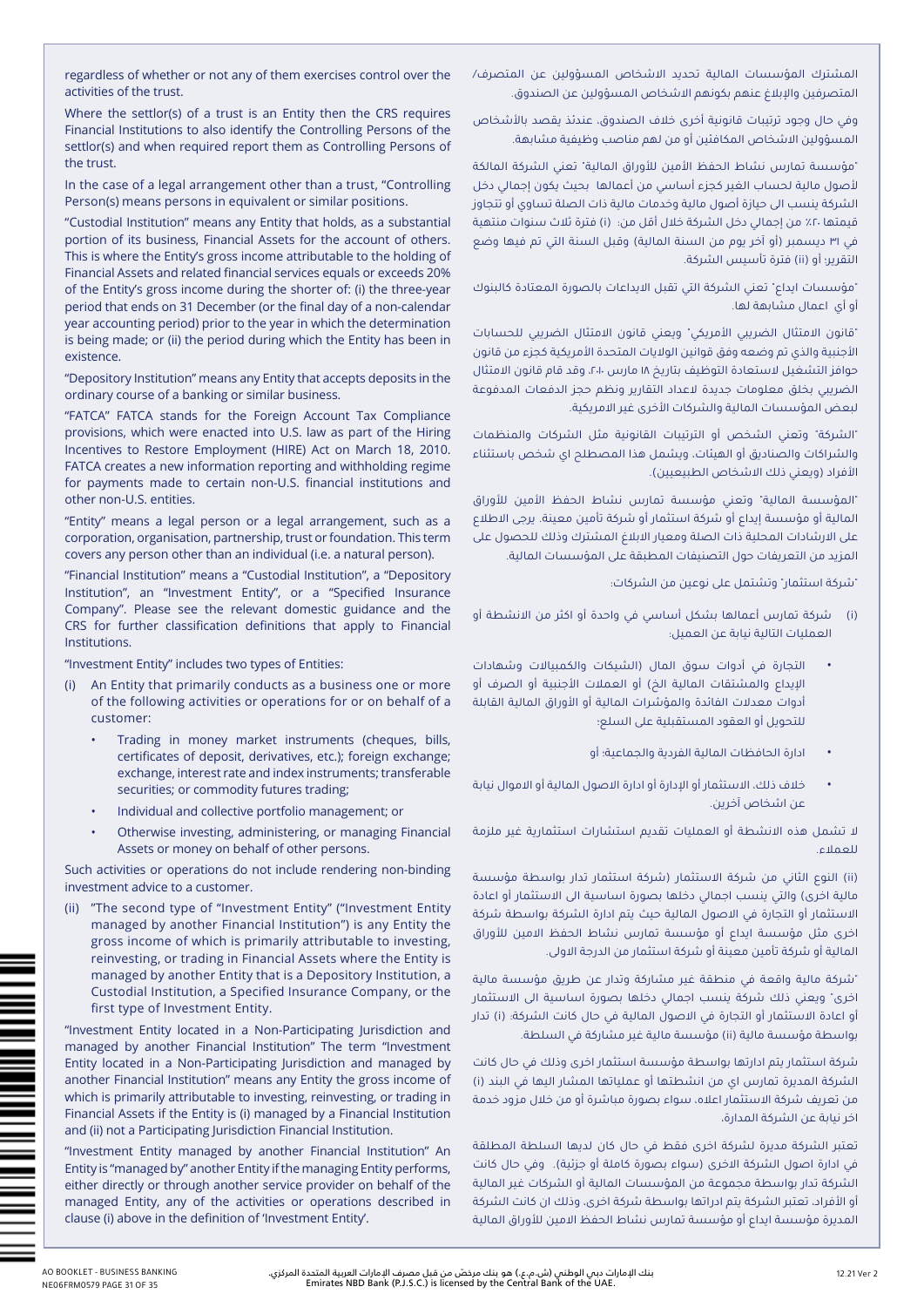أو شركة تأمين معينة أو شركة استثمار من الدرجة األولى.

"شركة غير مالية" وتعني شركة خالف المؤسسة المالية؛

"مؤسسة مالية غير مبلغة" وتعني المؤسسات المالية مثل:

- شركة حكومية أو منظمة دولية أو بنك مركزي ال تترتبط بأي اموال مستمدة من التزامات تتعلق بأي نشاطات مالية تجارية كتلك التي تشارك به مؤسسة ايداع أو مؤسسة تمارس نشاط الحفظ االمين لألوراق المالية أو شركة تأمين معينة؛
- مشاركة واسعة في صندوق التقاعد أو مشاركة محدودة في صندوق التقاعد أو صندوق المعاشات الخاص بشركة حكومية أو منظمة دولية أو بنك مركزي أو جهة مؤهلة إلصدار بطاقات ائتمان؛
	- اداة استثمار جماعي مستثناة؛ أو
- صندوق امناء موثق: يكون امناء الصندوق مؤسسة مالية مبلغة وتبلغ بجميع المعلومات المطلوب ابالغها فيما يخص الحسابات المبلغة للصندوق؛
- اي امر اخر مذكور في القانون المحلي للدول على اساس مؤسسة مالية غير مبلغة.

"سلطة مشاركة" وتعني السلطة التي ترتبط باتفاقية يتم بموجبها تقديم المعلومات المذكورة في معيار االبالغ المشترك.

"مؤسسة مالية في سلطة مشاركة" وتعني:

- )i )اي مؤسسة مالية دافعة للضريبة في اي سلطة مشاركة ولكن تستثنى اي فرع للمؤسسة المالية يقع خارج نطاق تلك السلطة، و
- )ii )اي فرع للمؤسسة المالية غير دافع للضريبة في السلطة المشاركة وذلك في حال كان الفرع يقع ضمن نطاق السلطة المشاركة.

شركة غير مالية سلبية وفق معيار االبالغ المشترك تعني:

- )i )شركة غير مالية غير نشطة؛ و
- )ii )شركة استثمار واقعة ضمن سلطة غير مشاركة وتدار بواسطة شركة مالية اخرى.

"شركة تابعة" وتعني شركة تابعة لشركة اخرى سواء كانت احدى الشركات تدير االخرى أو كالهما تحت ادارة مشتركة. ولهذا الغرض يشمل التحكم الملكية المباشرة وغير المباشرة لأكثر من ٥٠٪ من اصوات وقيمة الشركة.

"حساب مبلغ" ويعني هذا المصطلح الحساب المملوك لواحد أو اكثر من االشخاص المبلغين أو بواسطة شركة غير مالية سلبية على ان يكون به واحد أو اكثر من االشخاص المسؤولين بصفتهم مبلغين.

"السلطة المبلغة" وتعني السلطة الملزمة بتقديم معلومات الحساب المالي.

"الشخص في السلطة المبلغة" ويعني الشركة الدافعة للضريبة في السلطة/ السلطات المبلغة بموجب قوانين الضرائب لتلك السلطة/السلطات وذلك بالرجوع الى القوانين المحلية للدولة التي تأسست أو أديرت بها الشركة. يجب معاملة الشركات مثل الشراكة أو الشركة ذات المسؤولية المحدودة أو الترتيبات القانونية المشابهة غير المقيمة والغراض الضرائب كمقيمين في السلطة التي تقع بها االدارة الفعلية لتلك الشركات. وعلى هذا النحو، وفي حال كانت الشركة غير مقيمة، وجب عليها وألغراض الضرائب اكمال النموذج مع توضيح عنوان مكتبها الرئيسي.

من الممكن للشركات ذات االقامة المزدوجة االعتماد على القواعد الفاصلة المذكورة في اتفاقيات الضرائب (ان امكن) لتحديد اقامتها لأغراض الضرائب.

"الشخص المبلغ" ويعني الشخص في السلطة المبلغة ويكون خالف:

- شركة يتم تداول اوراقها المالية بصورة منتظمة في واحد أو اكثر من اسواق االوراق المالية المعتمدة.
	- اي شركة تعتبر شركة تابعة لتلك المذكورة في البند )i)؛

An Entity only manages another Entity if it has discretionary authority to manage the other Entity's assets (either in whole or part). Where an Entity is managed by a mix of Financial Institutions, NFEs or individuals, the Entity is considered to be managed by another Entity that is a Depository Institution, a Custodial Institution, a Specified Insurance Company, or the first type of Investment Entity, if any of the managing Entities is such another Entity.

"NFE" is any Entity that is not a Financial Institution.

"Non-Reporting Financial Institution" means any Financial Institution that is:

- a Governmental Entity, International Organisation or Central Bank, other than with respect to a payment that is derived from an obligation held in connection with a commercial financial activity of a type engaged in by a Specified Insurance Company, Custodial Institution, or Depository Institution;
- a Broad Participation Retirement Fund; a Narrow Participation Retirement Fund; a Pension Fund of a Governmental Entity, International Organisation or Central Bank; or a Qualified Credit Card Issuer;
- an Exempt Collective Investment Vehicle; or
- a Trustee-Documented Trust: a trust where the trustee of the trust is a Reporting Financial Institution and reports all information required to be reported with respect to all Reportable Accounts of the trust;
- Any other defined in a countries domestic law as a Non-Reporting Financial Institution.

"Participating Jurisdiction" A "Participating Jurisdiction" means a jurisdiction with which an agreement is in place pursuant to which it will provide the information set out in the CRS.

"Participating Jurisdiction Financial Institution" means

- any Financial Institution that is tax resident in a Participating Jurisdiction, but excludes any branch of that Financial Institution that is located outside of that jurisdiction, and
- (ii) Any branch of a Financial Institution that is not tax resident in a Participating Jurisdiction, if that branch is located in such Participating Jurisdiction.
- "Passive NFE" Under the CRS a "Passive NFE" means any:
- (i) NFE that is not an Active NFE; and
- (ii) Investment Entity located in a Non-Participating Jurisdiction and managed by another Financial Institution.

"Related Entity" An Entity is a "Related Entity" of another Entity if either Entity controls the other Entity, or the two Entities are under common control. For this purpose control includes direct or indirect ownership of more than 50% of the vote and value in an Entity.

"Reportable Account" The term "Reportable Account" means an account held by one or more Reportable Persons or by a Passive NFE with one or more Controlling Persons that is a Reportable Person.

"Reportable Jurisdiction" is a jurisdiction with which an obligation to provide financial account information is in place.

"Reportable Jurisdiction Person" is an Entity that is tax resident in a Reportable Jurisdiction(s) under the tax laws of such jurisdiction(s) - by reference to local laws in the country where the Entity is established, incorporated or managed. An Entity such as a partnership, limited liability partnership or similar legal arrangement that has no residence for tax purposes shall be treated as resident in the jurisdiction in which its place of effective management is situated. As such if an Entity certifies that it has no residence for tax purposes it should complete the form stating the address of its principal office.

Dual resident Entities may rely on the tiebreaker rules contained in tax conventions (if applicable) to determine their residence for tax purposes.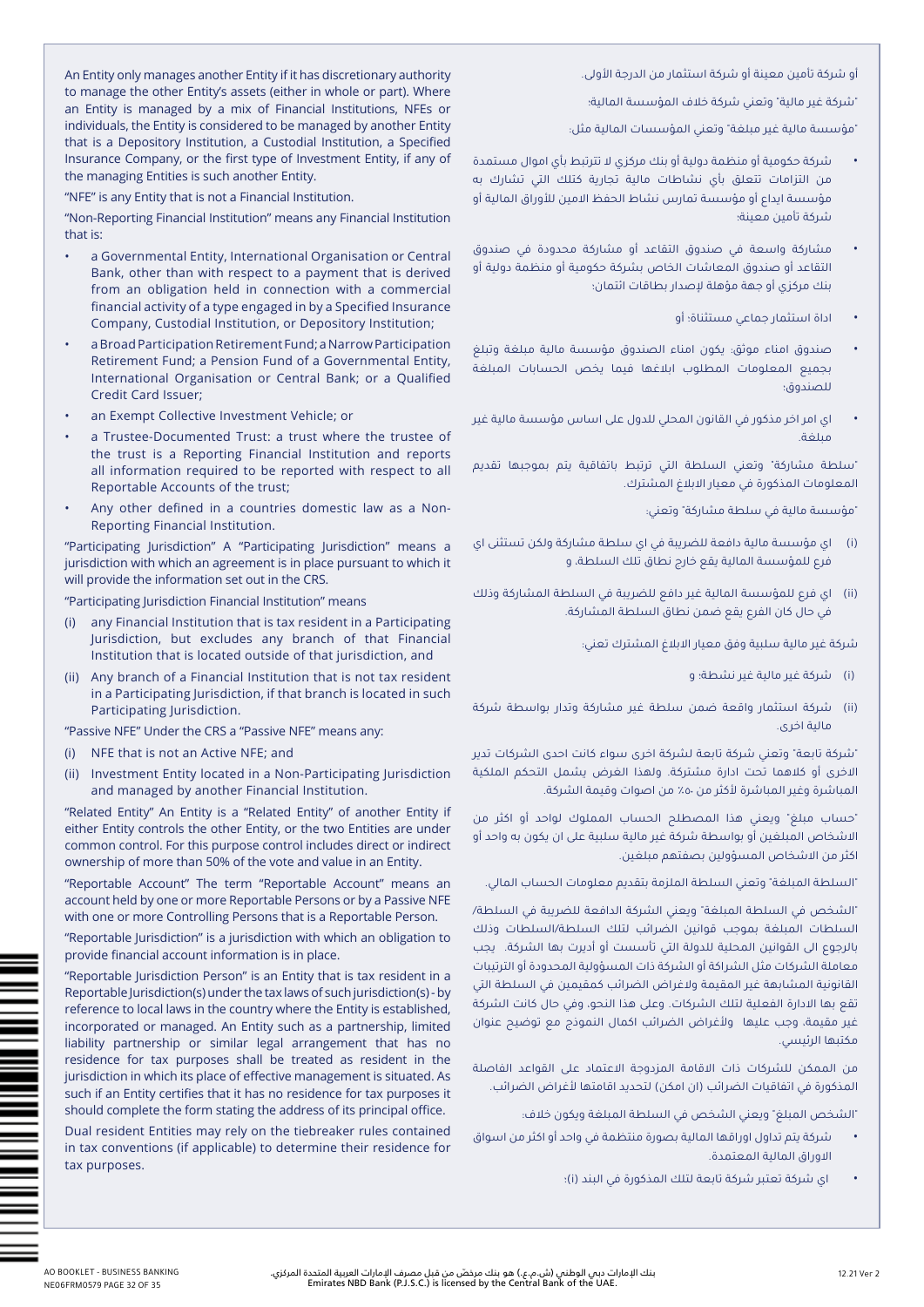"Reportable Person" is defined as a "Reportable Jurisdiction Person", other than:

- a corporation the stock of which is regularly traded on one or more established securities markets;
- any corporation that is a Related Entity of a corporation described in clause (i);
- a Governmental Entity;
- an International Organisation;
- a Central Bank; or
- a Financial Institution (except for an Investment Entity described in Sub Paragraph A(6) b) of the CRS that are not Participating Jurisdiction Financial Institutions. Instead, such Investment Entities are treated as Passive NFE's.)

"Resident for tax purposes" Generally, an Entity will be resident for tax purposes in a jurisdiction if, under the laws of that jurisdiction (including tax conventions), it pays or should be paying tax therein by reason of its domicile, residence, place of management or incorporation, or any other criterion of a similar nature, and not only from sources in that jurisdiction. Dual resident Entities may rely on the tiebreaker rules contained in tax conventions (if applicable) to solve cases of double residence for determining their residence for tax purposes. An Entity such as a partnership, limited liability

partnership or similar legal arrangement that has no residence for tax purposes shall be treated as resident in the jurisdiction in which its place of effective management is situated. A trust is treated as resident where one or more of its trustees is resident. For additional information on tax residence, please talk to your tax a dviser or see the following link: http://www.oecd.org/tax/transparency/ automaticexchangeofinformation.htm

"Specified Insurance Company" means any Entity that is an insurance company (or the holding company of an insurance company) that issues, or is obligated to make payments with respect to, a Cash Value Insurance Contract or an Annuity Contract.

"TIN" (including "functional equivalent") the term "TIN" means Taxpayer Identification Number or a functional equivalent in the absence of a TIN. A TIN is a unique combination of letters or numbers assigned by a jurisdiction to an individual or an Entity and used to identify the individual or Entity for the purposes of administering the tax laws of such jurisdiction. Further details of acceptable TINs can be found at the following link:

http://www.oecd.org/tax/transparency/ automaticexchangeofinformation.htm

Some jurisdictions do not issue a TIN. However, these jurisdictions often utilise some other high integrity number with an equivalent level of identification (a "functional equivalent"). Examples of that type of number include, for Entities, a Business/company registration code/number.

**FOR BANK USE ONLY**

Signature(s) verified by

Authorised by

- شركة حكومية؛
- منظمة دولية؛
- بنك مركزي؛ أو
- مؤسسة مالية (خلاف شركة الاستثمار المذكورة في الفقرة الفرعية أ(٦) من معيار االبالغ المشترك ويتم اعتبارها كمؤسسات مالية في سلطة مشاركة. وخلافا لذلك، تعامل تلك الشركات الاستثمارية باعتبارها شركة غير مالية سلبية.

"مقيم لأغراض الضرائب" وبصورة عامة تعتبر الشركة مقيمة في السلطة لأغراض الضرائب، وذلك في حال كانت وفق قوانين السلطة (ويشمل الاتفاقيات الضريبية) تدفع أو يجب ان تدفع الضرائب بسبب محل اقامتها أو وجود عنوانها أو مكان ادارتها أو تأسيسها أو اي معيار اخر من نفس النوع وليس فقط من مصادر تلك السلطة. من الممكن للشركات ذات االقامة المزدوجة االعتماد على القواعد الفاصلة المذكورة في اتفاقيات الضرائب (ان امكن) لتحديد اقامتها لأغراض الضرائب. ويجب معاملة الشركات مثل الشراكة أو الشركة ذات المسؤولية المحدودة أو الترتيبات القانونية المشابهة غير المقيمة وألغراض الضرائب، كمقيمين في السلطة التي تقع بها االدارة الفعلية لتلك الشركات. وكذلك يجب ً ان يعامل الصندوق كمقيم في حال كان واحد أو اكثر من االمناء مقيما. للمزيد من المعلومات حول الاقامة لأغراض الضريبة، يرجى التواصل مع مستشارك الضريبي أو الاطلاع على الرابط التالي: /http://www.oecd.org/tax/transparency automaticexchangeofinformation.htm

"شركة تأمين معينة" وتعني الشركة التي تعتبر شركة تأمين )أو شركة قابضة لشركة تأمين) والتي تقوم بإصدار أو ملزمة بدفع مبالغ تتعلق بعقد تأمين بقيمة نقدية أو عقد سنوي.

"رقم التعريف الضريبي (يشمل المكافئ الوظيفي)" ويعني رقم تعريف دافع الضريبة أو المكافئ الوظيفي، وفي حال عدم وجود رقم التعريف الضريبي، يتكون رقم التعريف الضريبي من مجموعة مميزة من الحروف والأرقام يتم تخصيصها من قبل السلطة لألفراد أو الشركات ويستخدم لتعريف االفراد أو الشركات ألغراض تطبيق قوانين الضرائب لتلك السلطة. من الممكن الحصول على المزيد من التفاصيل حول ارقام التعريف الضريبي المقبولة على الرابط التالي:

> http://www.oecd.org/tax/transparency/ automaticexchangeofinformation.htm

ال تقم بعض السلطات بإصدار رقم تعريف ضريبي، وعلى الرغم من ذلك، تستخدم تلك السلطات ارقام اخرى ذات مستوى من السرية بمستوى مكافئ في التعريف (المكافئ الوظيفي). كمثال عن نوع الرقم المستخدم على ان يحتوي على الشركات/االعمال/رقم/كود تسجيل الشركة.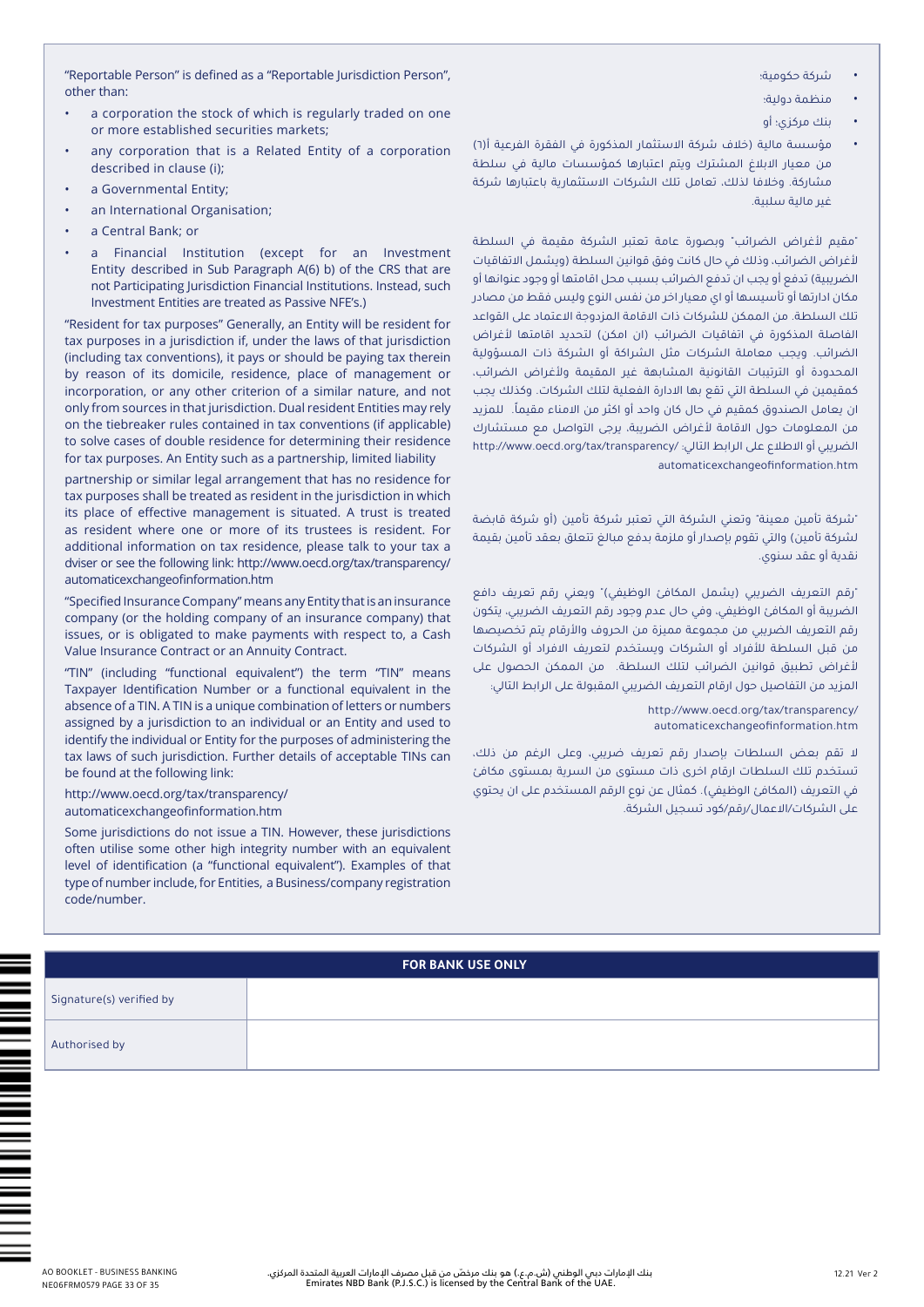



## **Controlling Person Tax Residency Self- Certification Form COMMON REPORTING STANDARD نموذج االقرار الضريبي الذاتي للشخص المسؤول - معيار االبالغ المشترك**

| <b>CIF Number</b><br>رقم العميل                                                                                                                                                                                                                        |                             |                                                                                                                |  |  | Name of Controlling Person (as in the passport)        |                                                                                                                                                                                                                     |                                                                                                                                                                                                                                    |     | اسم الشخص المسؤول (كما في جواز السفر)                                                                                                                                                       |                                                                                                      |
|--------------------------------------------------------------------------------------------------------------------------------------------------------------------------------------------------------------------------------------------------------|-----------------------------|----------------------------------------------------------------------------------------------------------------|--|--|--------------------------------------------------------|---------------------------------------------------------------------------------------------------------------------------------------------------------------------------------------------------------------------|------------------------------------------------------------------------------------------------------------------------------------------------------------------------------------------------------------------------------------|-----|---------------------------------------------------------------------------------------------------------------------------------------------------------------------------------------------|------------------------------------------------------------------------------------------------------|
|                                                                                                                                                                                                                                                        |                             |                                                                                                                |  |  |                                                        |                                                                                                                                                                                                                     |                                                                                                                                                                                                                                    |     |                                                                                                                                                                                             |                                                                                                      |
| Town or City of Birth                                                                                                                                                                                                                                  |                             |                                                                                                                |  |  |                                                        | مدينة الميلاد                                                                                                                                                                                                       | Country of Birth                                                                                                                                                                                                                   |     |                                                                                                                                                                                             | ىلد المىلاد                                                                                          |
|                                                                                                                                                                                                                                                        |                             |                                                                                                                |  |  |                                                        |                                                                                                                                                                                                                     |                                                                                                                                                                                                                                    |     |                                                                                                                                                                                             |                                                                                                      |
|                                                                                                                                                                                                                                                        |                             | which you are a controlling person                                                                             |  |  |                                                        | Please enter the legal name of the relevant entity account holder of                                                                                                                                                |                                                                                                                                                                                                                                    |     |                                                                                                                                                                                             | يرجى تزويدنا بالاسم القانوني للشركة ذات الصلة صاحبة الحساب التي أنتم<br>أشخاص مسؤولين فيها           |
|                                                                                                                                                                                                                                                        |                             | Legal Name of Entity 1                                                                                         |  |  |                                                        |                                                                                                                                                                                                                     |                                                                                                                                                                                                                                    |     |                                                                                                                                                                                             | الاسم القانوني للشركة ا                                                                              |
|                                                                                                                                                                                                                                                        |                             | Legal Name of Entity 2                                                                                         |  |  |                                                        |                                                                                                                                                                                                                     |                                                                                                                                                                                                                                    |     |                                                                                                                                                                                             | الاسم القانوني للشركة ٢                                                                              |
|                                                                                                                                                                                                                                                        |                             | Legal Name of Entity 3                                                                                         |  |  |                                                        |                                                                                                                                                                                                                     |                                                                                                                                                                                                                                    |     |                                                                                                                                                                                             | الاسم القانونى للشركة ٣                                                                              |
|                                                                                                                                                                                                                                                        |                             |                                                                                                                |  |  | Identification Number or functional equivalent ("TIN") | Country of Residence for Tax Purposes and related Taxpayer                                                                                                                                                          |                                                                                                                                                                                                                                    |     |                                                                                                                                                                                             | بلد الاقامة لأغراض الضريبة ورقم التعريف الضريبى أو المكافئ الوظيفى                                   |
|                                                                                                                                                                                                                                                        |                             |                                                                                                                |  |  | Please complete the following table indicating:        |                                                                                                                                                                                                                     |                                                                                                                                                                                                                                    |     |                                                                                                                                                                                             | يرجى اكمال الجدول التالي مشيراً الى:                                                                 |
| (i)                                                                                                                                                                                                                                                    |                             |                                                                                                                |  |  | where the Account Holder is a tax resident;            |                                                                                                                                                                                                                     |                                                                                                                                                                                                                                    |     |                                                                                                                                                                                             | (i) بلد ضريبة صاحب الحساب؛                                                                           |
| (ii)                                                                                                                                                                                                                                                   |                             |                                                                                                                |  |  |                                                        | The Account Holder's TIN for each country indicated.                                                                                                                                                                |                                                                                                                                                                                                                                    |     |                                                                                                                                                                                             | (ii) رقم التعريف الضريبي لصاحب الحساب لكل بلد مشار اليها.                                            |
|                                                                                                                                                                                                                                                        |                             | please use a separate sheet.                                                                                   |  |  |                                                        | If the Account Holder is tax resident in more than three countries                                                                                                                                                  |                                                                                                                                                                                                                                    |     |                                                                                                                                                                                             | في حال كان صاحب الحساب دافع للضريبة في اكثر من ثلاثة دول. يرجى استخدام<br>ورقة منفصلة.               |
|                                                                                                                                                                                                                                                        |                             |                                                                                                                |  |  |                                                        | If a TIN is unavailable please provide the appropriate reason A, B or C:                                                                                                                                            |                                                                                                                                                                                                                                    |     |                                                                                                                                                                                             | في حال كان رقم التعريف الضريبي غير متاح، يرجى ذكر سبب مناسب (أ) أو (ب)<br>أو ( <i>ج</i> ):           |
|                                                                                                                                                                                                                                                        |                             | below documents:                                                                                               |  |  |                                                        | Customers who are tax residents in countries other than the UAE and<br>U.S. are requested to provide supporting documents to confirm their<br>tax residency country and tax number. For example, copy of one of the | العملاء المقيمون ضريبيا فى دول أخرى غير دولة الإمارات العربية المتحدة<br>والولايات المتحدة مطالبون بتقديم المستندات الداعمة لتأكيد بلد الإقامة الضريبية<br>والرقم الضريبي الخاص بهم. على سبيل المثال، نسخة من أحد المستندات أدناه: |     |                                                                                                                                                                                             |                                                                                                      |
|                                                                                                                                                                                                                                                        | $\cdot$ Tax card            |                                                                                                                |  |  |                                                        |                                                                                                                                                                                                                     |                                                                                                                                                                                                                                    |     |                                                                                                                                                                                             | • البطاقة الضربيبة                                                                                   |
| $\cdot$ Tax ID                                                                                                                                                                                                                                         |                             |                                                                                                                |  |  |                                                        |                                                                                                                                                                                                                     |                                                                                                                                                                                                                                    |     |                                                                                                                                                                                             | • العوية الضربيبة                                                                                    |
|                                                                                                                                                                                                                                                        | • Tax certification         |                                                                                                                |  |  |                                                        |                                                                                                                                                                                                                     | •الشهادة الضرسة<br>السبب أ-عدم اصدار رقم التعريف الضريبي في البلد/السلطة التي يكون صاحب                                                                                                                                            |     |                                                                                                                                                                                             |                                                                                                      |
|                                                                                                                                                                                                                                                        |                             |                                                                                                                |  |  | to pay tax and does not issue TINs to its residents.   | Reason A - The country/jurisdiction where the Account Holder is liable                                                                                                                                              | الحساب ملزماً بدفع الضريبة بها.<br>السبب ب- عدم قدرة صاحب الحساب على الحصول على رقم التعريف الضريبي أو                                                                                                                             |     |                                                                                                                                                                                             |                                                                                                      |
|                                                                                                                                                                                                                                                        |                             |                                                                                                                |  |  |                                                        | Reason B - The Account Holder is otherwise unable to obtain a TIN or<br>equivalent number (Please explain why you are unable to obtain a TIN                                                                        | رقم مكافئ (في حال قمت باختيار هذا السبب، يرجى شرح سبب عدم القدرة على<br>الحصول على رقَّم تعريف الضريبي في الجدول ادناه).                                                                                                           |     |                                                                                                                                                                                             |                                                                                                      |
| in the below table if you have selected this reason).<br>Reason C - No TIN is required. (Note. Only select this reason if the<br>domestic law of the relevant jurisdiction does not require the collection<br>of the TIN issued by such jurisdiction). |                             |                                                                                                                |  |  |                                                        |                                                                                                                                                                                                                     |                                                                                                                                                                                                                                    |     | السبب ج- رقم تعريف دافع الضريبة غير مطلوب. (ملاحظة: قم باختيار هذا السبب<br>فقط في حال كان القانون المحلي في السلطة المعنية لا يتطلب الحصول على رقم<br>تعريف ضَرِيبي صادر عن تلك السَلطَة). |                                                                                                      |
| Did you obtain UAE tax residency under a<br>$Yes \mid \bot$ نعم<br>residency by investment scheme?                                                                                                                                                     |                             |                                                                                                                |  |  |                                                        |                                                                                                                                                                                                                     | No                                                                                                                                                                                                                                 | ∣ ⊥ |                                                                                                                                                                                             | هل حصلت على الإقامة الضريبية في دولة الإمارات العربية<br>المتحدة بموجب إقامة عن طريق نظام الاستثمار؟ |
|                                                                                                                                                                                                                                                        |                             | In which jurisdiction(s) have you<br>been subject to personal income tax<br>during the previous calendar year? |  |  |                                                        |                                                                                                                                                                                                                     |                                                                                                                                                                                                                                    |     |                                                                                                                                                                                             | في أي دولة (دول) خضعت لضريبة الدخل الشخصي خلال السنة<br>التقويمية السابقة؟                           |
|                                                                                                                                                                                                                                                        |                             |                                                                                                                |  |  |                                                        |                                                                                                                                                                                                                     |                                                                                                                                                                                                                                    |     |                                                                                                                                                                                             |                                                                                                      |
|                                                                                                                                                                                                                                                        | Country of tax<br>residence |                                                                                                                |  |  | بلد دفع الضريبة                                        | Taxpayer<br>Identification<br><b>Number</b>                                                                                                                                                                         | رقم التعريف<br>الضريبي                                                                                                                                                                                                             |     | If no Taxpayer Identification<br>Number available enter<br>Reason A, B or C                                                                                                                 | في حال عدم توفر رقم التعريف<br>الضريبى يرجى ادخال السبب<br>(أ) أو (ب) أو (ج)                         |
| 1                                                                                                                                                                                                                                                      |                             |                                                                                                                |  |  |                                                        |                                                                                                                                                                                                                     |                                                                                                                                                                                                                                    |     |                                                                                                                                                                                             |                                                                                                      |
| $\overline{2}$                                                                                                                                                                                                                                         |                             |                                                                                                                |  |  |                                                        |                                                                                                                                                                                                                     |                                                                                                                                                                                                                                    |     |                                                                                                                                                                                             |                                                                                                      |
| 3                                                                                                                                                                                                                                                      |                             |                                                                                                                |  |  |                                                        |                                                                                                                                                                                                                     |                                                                                                                                                                                                                                    |     |                                                                                                                                                                                             |                                                                                                      |
|                                                                                                                                                                                                                                                        |                             |                                                                                                                |  |  |                                                        |                                                                                                                                                                                                                     |                                                                                                                                                                                                                                    |     |                                                                                                                                                                                             |                                                                                                      |
| Please explain in the following boxes why you are unable to obtain a<br>Taxpayer Identification Number if you selected Reason B above                                                                                                                  |                             |                                                                                                                |  |  |                                                        |                                                                                                                                                                                                                     |                                                                                                                                                                                                                                    |     | يرجى شرح سبب عدم قدرتك على الحصول على رقم التعريف الضريبي في<br>المربعات التالية في حال قمت باختيار السبب (ب) أعلاه                                                                         |                                                                                                      |
| $\mathbf{1}$                                                                                                                                                                                                                                           |                             |                                                                                                                |  |  |                                                        |                                                                                                                                                                                                                     |                                                                                                                                                                                                                                    |     |                                                                                                                                                                                             |                                                                                                      |
| $\overline{2}$                                                                                                                                                                                                                                         |                             |                                                                                                                |  |  |                                                        |                                                                                                                                                                                                                     |                                                                                                                                                                                                                                    |     |                                                                                                                                                                                             |                                                                                                      |
| 3                                                                                                                                                                                                                                                      |                             |                                                                                                                |  |  |                                                        |                                                                                                                                                                                                                     |                                                                                                                                                                                                                                    |     |                                                                                                                                                                                             |                                                                                                      |
|                                                                                                                                                                                                                                                        |                             |                                                                                                                |  |  |                                                        |                                                                                                                                                                                                                     |                                                                                                                                                                                                                                    |     |                                                                                                                                                                                             |                                                                                                      |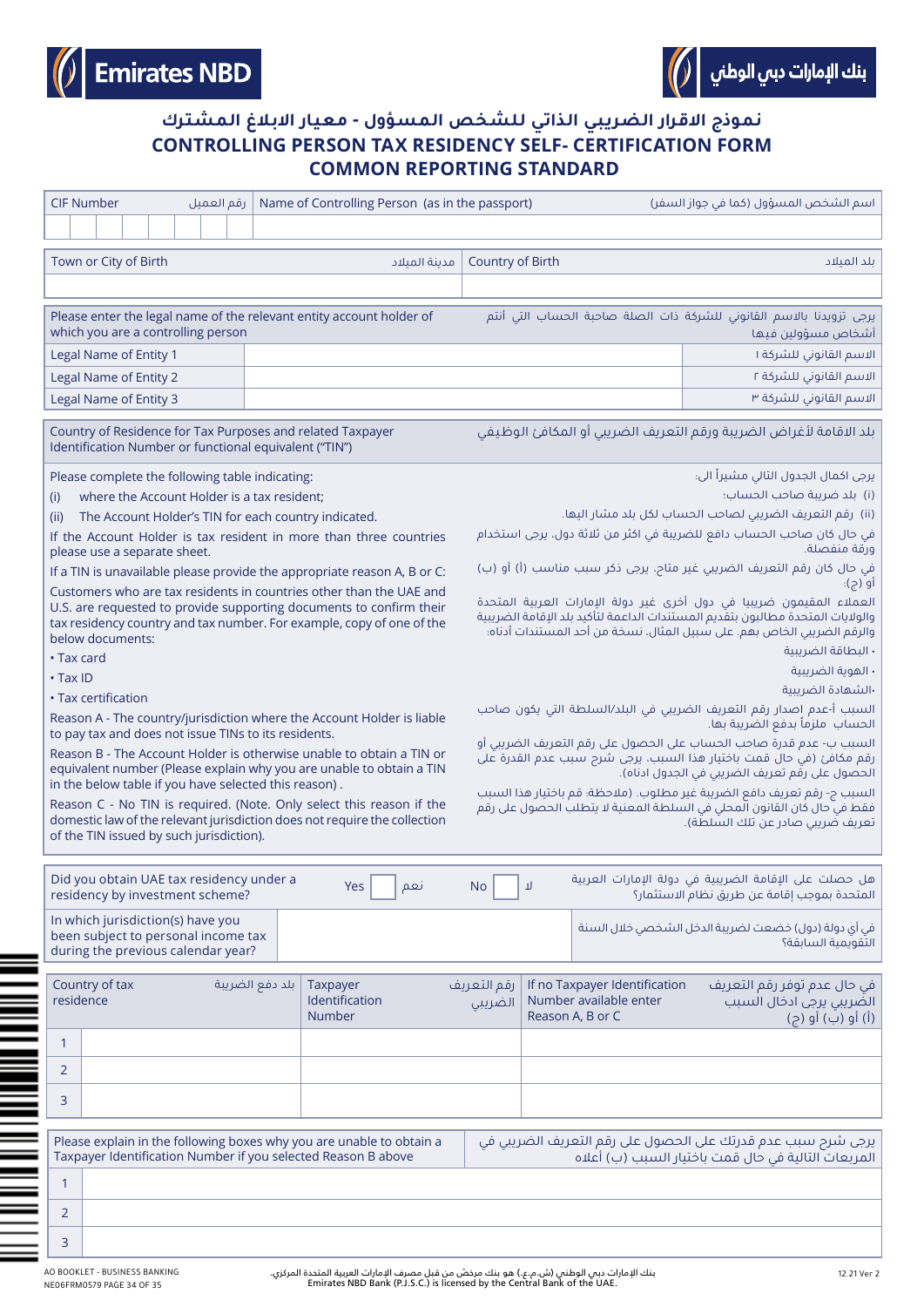|                                                                                  | <b>Type of Controlling Person</b><br>(Please only complete this section if you are a tax resident in one or more Reportable Jurisdictions) | نوع الشخص المسؤول<br>(يرجى اكمال هذا القسم في حال كنت مقيم لأغراض الضريبة في واحدة أو اكثر من السلطات المبلغة) |                                          |          |                                                                        |               |
|----------------------------------------------------------------------------------|--------------------------------------------------------------------------------------------------------------------------------------------|----------------------------------------------------------------------------------------------------------------|------------------------------------------|----------|------------------------------------------------------------------------|---------------|
| Please provide the Controlling Person's Status by ticking<br>the appropriate box |                                                                                                                                            |                                                                                                                | الشركة ٣ الشركة ٢   الشركة ١<br>Entity 2 | Entity 3 | يرجى ذكر حالة الشخص المسؤول وذلك عن طريق التأشير على<br>المربع المناسب |               |
| a                                                                                | Controlling Person of a legal person - control by<br>ownership                                                                             |                                                                                                                |                                          |          | شخص مسؤول عن شخص قانونى- مسؤول عن<br>طريق الملكية                      |               |
| $\mathbf b$                                                                      | Controlling Person of a legal person - control by<br>other means                                                                           |                                                                                                                |                                          |          | شخص مسؤول عن شخص قانونى- مسؤول عن<br>طريق وسائل أخرى                   | ب             |
| $\mathsf{C}$                                                                     | Controlling Person of a legal person - senior<br>managing official                                                                         |                                                                                                                |                                          |          | شخص مسؤول عن شخص قانونى- مسؤول بصفته<br>موظفٌ رفيع بالشركة             | S             |
| d                                                                                | Controlling Person of a trust - settlor                                                                                                    |                                                                                                                |                                          |          | اشخص مسؤول عن صندوق-متصرف                                              | د             |
| e                                                                                | Controlling Person of a trust - trustee                                                                                                    |                                                                                                                |                                          |          | شخص مسؤول عن صندوق-امين                                                | ூ             |
| $\mathsf{f}$                                                                     | Controlling Person of a trust - protector                                                                                                  |                                                                                                                |                                          |          | اشخص مسؤول عن صندوق-وصي                                                | $\mathsf{q}$  |
| g                                                                                | Controlling Person of a trust - beneficiary                                                                                                |                                                                                                                |                                          |          | شخص مسؤول عن صندوق-مستفيد                                              |               |
| h.                                                                               | Controlling Person of a trust - other                                                                                                      |                                                                                                                |                                          |          | _شخص مسؤول عن صندوق-اخرى                                               | $\tilde{c}$   |
|                                                                                  | Controlling Person of a legal arrangement<br>(non-trust) - settlor-equivalent                                                              |                                                                                                                |                                          |          | شخص مسؤول عن ترتيبات قانونية (خلاف الصندوق)<br>مكافئ للمتصرف           | $\Delta$      |
|                                                                                  | Controlling Person of a legal arrangement<br>(non-trust) - trustee-equivalent                                                              |                                                                                                                |                                          |          | شخص مسؤول عن ترتيبات قانونية (خلاف الصندوق)<br>مكافئ للامين            | $\mathcal{S}$ |
| k                                                                                | Controlling Person of a legal arrangement<br>(non-trust) - protector-equivalent                                                            |                                                                                                                |                                          |          | شخص مسؤول عن ترتيبات قانونية (خلاف الصندوق)<br>مكافئ للوصى             | ڬ             |
|                                                                                  | Controlling Person of a legal arrangement<br>$(non-trust)$ – beneficiary-equivalent                                                        |                                                                                                                |                                          |          | شخص مسؤول عن ترتيبات قانونية (خلاف الصندوق)<br>مكافئ للمستفيد          | J             |
| m                                                                                | Controlling Person of a legal arrangement<br>(non-trust) - other-equivalent                                                                |                                                                                                                |                                          |          | شخص مسؤول عن ترتيبات قانونية (خلاف الصندوق)<br>مكافئ للاخرى            | م             |

أفهم أن المعلومات المقدمة من قبلي مشمولة بجميع الشروط والأحكام التي تنظم عالقة صاحب الحساب مع بنك االمارات دبي الوطني والتي تحدد كيفية استخدام ومشاركة بنك االمارات دبي الوطني للمعلومات المقدمة من قبلي. يرجى االطالع على كافة الشروط واألحكام من خالل: www://https emiratesnbd.com/en/assets/File/GeneralTermsAndConditions.pdf.

أقر أن المعلومات المضمنة في هذا النموذج وكذلك المعلومات التي تخص الشخص المسؤول وأي حساب/حسابات يتم التبليغ عنها من الممكن التبليغ بها الى السلطات الضريبية في البلد المحتفظ بالحساب ومن الممكن تبادلها مع السلطات الضريبية لبلد أو بلدان اخرى والتي يكون الشخص المسؤول مقيما بها ألغراض الضريبة وذلك عمال باالتفاقيات الدولية الخاصة بتبادل معلومات الحساب المالي.

وأشهد بأنني الشخص المسؤول أو المفوض بالتوقيع عن الشخص المسؤول فيما يخص الحساب/جميع الحسابات ذات الصلة بهذا النموذج والتي ال اكون الشخص المسؤول بها ولكن تعود ملكيتها للشركة صاحبة الحساب.

وأقر بأن جميع اإلفادات المقدمة في هذا اإلقرار هي على حسب علمي صحيحة وكاملة.

أتعهد بأن أبلغ بنك اإلمارات دبي الوطني خالل 30 يوم بأي تغيير في الظروف التي من الممكن أن تؤثر على حالة بلد الضريبة للشخص الموضح في هذا النموذج أو تؤدي الى أن تصبح المعلومات المضمنة في هذا النموذج غير صحيحة، وتقديم نموذج إقرار ضريبي ذاتي وإعالن مناسبين إلى بنك االمارات دبي الوطني خالل 90 يوم من ذلك التغيير.

**Declarations and Signature والتوقيع اإلقرارات**

I understand that the information supplied by me is covered by the full provisions of the terms and conditions governing the Account Holder's relationship with Emirates NBD setting out how Emirates NBD may use and share the information supplied by me. Please refer to all the Terms and Conditions on: https://www. emiratesnbd.com/en/assets/File/GeneralTermsAndConditions.pdf

I acknowledge that the information contained in this form and information regarding the Controlling Person and any Reportable Account(s) may be reported to the tax authorities of the country in which this account(s) is/ are maintained and exchanged with tax authorities of another country or countries in which [I/the Controlling Person] may be tax resident pursuant to intergovernmental agreements to exchange financial account information.

I certify that I am the Controlling Person, or I am authorised to sign for the Controlling Person, of all the account(s) held by the entity Account Holder to which this form relates and where I am not the Controlling Person.

I declare that all statements made in this declaration are to the best of my knowledge and belief, correct and complete

I undertake to advise Emirates NBD within 30 days of any change in circumstances which affects the tax residency status of the individual identified in this form or causes the information contained herein to become incorrect, and to provide Emirates NBD with a suitably updated selfcertification and Declaration within 90 days of such change in circumstances.

التوقيع :Signature

### **For Bank Use only**

Signature(s) verified by

Authorised by